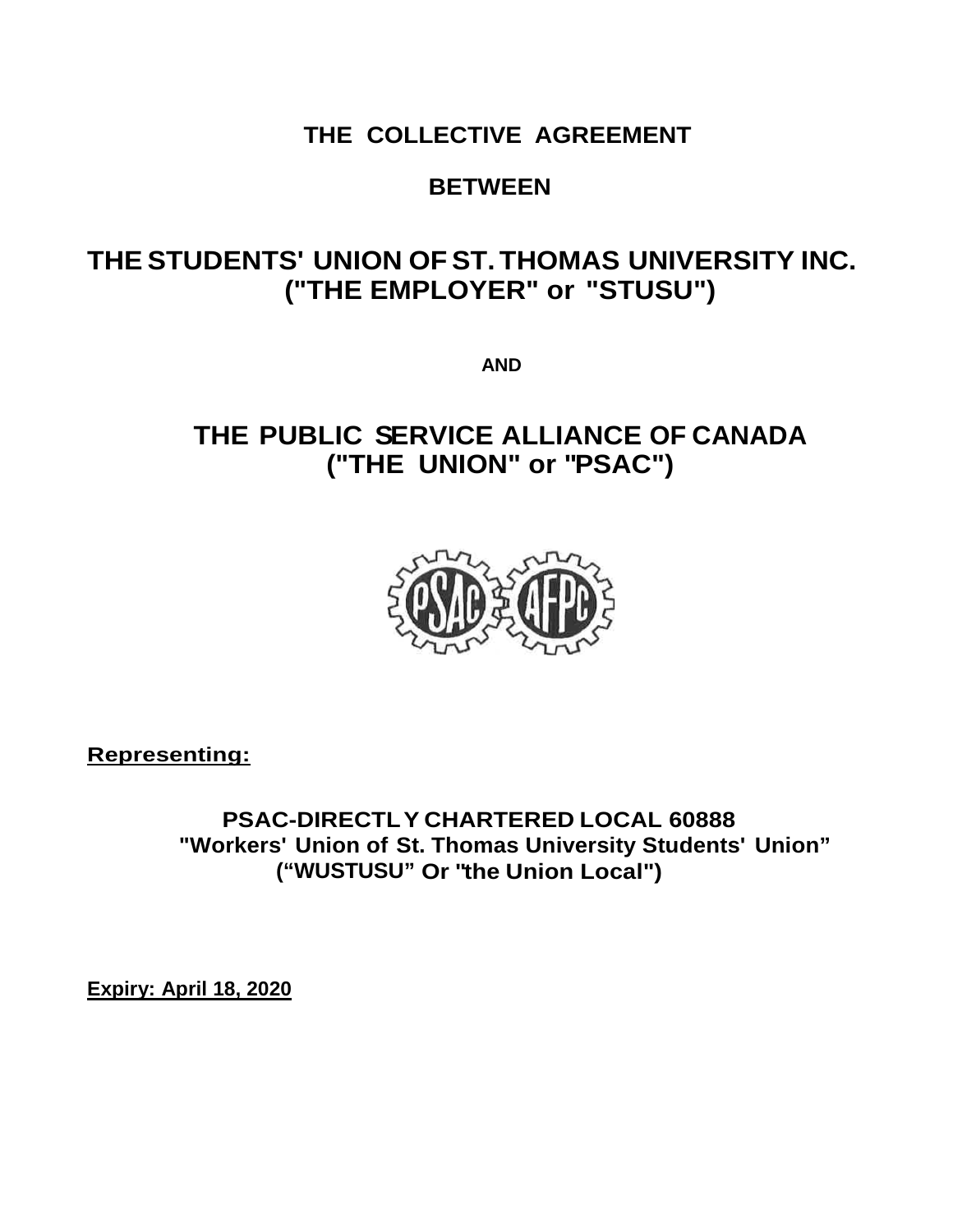# **ARTICLE 1 PURPOSE**

- 1.01 The purpose of this Agreement is to maintain harmonious and mutually beneficial relationships between the Employer, the PSAC and the employees and to set forth herein certain terms and conditions of employment upon which agreement has been reached through collective bargaining.
- 1.02 The provisions of this Agreement apply to the PSAC, employees and the Employer and each commits, at all times, to act in good faith.

#### **ARTICLE 2**

#### **RECOGNITION**

- 2.1 The Student Union of St. Thomas University ("The Employer" or "STUSU") recognizes the Public Service Alliance of Canada ("The Union" or "PSAC") as the sole and exclusive bargaining agent for "all employees of the Employer except the General Manager working in the city of Fredericton and those excluded by the Industrial Relations Act" as stated in the most current certificate (attached at Appendix "C") issued by the New Brunswick Labour and Employment Board.
- 2.2 For greater clarity, "employee" shall mean a member of the bargaining unit described in clause 2.01.

## **ARTICLE 3**

#### **MANAGEMENT RIGHTS**

- 3.1 The rights set forth in this Article, this Collective Agreement as a whole and those otherwise retained by the Employer shall be exercised reasonably, fairly, in good faith, without discrimination and in conformity with the provisions of this Collective Agreement.
- 3.2 Except to the extent provided herein, this Collective Agreement in no way restricts the authority of the Employer.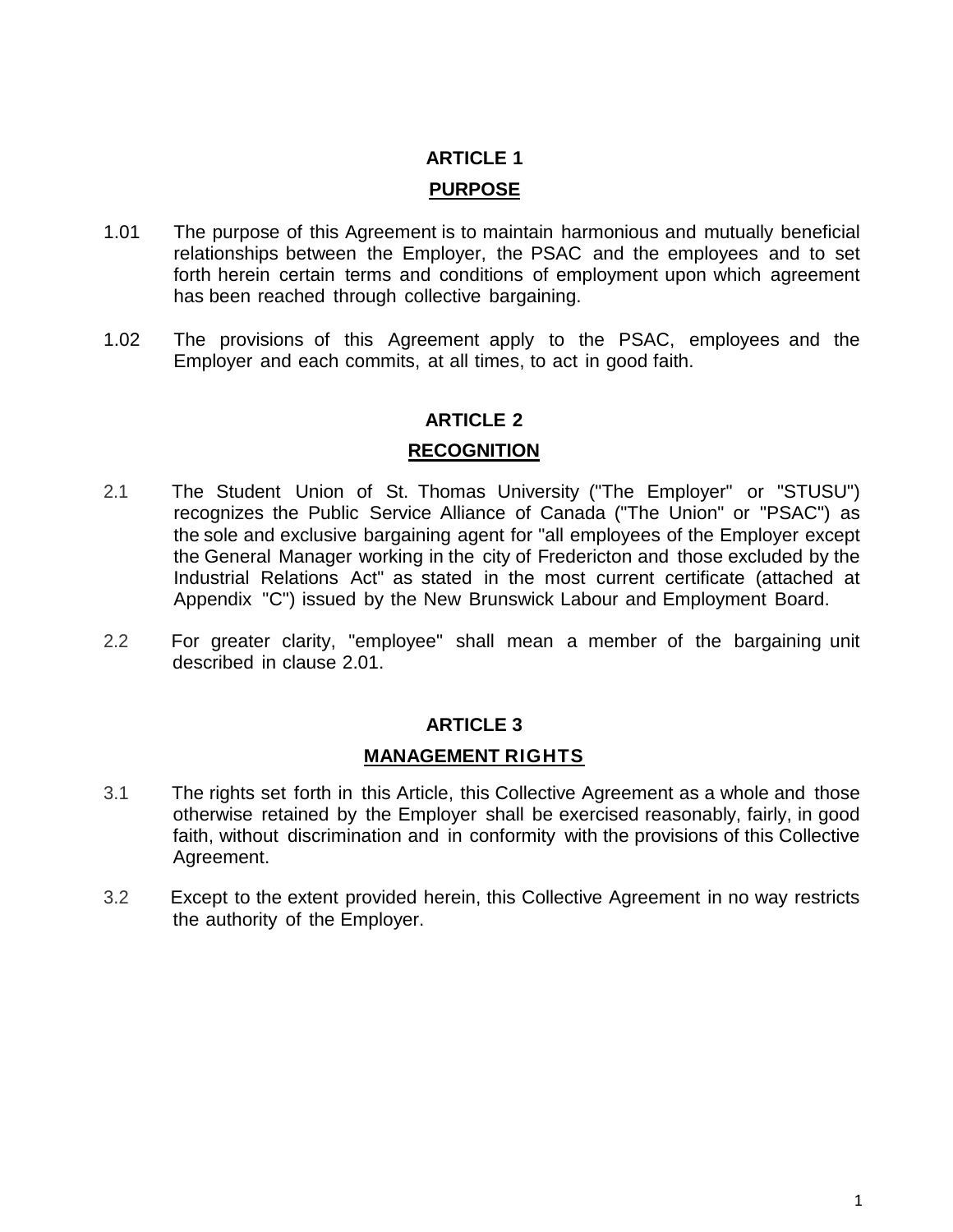#### **UNION SECURITY**

- 4.1 a) Subject to the provisions of this Article, the Employer will, as a condition of employment, deduct an amount equal to the monthly membership dues from the pay of all employees in the bargaining unit. Where an employee does not have sufficient earnings in respect of any monthly period to permit deductions made under this Article, the Employer shall not be obligated to make such deduction from subsequent salary. All employees, as a condition of employment, must become and remain members in good standing of the Union. For new employees, membership shall commence on the initial date of employment.
	- b) The Employer agrees to make deductions for PSAC initiation fees, insurance premiums and assessments on the production of appropriate documentation.
	- c) The Employer agrees to record on the employee's T-4 statement the amount of membership dues deducted from the employee's salary and paid to the Union.
- 4.2 For the purpose of applying this Article, deductions from pay for each employee in respect of each calendar month will start with the first full calendar month to the extent that earnings are available.
- 4.3 The PSAC shall inform the Employer in writing of the authorized monthly deduction to be checked off for each employee.
- 4.4 The amounts deducted in accordance with clause 4.01 shall be remitted to the Director, Finance Branch of the PSAC by cheque no later than the 25th of the month following that in which the deductions were made and shall be accompanied by particulars identifying each employee and the deductions made on the employee's behalf.
- 4.5 No employee organization, other than the PSAC, shall be permitted to have membership dues and/or other monies deducted by the Employer from the pay of employees in the bargaining unit.
- 4.6 The PSAC agrees to indemnify and save the Employer harmless against any claim or liability arising out of the application of this Article, except for any claim or liability arising out of an error committed by the Employer limited to the amount actually involved in the error.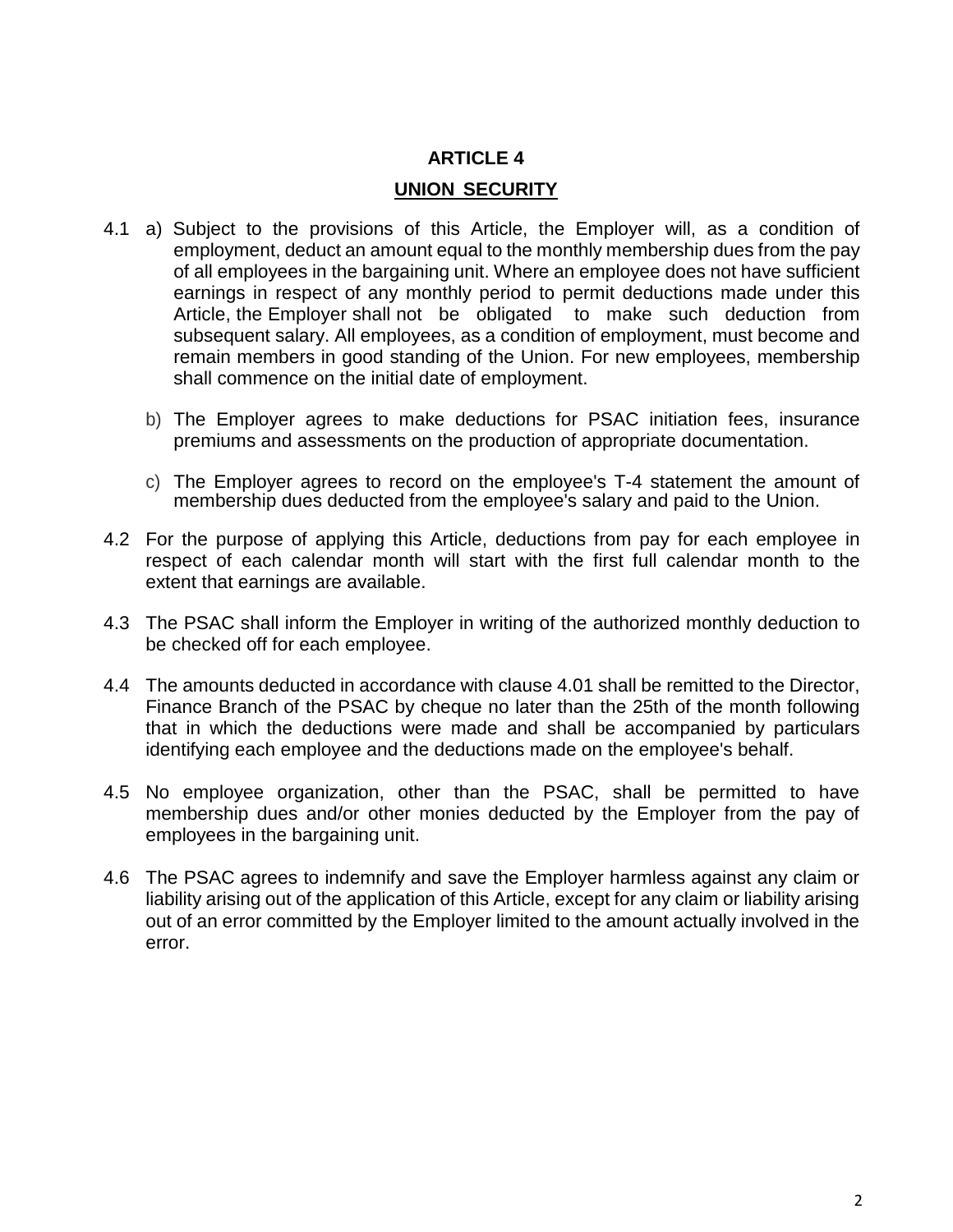## **ARTICLE 5 JOB SECURITY**

- 5.1 No employee shall be laid-off during the life of this Collective Agreement.
- 5.2 No person other than employees in the bargaining unit will perform bargaining unit work.
- 5.3 No employee shall be required or permitted to enter into a written or verbal agreement with the employer which may conflict with the terms of this collective agreement. The union shall be advised by the Employer of all written or verbal agreements with employees.
- 5.4 In the event that the St. Thomas University Students' Union is merged with the greater University community or an outside agency, the representation rights of the Public Service Alliance of Canada shall be retained. The provisions of this Collective Agreement shall be binding upon any merged, amalgamated or consolidated Employer or any successor.

#### **ARTICLE 6**

### **STRIKES AND LOCKOUTS**

- 6.1 There shall be no strikes or lock-outs during the life of this Collective Agreement.
- 6.2 Where an employee expresses a concern for their safety in attempting to cross a picket-line on either the Employer's or the University's premises, the Employer will ensure a safe access to the workplace.
- 6.3 If employees are prevented from performing their duties because of a strike or lock-out on the premises of another employer, the employees shall report the matter to the Employer, and the Employer will make every reasonable effort to ensure that such employees are employed elsewhere, so that they shall receive their regular pay and benefits to which they would normally be entitled.
- 6.4 The Employer shall not assign any employee work normally performed by employees of another bargaining unit who are on strike or locked out.
- 6.5 If an employee refuses to cross any picket line, the employee shall not be paid for time not worked and the employee shall not be subject to discipline.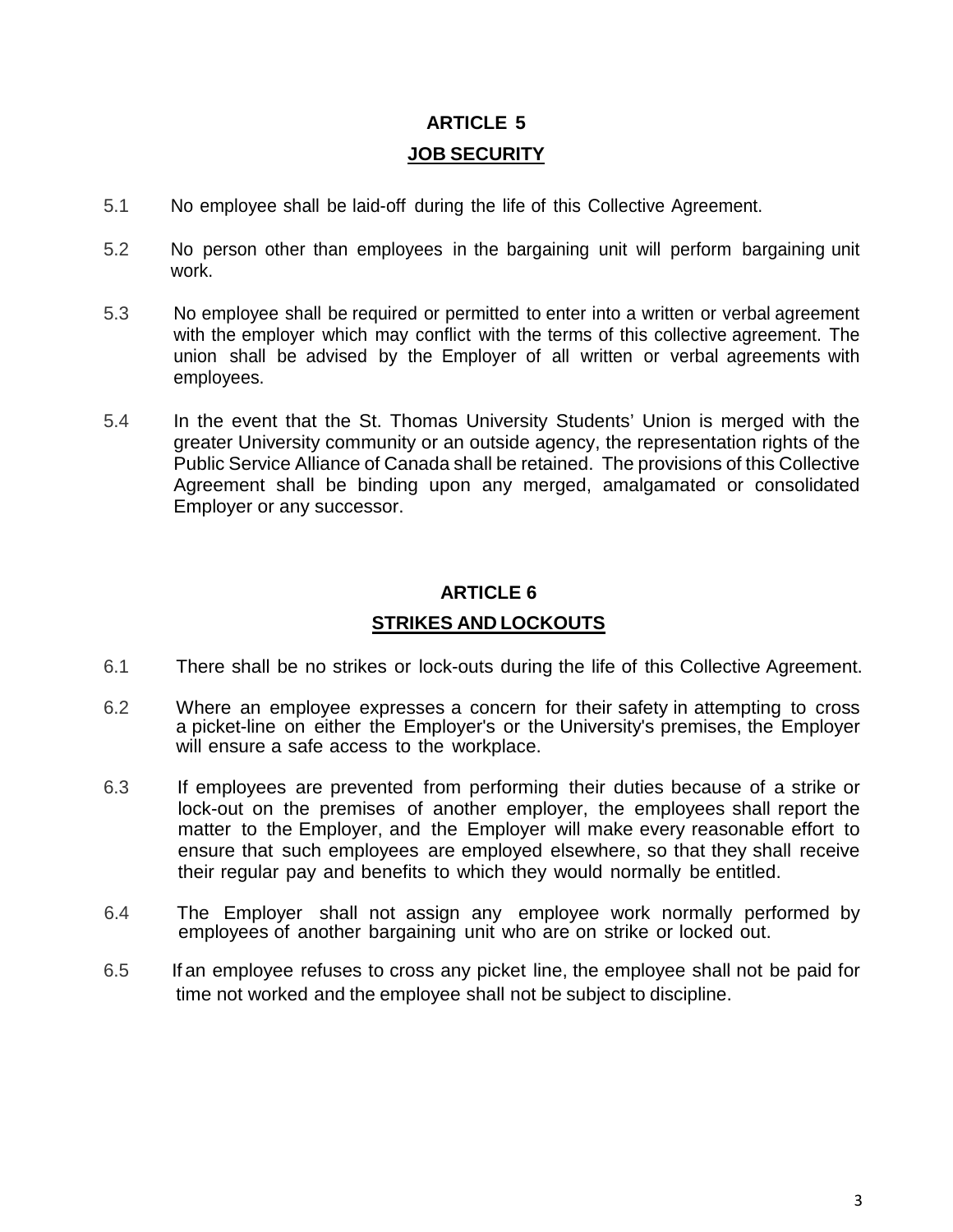#### **UNION MANAGEMENT CONSULTATION**

- 7.1 The parties acknowledge the mutual benefits to be derived from joint consultation and are prepared to enter into discussions aimed at the development and introduction of appropriate processes for the purpose of providing joint consultation on matters of common interest.
- 7.2 Upon request of either party and at a minimum of once per month, the parties to this Collective Agreement shall consult meaningfully and constructively at the appropriate level about contemplated changes in conditions of employment or working conditions not covered by this collective agreement.
- 7.3 Grievances shall not be dealt with at joint consultation under this Article.
- 7.4 The Union Management Consultation Committee ("UMC Committee") will have no authority to amend or alter this Collective Agreement.
- 7.5 The parties agree that guidelines for joint consultation will be developed by the UMC Committee within one (1) month of ratification of this Collective Agreement, unless otherwise agreed, and such guidelines shall be subject to amendment by mutual consent only. The PSAC Regional Representative assigned to this Local will assist the Employer and the Union Local representatives in developing an effective consultative process.

## **ARTICLE 8**

#### **INFORMATION**

- 8.1 The Employer shall provide the Local **and the PSAC Regional Representative assigned to this Local**, with the names, phone numbers, email addresses, classification and specific work location of all employees, including newly appointed employees upon hiring.
- 8.2 The PSAC agrees to supply each employee with a copy of this Collective Agreement. The parties agree to share the cost of printing this Collective Agreement.
- 8.3 The Employer agrees to provide the President of the Union Local of the PSAC with a copy of the Employer's current organization chart and as amended from time to time.
- 8.4 The Employer will provide the President of the Union Local of the PSAC with a copy of, or access to, the following, as existing at the signing of this collective agreement and as amended from time to time:
	- a) policies bearing on employee's employment;
	- b) a copy, including the full text, of all benefit and pension plans;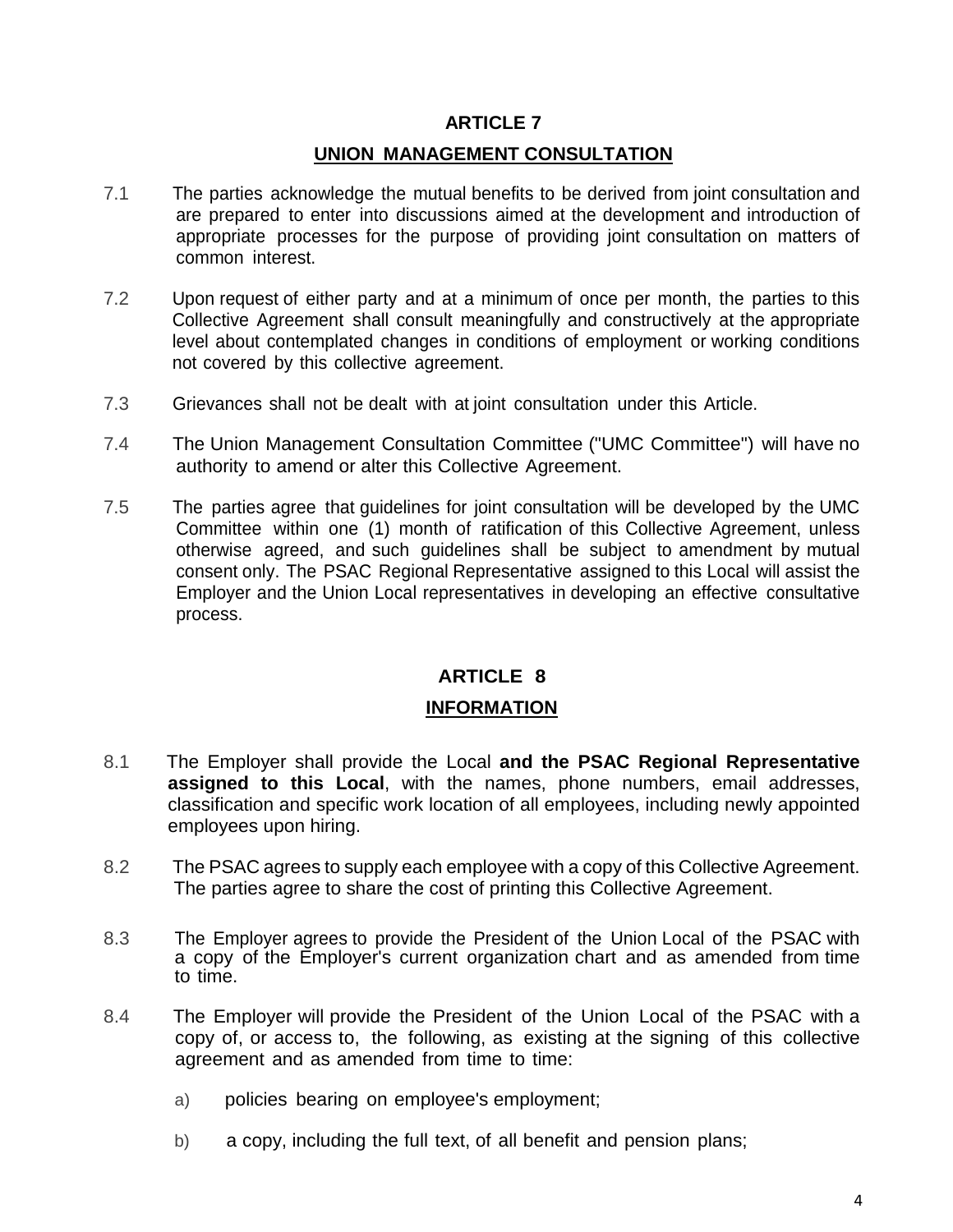- c) courtesy copies of those Employer documents which are public record and notice of Employer appointments;
- d) current job descriptions of all persons in the bargaining unit;
- e) health and safety reports generated outside of the Joint Workplace Health and Safety Committee;
- f) names and titles of all excluded staff;
- g) a current copy of the Employer's Organization Chart**; and**
- h) copies of documents normally released to employees, such as, but not limited to, documents which relate to changes in conditions of employment or working conditions not governed by this Collective Agreement**.**

## **USE OF EMPLOYER'S FACILITIES**

- 9.1 Reasonable space on bulletin boards in convenient locations will be made available to the Union Local for the posting of official PSAC notices. The PSAC shall endeavor to avoid posting notices which the University, acting reasonably, could consider adverse to its interests .
- 9.2 The Employer agrees to permit PSAC representatives reasonable use of the Employer's Electronic Communication Systems for Union business.
- 9.3 The Employer will make available specific locations on its premises for placement of reasonable quantities of literature of the PSAC.
- 9.4 A duly accredited representative of the PSAC shall be permitted access to the Employer's premises to assist in the resolution of a complaint or grievance and to attend meetings called by management or the Union Local.
- 9.5 Where practical, the Employer will provide a meeting room to the Local so that it may carry out union business.
- 9.6 The Employer agrees to provide the Local Union Executive, at no cost, with the use of a photocopier, for the reasonable requirements of the Local at times convenient to the operational requirements of the Employer, a secure filing cabinet for its sole and exclusive use and an office equipped with a telephone.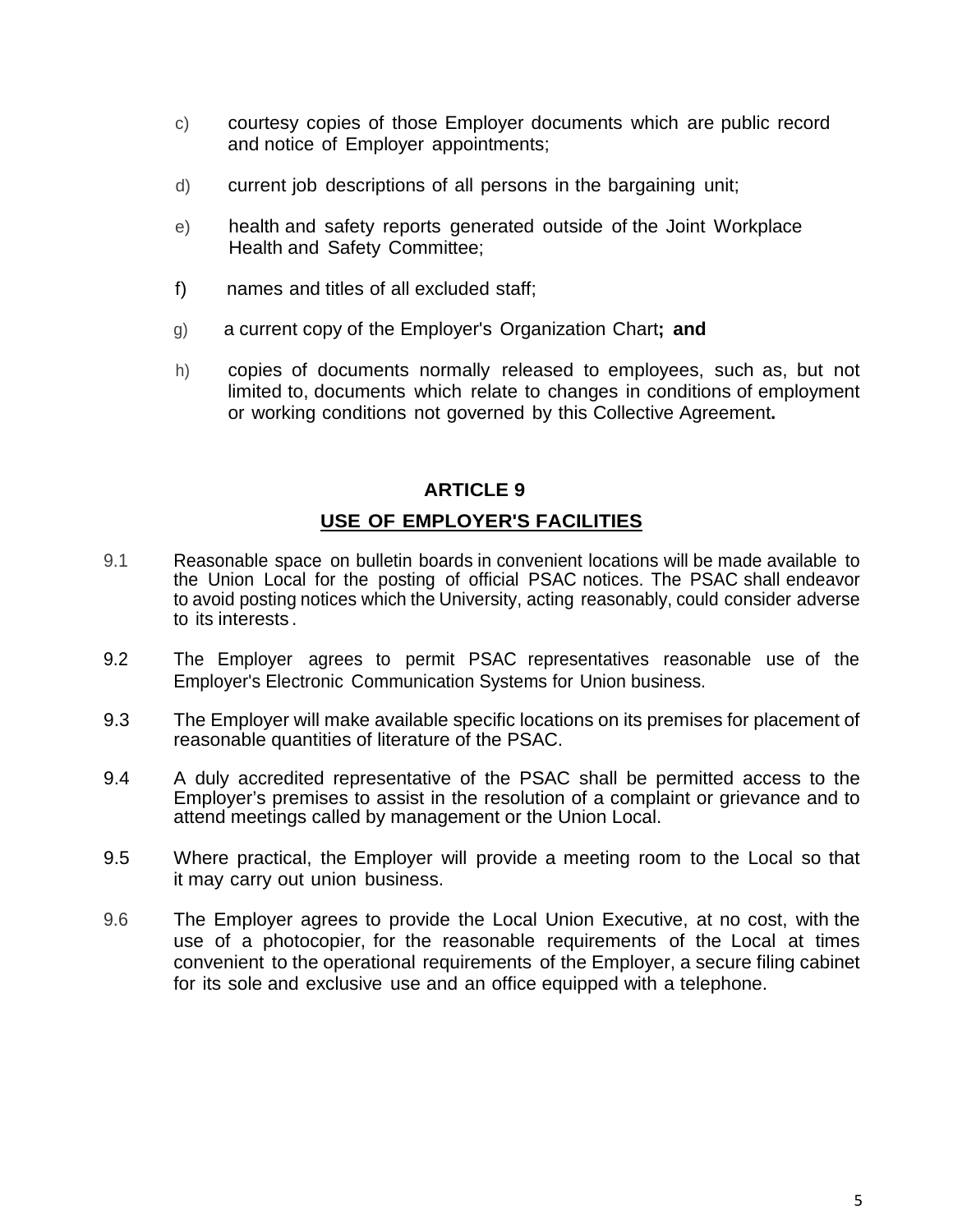# **ARTICLE 10 EMPLOYEE REPRESENTATIVES**

- 10.1 The Employer acknowledges the right of the PSAC to appoint or otherwise select employees, or other persons**,** as representatives.
- 10.2 The PSAC shall determine the jurisdiction of each representative.
- 10.3 The PSAC shall notify the Employer in writing of the name and jurisdiction of its representatives.
- 10.4 A representative shall obtain the permission of their immediate supervisor before leaving work to investigate employee complaints or process a grievance or undertake any other union business during working hours. Such permission will not be unreasonably withheld. Where practicable, the representative shall report back to their supervisor before resuming their normal duties.
- 10.5 The Employer shall ensure that new employees are introduced to a Local representative of the Union Local on their first day of work.
- 10.6 The Employer agrees to provide the President of the Union Local, or designate, and the new employee(s), at the time of their orientation, leave with pay of one (1) hour to acquaint the newly hired employee(s) with the facts that a collective agreement and a collective bargaining relationship exists between the PSAC and the Employer.

## **ARTICLE 11**

#### **GRIEVANCE AND ARBITRATION PROCEDURE**

- 11.1 The Employer and the PSAC agree that discussions should occur between employees, the PSAC representatives and Employer representatives, when problems or differences arise, in an attempt to resolve problems or differences. This grievance procedure is not intended to preclude any discussion between employees, PSAC representatives and Employer representatives. Where discussions relating to problems or differences occur, the time limits in the Complaint Step will be extended by the appropriate number of days.
- 11.2 If any difference concerning the interpretation, application, operation or any alleged violation of the Agreement arises between the Employer and the PSAC, or between the employee(s) and the Employer, it shall be processed according to the following grievance procedure. Nothing in this provision deprives employee(s) of any rights or remedies to which they are entitled in any legislation. Grievances involving the interpretation, application, operation or any alleged violation of the Agreement must have the approval and support of the bargaining agent.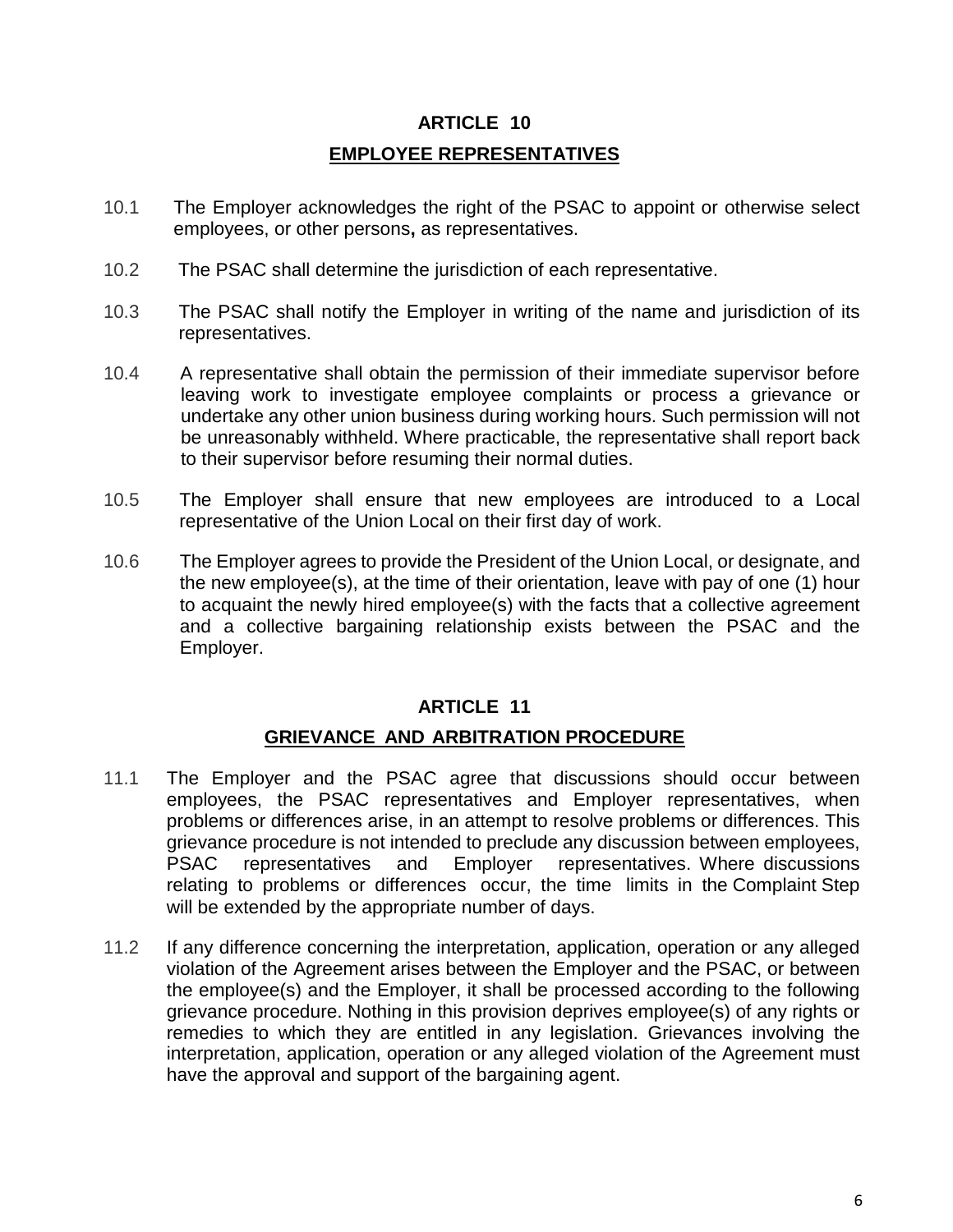- 11.3 The time limits set out in the grievance procedure are mandatory and not directory. In calculating time limits, Saturdays, Sundays, and holidays shall be excluded. If the time limits set out in Complaint Step, Step 2 or Step 3 of the grievance procedure are not complied with, then the grievance will be considered as being abandoned, unless the parties have mutually agreed, in writing, to extend the time limits.
- 11.4 If the Employer fails to meet a time limit, the grievance will be deemed to be allowed and the corrective action(s) sought shall be awarded to the grievor(s) and the PSAC.
- 11.5 No grievance shall be defeated or denied by any technical objection occasioned by a clerical, typographical, or similar technical error or by omission of a step in the grievance procedure
- 11.6 Responses to grievances at all levels shall be forwarded to the Shop Steward, or Local Officer, filing the grievance, the grievor(s) and the Secretary of the Union Local.
- 11.7 Employee(s) shall have the right to be represented at any step of the grievance procedure. The employee(s) and the Union Local representative, if an employee, shall be given leave with pay to prepare for and attend such meetings. The PSAC shall be given full opportunity to present evidence and make representations throughout the grievance procedure.
- 11.8 The Employer shall post the names **and, or,** titles of the appropriate Designated Employer representatives.

## **11.9 STEPS OF THE GRIEVANCE AND ARBITRATION PROCEDURE**

#### **STEP 1:**

#### **Complaint**

Within twenty five (25) days of the employee(s) becoming aware of the matter giving rise to the complaint, the employee(s) and, or, the PSAC may submit an oral or written complaint to the Employer representative.

Within ten (10) days of the receipt of the complaint, the Employer, employee and union representative shall meet in an attempt to resolve the complaint. The Employer shall provide an oral or written response within five *(5)* days of such a meeting to the employee(s) and the PSAC representative.

#### **STEP 2:**

If a satisfactory settlement has not been obtained under the complaint, employee(s) and or the PSAC representative may within ten (10) working days of the receipt of the Employer's decision under the Complaint Step render a grievance in writing, including the redress requested, to the STUSU Vice- President- Admin. The STUSU Vice-President -Admin shall call a meeting and render a decision within ten (10) working days of the receipt of the grievance.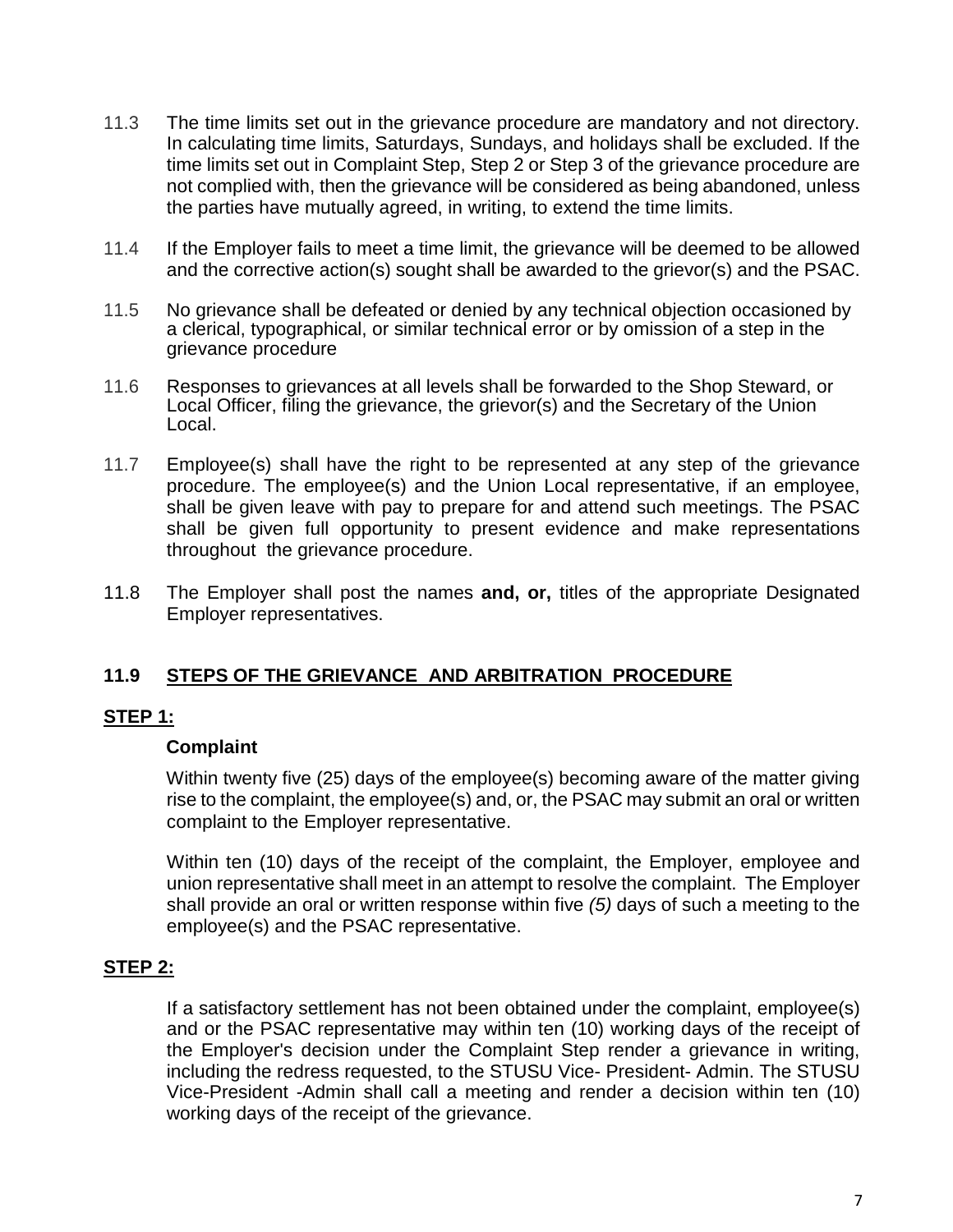Within twenty-five (25) days of becoming aware of a matter giving rise to a grievance, the PSAC may submit a policy grievance in writing, including the redress requested, to the STUSU Vice-President -Admin at Step 2.

The STUSU Vice-President -Admin shall convene a meeting with the union representative and, where applicable, the employee, and then render a decision within ten (10) days of the receipt of the grievance.

### **STEP 3:**

If the grievance is not satisfactorily settled under Step Two (2), then the grievance may be referred to arbitration, within twenty five *(25)* days of the expiry of the time limits set out in Step Two (2).

The parties agree that a single arbitrator shall be used. The Employer and the PSAC shall make every effort to agree on the selection of the Arbitrator within twenty-five (25) days after the party requesting arbitration has delivered written notice of submission of the dispute to arbitration.

In the event that the parties fail to agree on the choice of arbitrator, they shall forthwith request the Provincial Minister of Labour to appoint an arbitrator.

The arbitrator shall have all the powers vested in it by the NB Industrial Relations Act, and, in the case of discharge or discipline, the power to substitute for the discharge or discipline such other penalties that the arbitrator deems just, reasonable and sufficient in the circumstances, including compensation for lost income, benefits and any other damages. The arbitrator shall render a decision within a reasonable period, as agreed to by the parties.

The arbitrator's decision shall be final and binding on both parties. Each party shall bear one-half (1/2) the cost of the arbitrator.

The arbitrator shall not change, modify or alter any of the terms of this Agreement.

#### **Expedited Arbitration**

The Parties agree that, by mutual consent only, any grievance may be referred to the following expedited arbitration procedure. The Arbitrator shall be chosen by mutual agreement between the parties.

#### **Procedure:**

- a) Grievances referred to expedited arbitration must be scheduled to be heard within thirty (30) days from the date of referral, unless the hearing is delayed by mutual agreement between the parties or by the Arbitrator;
- b) The parties shall make every reasonable attempt to proceed by admission and minimize the use of witnesses;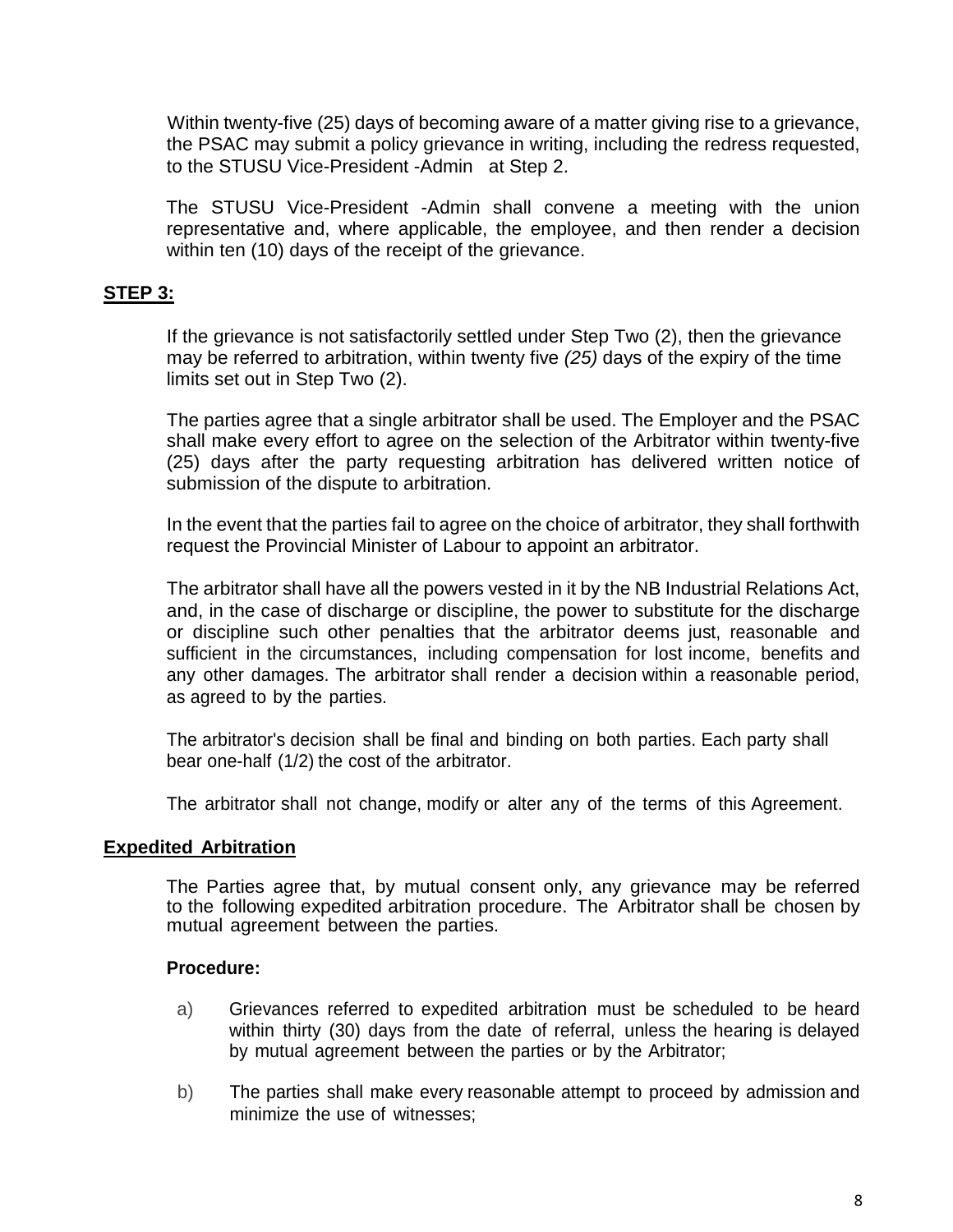- c) Whenever possible, the Arbitrator shall deliver the decision orally at the conclusion of the hearing, giving a brief resume of the reasons for the decision and then confirm these conclusions in writing within five (5) days of the date of the hearing;
- d) When it is not possible to give an oral decision at the conclusion of the bearing,the Arbitrator shall render it in writing with a brief resume of the reasons. The Arbitrator must render the written decision as soon as possible but at all times within five (5) days of the date of the hearing;
- e) The decision of the Arbitrator shall not constitute a precedent;
- f) Such decisions may not be used to alter, modify or amend any part of this Collective Agreement, nor should any decision be incompatible with the provisions of this Collective Agreement; and,
- g) Such decisions from the expedited format shall be final and binding upon the parties.

## **ARTICLE 12 SUSPENSION AND DISCIPLINE**

- 12.1 Where it appears during any meeting with an employee that the nature of such a meeting must change to an investigation, which could result in the formal disciplining of that employee, that meeting must be immediately terminated.
- 12.2 When an employee is required to attend a meeting, the purpose of which is to conduct an investigation or to render a formal disciplinary decision concerning that employee, the employee is entitled to have, at their request, a representative of the PSAC attend the meeting. Where practicable, the employee shall receive a minimum of twenty-four (24) hours written notice, including reasons, of such a meeting.
- 12.3 The employee(s) shall be advised of their right to have a union representative present at any formal disciplinary meeting or at any meeting held with employee(s) to investigate alleged misconduct of the employee(s).
- 12.4 No employee will be disciplined without just, reasonable and sufficient cause. The timing of the imposition of such discipline shall be exercised in accordance with Article 3.

When an employee is suspended from duty or discharged, the Employer undertakes to notify the employee, in writing, of the reason(s) for such suspension or discharge. The Employer will give such notification at the time of the suspension or discharge.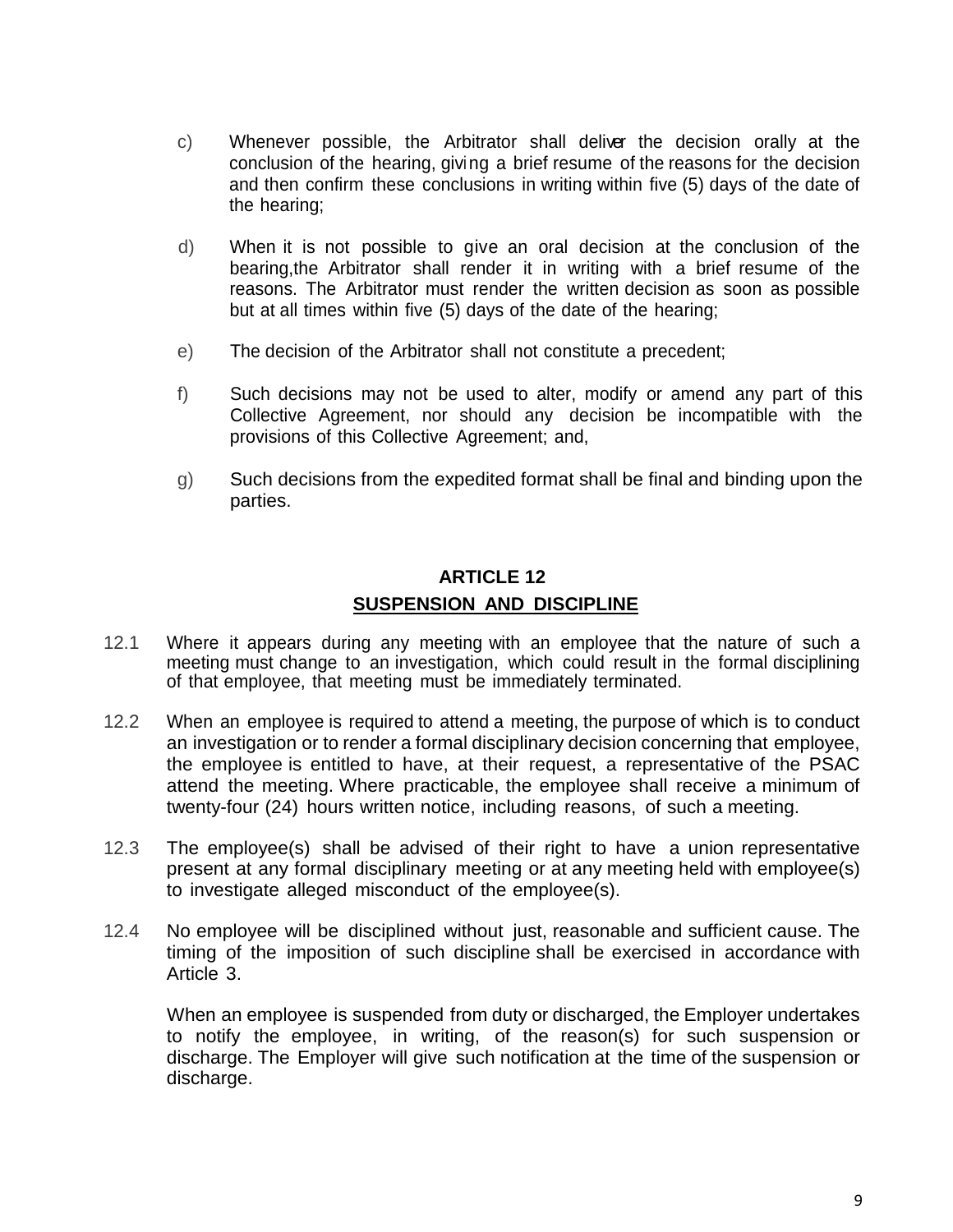If the Employer does not give the written reason(s) for such suspension or discharge, the employee shall be deemed to be suspended with pay and benefits until the written notice is received by the employee.

- 12.5 The Employer agrees not to introduce into evidence in a hearing relating to disciplinary action any document from the file of an employee, a copy of which the employee was not provided with, either at, or before, the time of placement in the employee's personnel file.
- 12.6 If an employee files a grievance against a written reprimand, suspension or discharge in accordance with Article 11, the Employer may, in its discretion and exercised in accordance with Article 3, postpone the imposition of the disciplinary action until the grievance is resolved.

#### **12.7 Progressive Discipline**

Without limiting the generality of the foregoing, the Employer recognizes the principle of progressive discipline. The Employer recognizes that, prior to imposing discipline, an employee shall be given every reasonable opportunity to correct a situation about which there has been a complaint.

In order of severity, the types of disciplinary action to be considered in a progressive manner shall be:

- written reprimand
- suspension
- discharge.

#### **Verbal or written counselling and, or, an oral reprimand shall not be considered to be forms of disciplinary action.**

- 12.8 In cases of written reprimand, suspension or discharge, the Employer shall provide the Local President with a written record of any disciplinary action taken against the employee including the reason(s) for the disciplinary action. At the employee's request a copy of any related written report shall be forwarded under confidential cover to the Local President.
- 12.9 Any document or written statement related to disciplinary action, which may have been placed on the personnel file of an employee shall be destroyed after a period of twelve (12) months has elapsed since the disciplinary action was taken, provided that no further disciplinary action regarding the same, or similar, matter referred to in this document or written statement, has been recorded during this period.
- 12.10 Grievances relating to suspension or discharge shall be filed at Step 2 of the grievance procedure.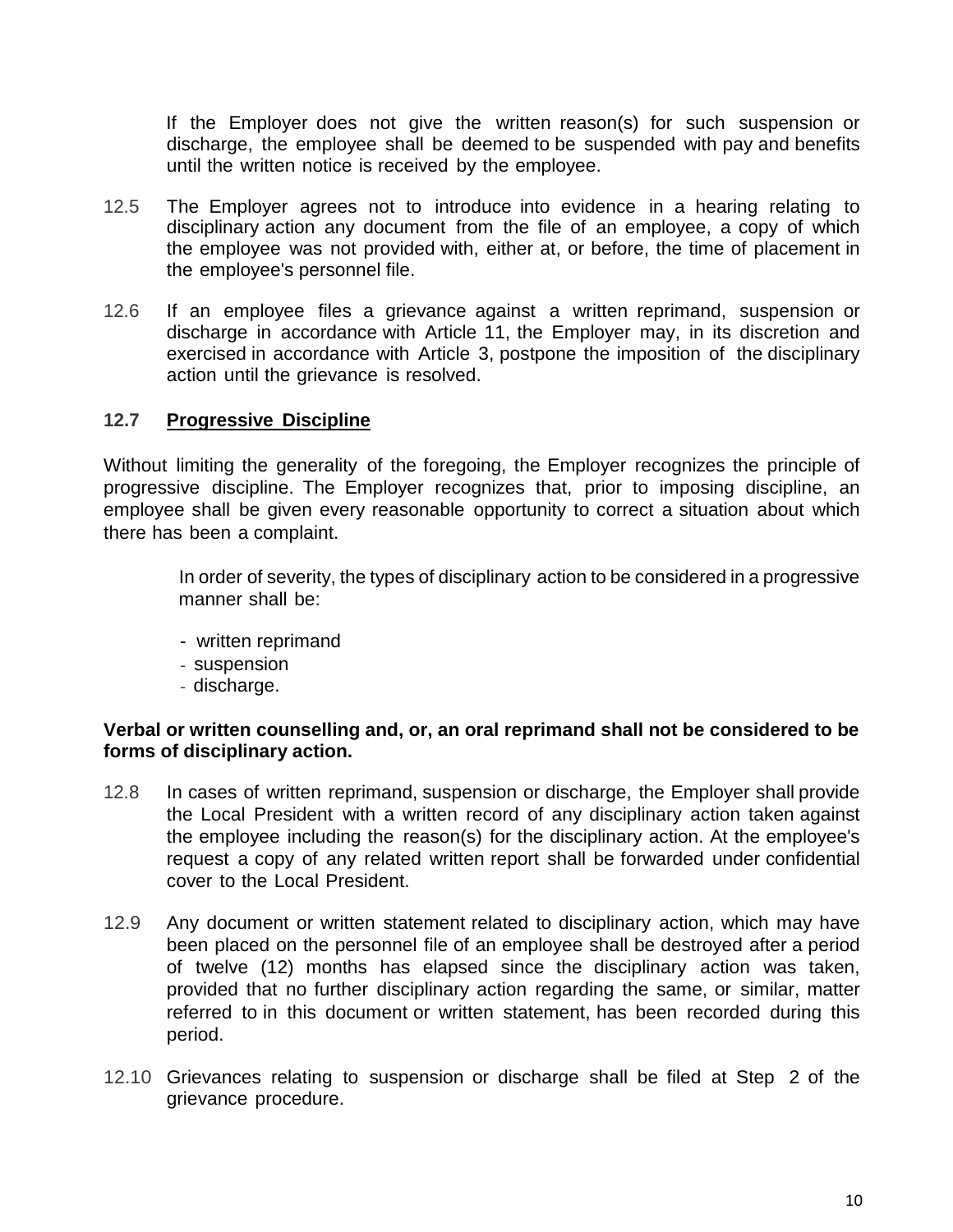12.11 No employee will be disciplined nor treated in such a manner as to violate Article 13 for "whistle-blowing"- ie. reporting any abuse of office, financial or otherwise.

## **12.12 Civil and Criminal Claims**

The Employer shall defend, negotiate or settle civil and/or criminal claims, suits or prosecutions arising out of acts performed by an employee in the course of the employee's duties provided that the Employer is satisfied that: the employee performed duties required by the Employer; the employee acted within the scope of the employee's employment; and, that the employee did not engage in willful misconduct.

12.13 Confidentiality

The fact and substance of disciplinary investigations shall be treated as confidential in the workplace by the Employer and the Union.

#### **ARTICLE 13**

## **NO HARASSMENT, NO DISCRIMINATION, NO ABUSE OF AUTHORITY AND NO VIOLENCE IN THE WORKPLACE**

- 13.1 The PSAC and the Employer recognize the right of employees to work in an environment free from sexual and personal harassment, abuse of authority and free from all acts of violence, including threats to an employee's security, and discrimination. The Employer undertakes to ensure that sexual and personal harassment, abuse of authority, discrimination and violence will not be tolerated in the workplace.
- 13.2 a) Sexual harassment is any incident or series of incidents which may cause offense or humiliation to any employee and includes, but is not limited to, unnecessary physical contact, gestures or comments of a sexual nature, the displaying of pornographic material or any conduct that might reasonably be perceived as placing a condition of a sexual nature on any aspect of employment.
	- b) Personal harassment is any unwarranted behavior by any person that is directed at and is offensive to an individual or endangers an individual's job, or academic standing, undermines the performance of that job or threatens the economic livelihood of the individual. Such behaviour shall include any retaliation against a complainant or witness or anyone who has assisted in the investigation of a complaint. Such behavior may take the form of the application of force, threats, verbal abuse or harassment of a personal nature or racial nature, which demeans, belittles or causes personal humiliation or embarrassment to the recipient(s).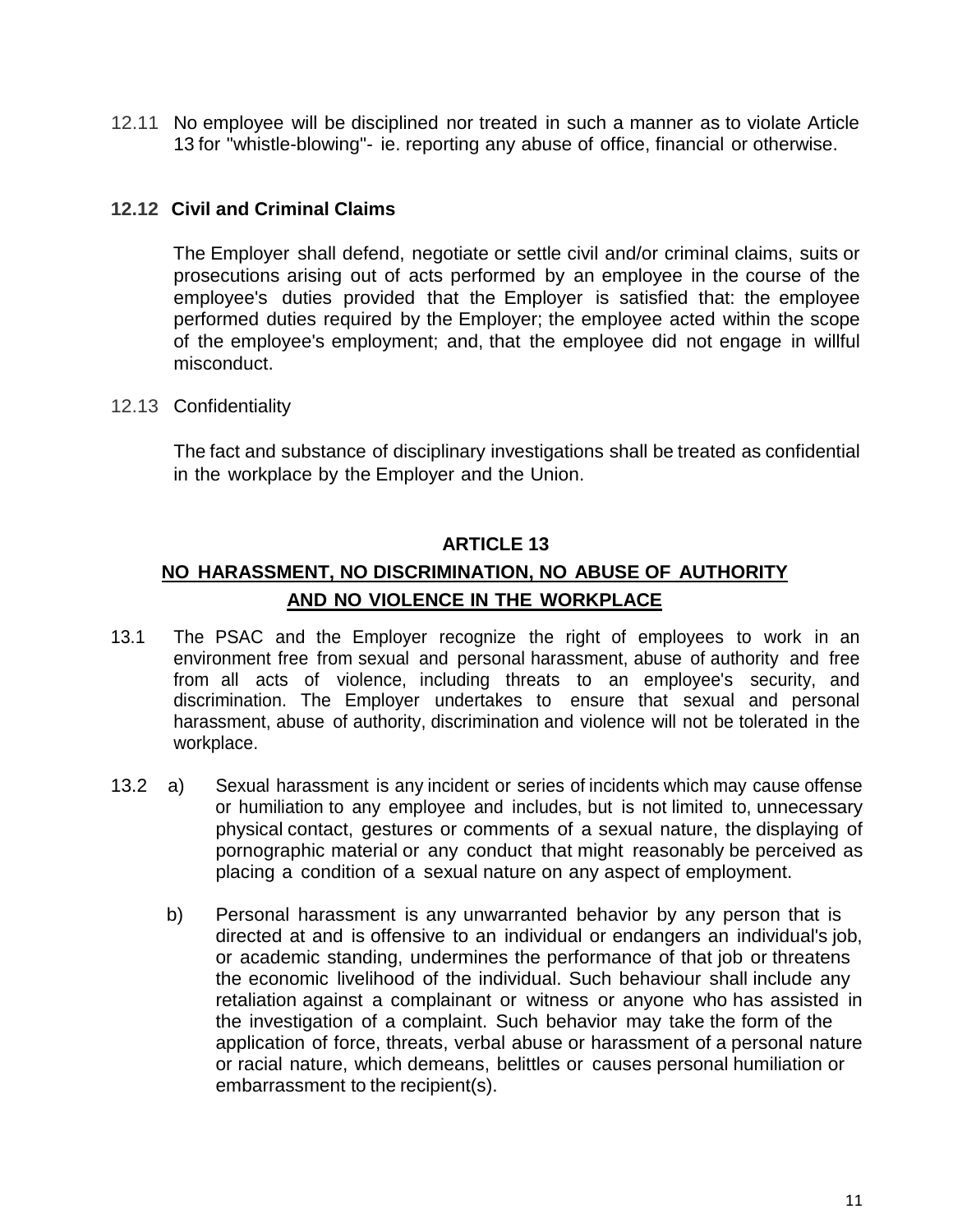- c) A violent act is any act in which a person, either as a victim of, or as a witness to, any act of violence, is abused, threatened, intimidated or assaulted in his or her employment through verbal, physical, sexual or psychological means. Workplace violence includes, but is not limited to, threatening behaviour, verbal or written threats, harassment, verbal abuse or physical attacks. Talking of violence or joking about violence will not be tolerated.
- d) Abuse of authority is a form of harassment that occurs when an individual improperly uses the power and authority inherent in their position to endanger an employee's job, academic standing, undermine the performance of that job, threaten the economic livelihood of that employee or in any way interfere with or influence the career of the employee. It includes intimidation, threats, blackmail or coercion.
- 13.3 There shall be no abuse, discrimination, interference, restriction, coercion, harassment, intimidation or any disciplinary action exercised or practiced with respect to any employee by reason of age, race, colour, national or ethnic origin, religion, creed, sex, sexual orientation, gender identity, gender expression, family status, mental or physical disability (except where there is *bona fide* occupational requirement), marital status or conviction for which a pardon has been granted.
- 13.4 The parties agree that complaints alleging a breach of this Article must be dealt with by the Employer. In the event that complaint is not resolved to the satisfaction of the parties, the matter may be referred to Article 11 - Grievance and Arbitration Procedure. In this event, all parties agree that Step 1 of the Grievance Procedure will be waived.
- 13.5 There shall be no discrimination in respect to employment by reason of political affiliation, membership or activity in the PSAC. An allegation of such discrimination is subject to the grievance procedure.
- 13.6 The Employer undertakes to ensure that retaliation, harassment or discrimination against any employee who reports an incident of violence, abuse, discrimination or harassment in workplace will not be tolerated.
- 13.7 The Employer will ensure compliance with this Article, the Collective Agreement as a whole and all relevant provincial statutes, e.g. Human Rights, Industrial Relations etc. It is understood that any contravention of any right of an individual with respect to same shall be considered an extremely serious matter and will result in grievance(s) as well as complaints being filed by the Union and ,or the individual(s) directly affected, to the respective authority set up to ensure compliance with the relevant legislation .As well potential civil actions may be filed by the individual(s) against the Employer. By way of example should any representative of the Employer, such as but not limited to the President, attempt, or have attempted, to use in a negative way either the family status of an individual or the fact that an individual was, or is, involved in any aspect of the organizing for this Union's Certification, or any other Union certification drive on campus, or the administration of the Union, then a grievance against the Employer for violating Article 13 and all other related articles of this Collective Agreement will be filed under Article 11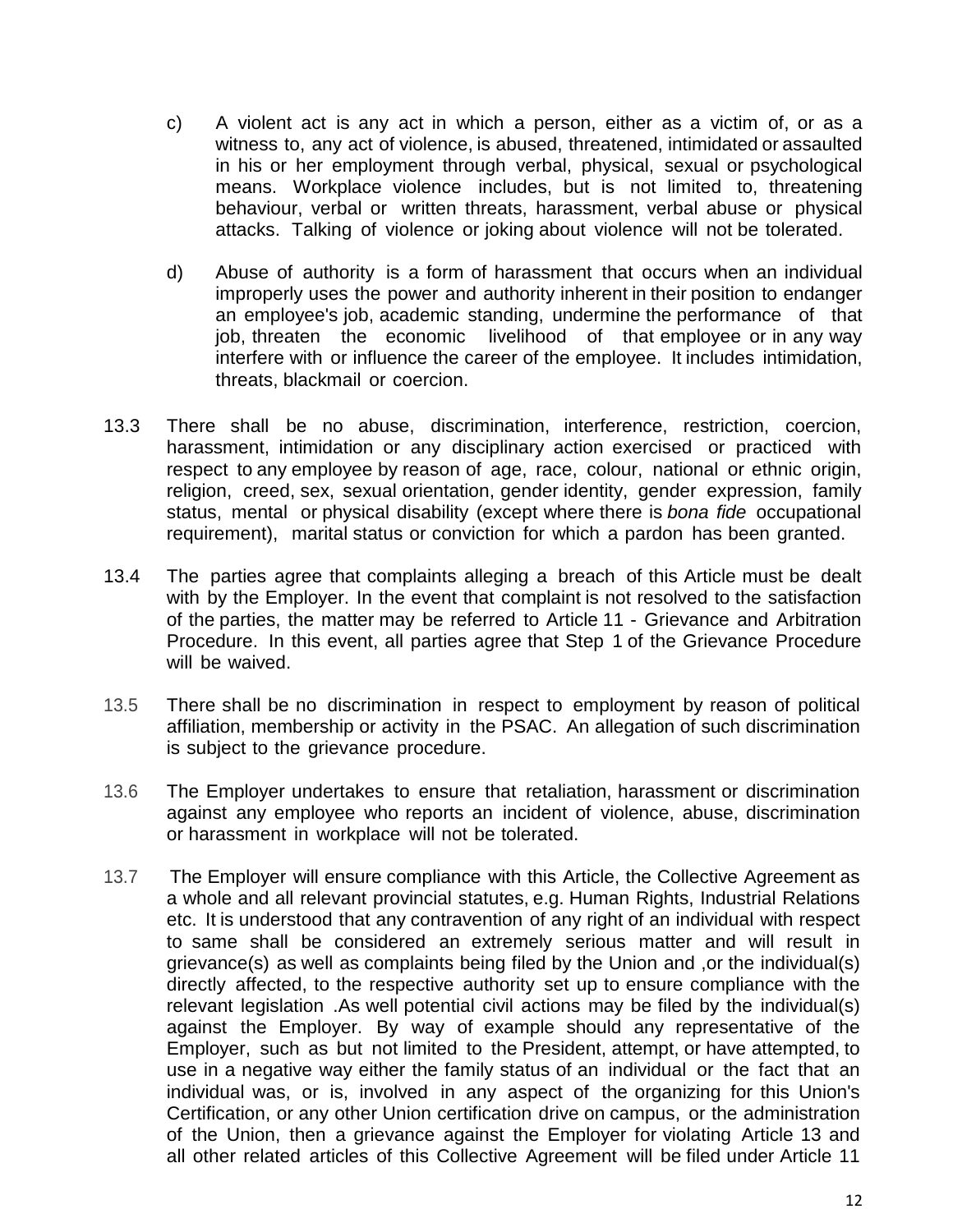and complaints will also be filed with the New Brunswick Human Rights Commission, the New Brunswick Labour and Employment Board and any other relevant provincial authority.

## **ARTICLE 14 EMPLOYEE STATUS**

- 14.1 Part-time employee positions :
	- a) Minimum ten (10) hours per week:

Campaigns Coordinator, Communications Coordinator, Help Desk Manager, Yearbook Editor, Activities Coordinator, Emergency Bursury Co-ordinator and Student Advocate; **Note: The following positions may not be filled during the life of the Collective Agreement: Campaigns Coordinator, Yearbook Editor, Emergency Bursary Co-ordinator and Student Advocate Co-ordinator, Communications Coordinator;** and,

b) Minimum five (5) hours per week:

Social Issues Coordinator, Sustainable Lifestyles Coordinator, Recording Secretary, and Chair.

**Note: The following positions may not be filled during the life of the Collective Agreement:**

**Social Issues Coordinator, Sustainable Lifestyles Coordinator.**

#### **c) Minimum fifteen (15) hours per week: Director of Communications**

- 14.2 Seasonal employee positions:
	- a) May 1 until Sept. 15: Welcome Week Chair; and,
	- b) fall/spring election (and as required): Chief Returning Officer.
- 14.3 Should the Employer wish to create any other position, including one of a different status, then it shall submit a comprehensive proposal outlining the rationale with the position title, required hours of work, and any other required information. The parties shall forthwith meet and enter into discussions to finalize all matters related to this new proposed employee position and once mutually agreed shall incorporate the position into the Collective Agreement.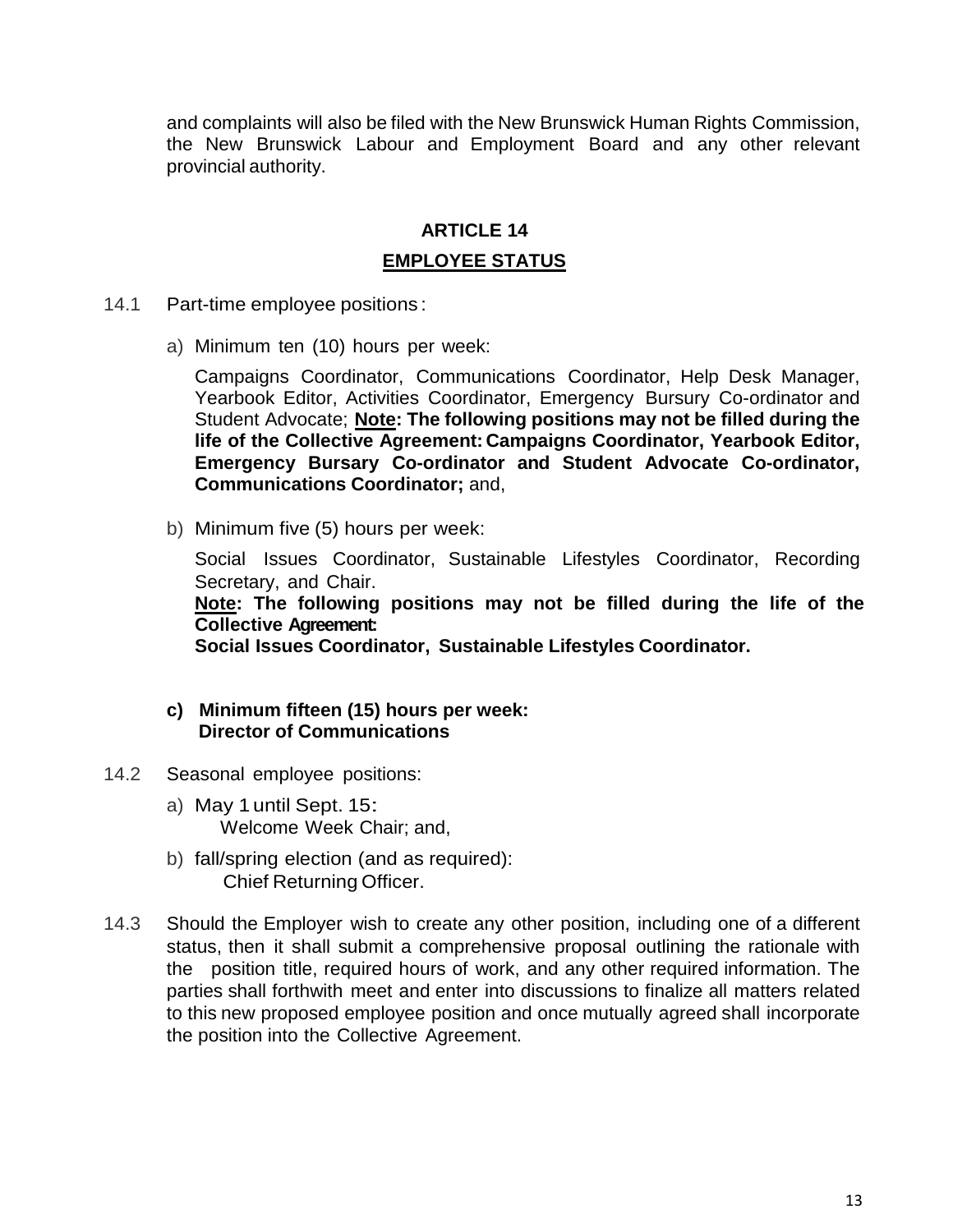## **ARTICLE 15 PROBATION AND TRIAL PERIOD**

- 15.1 All newly hired employees shall be considered probationary employees.
- 15.2 Newly hired employees shall complete a one (1) month probationary period which may be extended up to an additional one (1) month by mutual agreement of the parties. The purpose of the probationary period is to allow the Employer to assess the employee's suitability for continued employment. If, a probationary employee is not suitable, the employee may be terminated.
- 15.3 A probationary employee shall be entitled to all rights and privileges of the Collective Agreement.
- 15.4 During the probation period, the employee's supervisor shall review the employee's performance with the employee on a regular basis. At least two formal reviews shall be conducted, the first no later than the mid-point of the probation period. If performance issues are identified in this first review, the Employer will undertake a second evaluation prior to the final evaluation.
- 15.5 If during, or at the end of, a probationary period an employee is not deemed suitable for on-going employment in the position, the Employer will meet with and inform the employee and Union representative of the Employer's decision and provide a copy of the written decision including the reasons.
- 15.6 Except as outlined in Articles 15.07 and 15.08, a current employee transferring or promoted to another position is subject to a trial period of thirty (30) days.
- 15.7 An employee shall not be required to serve a trial period when:
	- a) the employee is promoted without competition as a result of reclassification of the employee's position; or
	- b) the Employee is transferred to a position in the same classification involving similar duties and responsibilities.
- 15.8 An employee who is temporarily appointed to another position on an acting basis is not considered to be on a trial period. If the employee is subsequently promoted to that position, the period during which the employee was in acting status will count towards the employee's trial period.
- 15.9 In the event an employee on a trial period either proves unsatisfactory, or so requests, the employee shall be returned to their former position without loss of seniority or wages or salary. Any other employees promoted or transferred because of the re-arrangement of position(s) shall also be returned to their former position(s) without loss of seniority or wages or salary.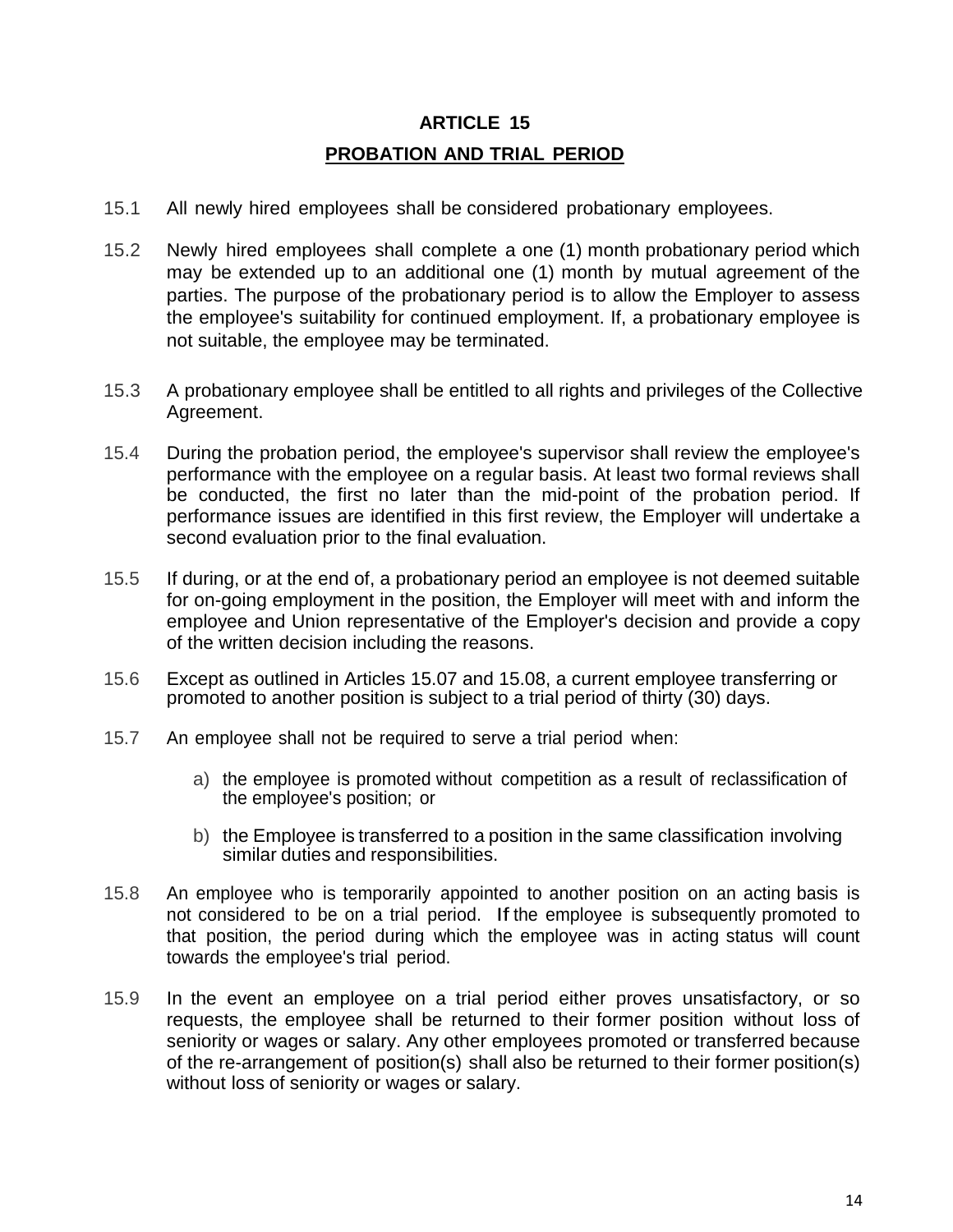15.10 A probationary employee discharged or terminated for reasons other than willful misconduct, disobedience or neglect of duty shall be given a minimum of two (2) weeks prior notice in writing, with a copy to the PSAC Local President, or payment in lieu thereof.

#### **ARTICLE 16**

#### **HOURS OF WORK**

- 16.1 a) Part-time employees shall be required to work as follows: either
	- i) a minimum of five (5) hours per week; or,
	- ii) a minimum of ten (10) hours per week.
	- b) Seasonal employees shall be required to work as follows: either
		- i) normally full-time, i.e. forty (40), hours per week from May 1 until Sept. 15 of each year; or,
		- ii) **guaranteed** forty (40) hours per week **for two (2) weeks** during the yearly fall election and the yearly spring election**,** and **guaranteed forty hours per week** as required during other times of the year.
- 16.2 Employees are normally expected to fulfil the above-noted required hours during the regular daily hours of 8am until 6pm, Monday through Friday inclusive; however an employee may work these hours at their own convenience subject to informing the employer of the actual hours worked in accordance with the above.
- 16.3 Employees shall be compensated for all hours worked, including any additional hours worked as required by the Employer, and any hours in required attendance at Employer scheduled meetings, at the appropriate hourly rate in Appendix "A" and Appendix "B", and subject to Article 16, Article 17 and the Collective Agreement as a whole.

#### **ARTICLE 17**

#### **OVERTIME AND REPORTING PAY**

- 17.1 Subject to operational requirements, the Employer shall make every reasonable effort to avoid excessive overtime and to allocate overtime on an equitable basis among readily available qualified employees.
- 17.2 a) (i) Consistent with the nature of the work, overtime assignments will be offered to employees in a manner intended to result in an equitable distribution of overtime opportunities.
	- (ii) Overtime assignments shall be offered in accordance with (i) above to employees who normally and regularly do the work in question who are readily available.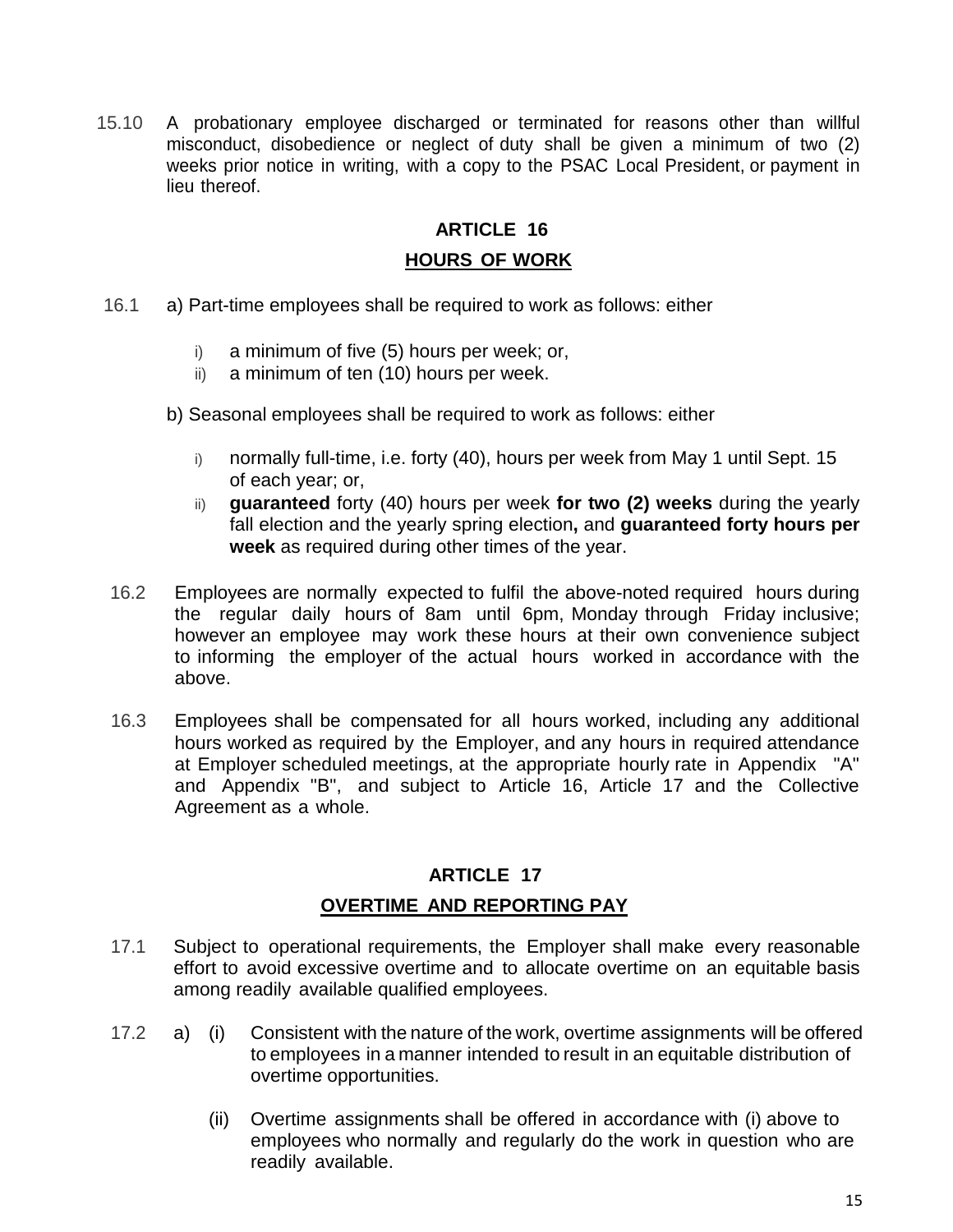- (iii) Where an insufficient number of employees referred to in (ii) are readily available for overtime work, overtime shall be assigned to the least senior of those employees who are available.
- (iv) In the application of (iii) above, an employee has the right to decline an overtime assignment here the employee as worked a significant amount of overtime.
- (v) When overtime is worked as a result of an employee being on standby status, the above outlined process is not applicable. However, any overtime opportunities which result from being on standby status will count in the overtime equitable distribution process.
- b) Except in cases of emergency, call-back or mutual agreement with the employee, the Employer shall give at least four (4) hours notice of any requirement for overtime work.
- 17.3 Overtime shall be compensated on the following basis:
	- a) time and one-half (l 1/2) for all hours worked in excess of the employee's normal scheduled daily or weekly hours (Monday-Friday) and for all hours worked on the first day of rest;
	- b) an employee who reports for work as directed on a day of rest shall be compensated for the time actually worked or a minimum of three (3) hours pay at the applicable overtime rate, whichever is greater;
	- c) an employee is entitled to overtime compensation, when approved in advance by the Employer or in accordance with Standard Operating Procedures, for each completed fifteen (15) minute period of o vertime worked by the employee;
	- d) unless the employee has requested compensatory leave with pay, the Employer will pay overtime compensation within two (2) weeks of a complete and accurate submission of the overtime claim;
	- e) notwithstanding (a), an employee is entitled to double (2) time for each hour of overtime worked by an employee on a second or subsequent day of rest, provided the days of rest are consecutive, except that they may be separated by a designated paid holiday.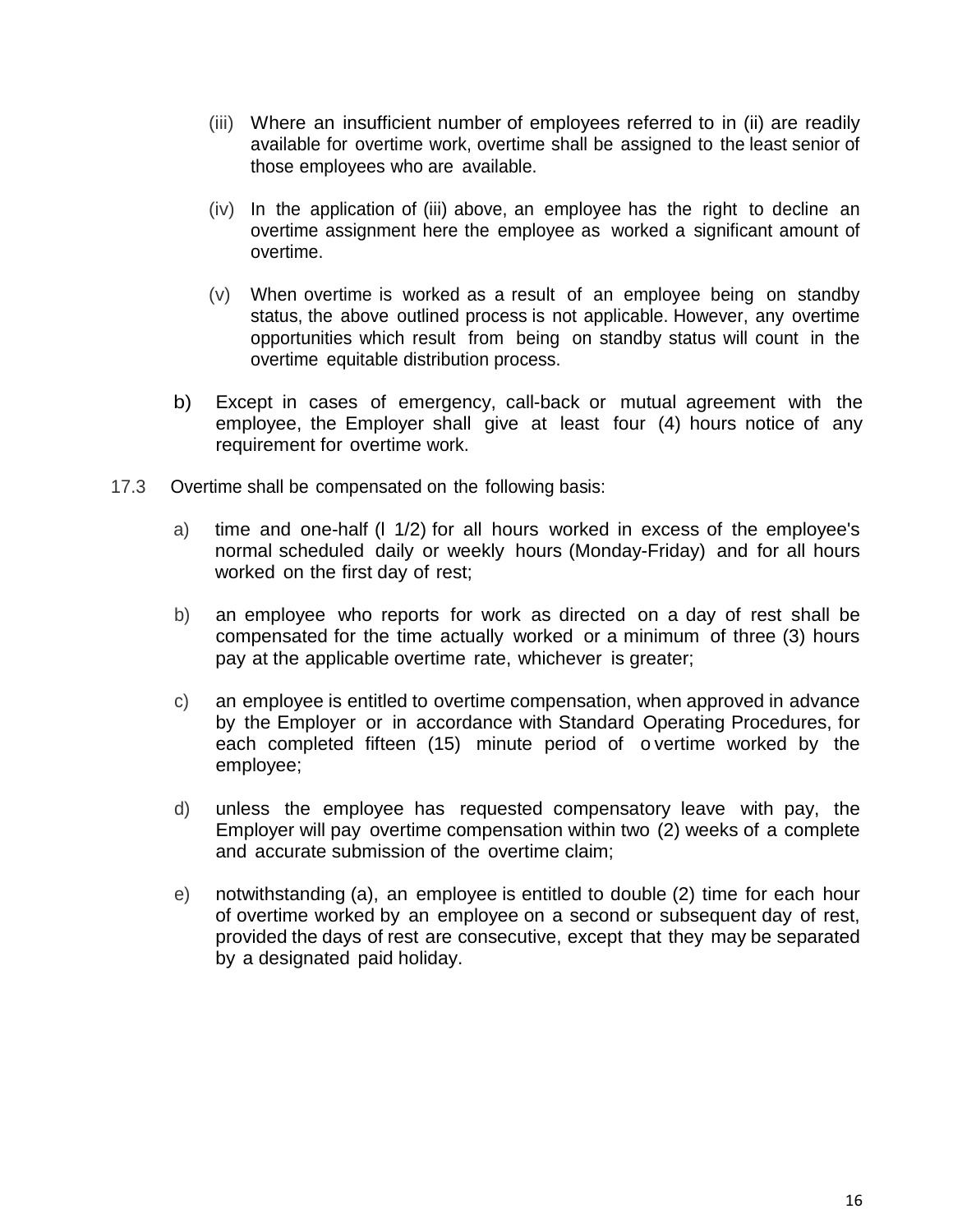# **ARTICLE 18 CALL-BACK**

- 18.1 If an employee is called back to work and returns to work on a designated holiday which is not the employee's scheduled day of work or on the employee's day of rest or after leaving the workplace subsequent to a normal work day, the employee shall be paid the greater of:
	- a) three (3) hours' pay at the applicable rate of overtime compensation for each call-back to a maximum of eight (8) hours' compensation in an eight (8) hour period; or,
	- b) for all time worked, at the applicable rate of overtime compensation.
- 18.2 An employee shall be reimbursed each time they are called back to work under this Article:
	- (a) for the use of their vehicle at the kilometric rate of \$0.55 per kilometre, or
	- (b) out-of-pocket expenses for other means of commercial transportation.
- 18.3 Time spent by the employee reporting to work or returning to their residence shall constitute time worked.

## **ARTICLE 19 STANDBY**

- 19.1 Where the Employer requires an employee to be available on standby during their off-duty hours, an employee shall be compensated at the rate of one (1) hour for each four (4) consecutive hour period or portion thereof that the employee has been on standby.
- 19.2 An employee designated by letter or by list for standby duty shall be available to return for duty as quickly as possible, if called. All employees on standby shall be provided with a portable means of contact at no cost to the employee. In designating employees for standby, the Employer will endeavor to provide for the equitable distribution of standby duties. No standby payment shall be granted if an employee is unable to report for duty when required.
- 19.3 An employee on standby who is required to report for work and reports for work shall be paid, in addition to the standby pay, compensation in accordance with the provisions of Articles 17 and 18.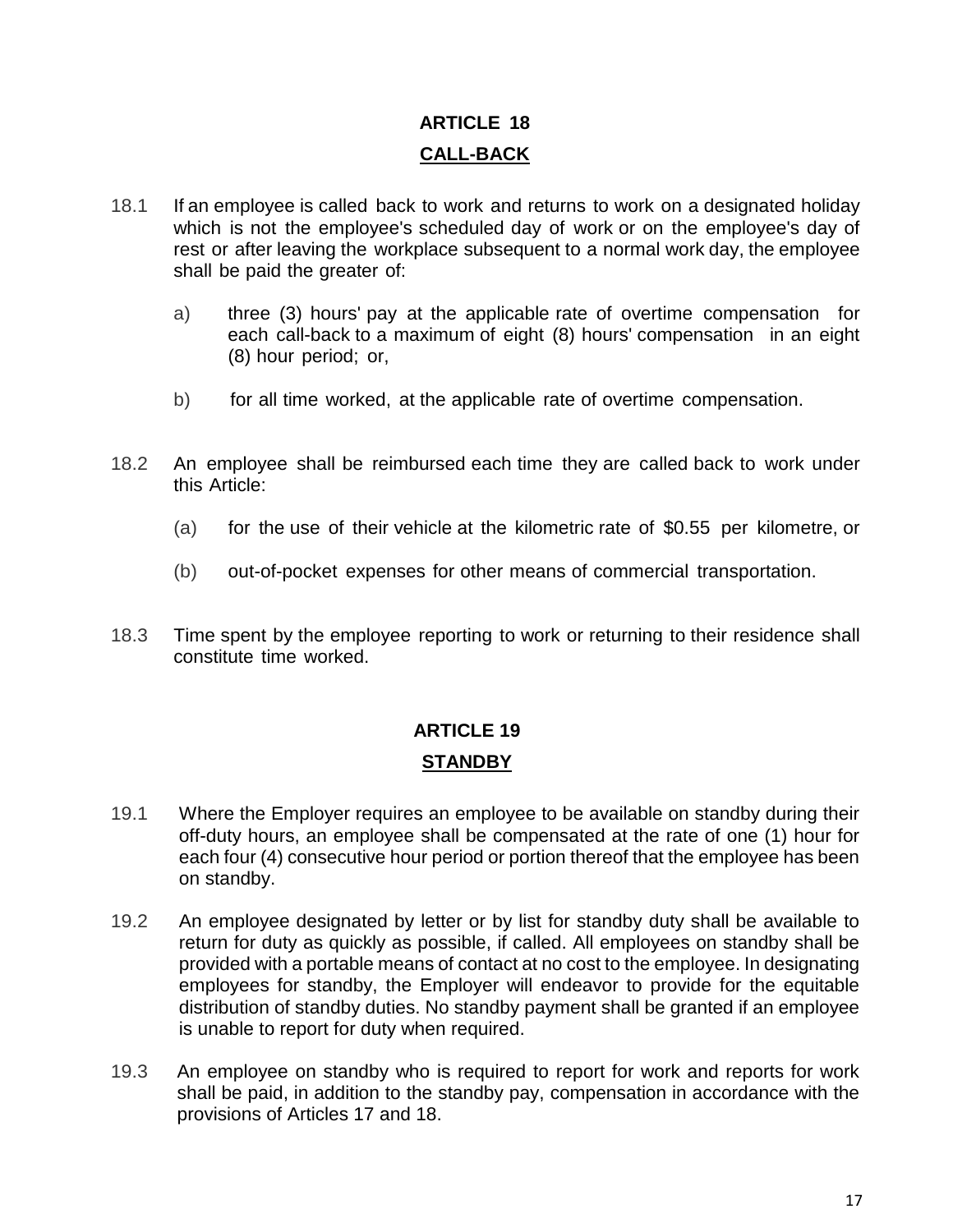#### **PAY ADMINISTRATION**

- 20.1 Employees shall be paid by Direct Deposit on a bi-weekly basis at the rate of pay to which they are entitled as prescribed in Appendix "A". The Employer shall provide to the Union Local with an annual statement indicating each employee's actual rate of pay, classification, including level and position title for his/her substantive and, if applicable, acting position. The Employee shall provide the Employer with appropriate information in order that Direct Deposit can be set up and maintained for the payment to the Employee. **The Employer and the Local shall continue discussing the implementation of Direct Deposit at the Union Management Consultation Committee.**
- 20.2 Upon initial appointment, an employee shall be paid the hourly rate prescribed for the position or, in the case of a position having a range of incremental rates, the rate deemed appropriate by the Employer. In no case shall the employee be paid at less than the minimum rate. **Should an Employee be paid in error the Employer shall forgive any cumulative amount under three hundred dollars (\$300.00) for parttime students, or under six hundred dollars (\$600.00) for full-time students. For any amount paid in error above these amounts the Employee, Employee and the Union shall meet to discuss and arrange a repayment plan, regarding the amounts and time-frame, that is convenient for the Employee.**
- 20.3 An employee appointed or reclassified to a higher rated position shall be paid at the step in the range of the new position which provides an increase in pay at least equal to the lowest paid increment in the new position, or such higher rate deemed appropriate by the Employer. In no case shall the employee be paid higher than the maximum rate in the new position.
- 20.4 An employee appointed or reclassified to a position rated the same as their prior position shall receive at least the same incremental rate in the new position. If there is no such incremental rate, the employee shall receive the next higher incremental rate.
- 20.5 a) An employee, whose position is reclassified downward and who has yet to be offered a reassignment to a position rated the same as or higher than their current position, shall receive incremental rate increases and negotiated salary increases on the same basis as if they had not been reclassified.
	- b) An employee, whose position is reclassified downward and who has refused reassignment to a permanent position rated the same as or higher than their position and for which the employee has the requisite skills and abilities, shall continue to receive the same rate of pay. The employee shall receive incremental rate increases on the same basis as if they had not been reclassified but shall not receive negotiated salary increases.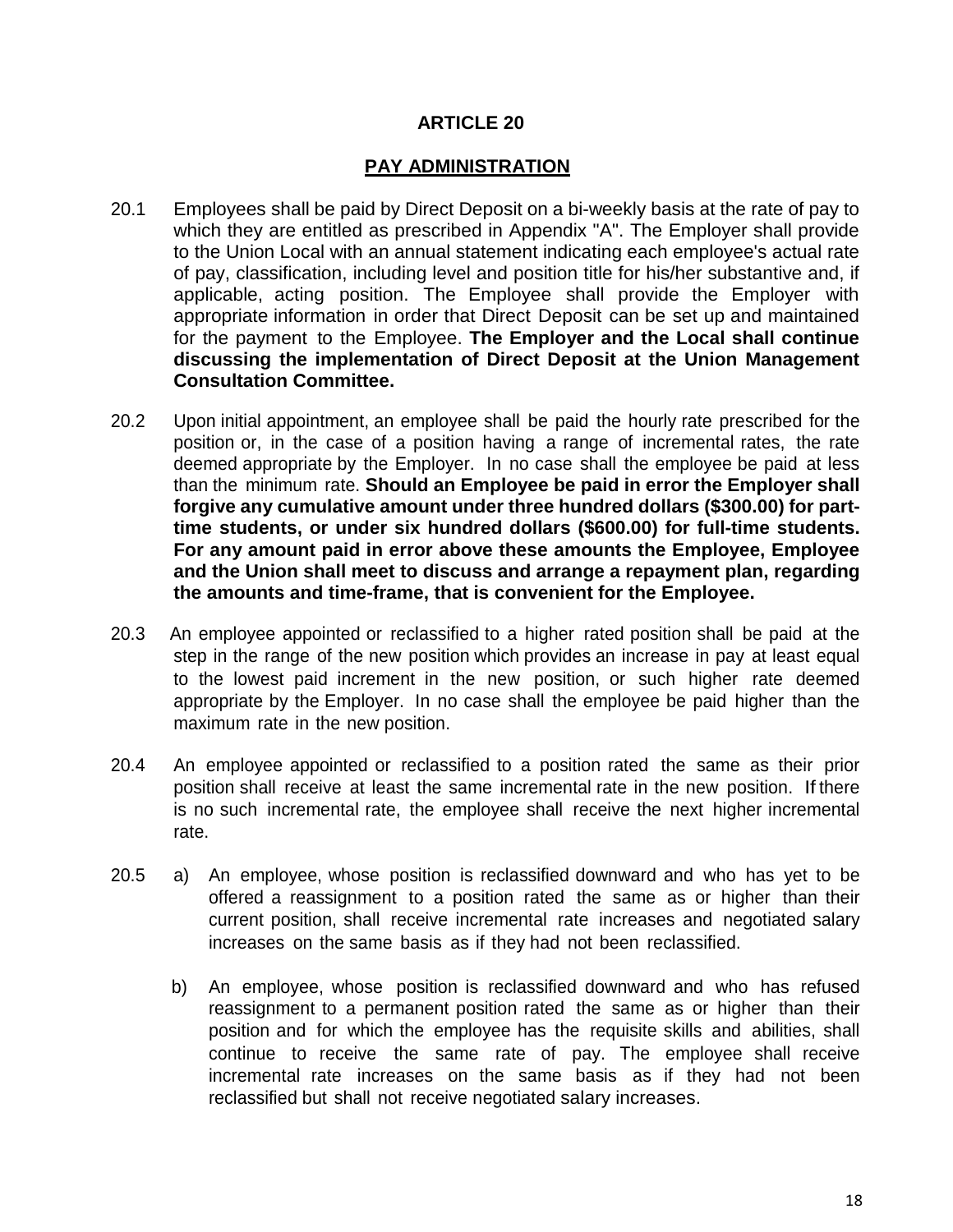The employee shall be paid the applicable incremental rate for the new classification when it exceeds the protected rate.

- c) An employee who is demoted shall receive the lesser of their current rate of pay and the maximum incremental rate in the new position.
- 20.6 Clause 20.05 does not apply to an employee who obtains a position through the posting procedure which is rated lower than their current position. Such an employee shall receive the lesser of the maximum rate for the new position and their current rate of pay. In the event of the latter, the employee shall receive the applicable incremental ate when it exceeds their current rate in accordance with clause 22.07.
- 20.7 Pay Increments
	- a) An employee shall be granted pay increments until they reach the maximum rate for the position. The pay increment period is the period identified in Appendix "A".

A pay increment shall be the rate in the range applicable to the position that is next higher to the rate at which the employee is being paid.

- b) An employee appointed or reclassified to a position other than a higher rated position shall retain their increment date.
- c) Unless otherwise provided in this Agreement to the contrary, an employee on a leave of absence without pay for a period of three (3) months or more will not be granted their pay increment until they complete a period of employment equal to the pay increment period for the position held. That date shall become the employee's new increment date.
- 20.8 The Employer may appoint an employee to a position outside the bargaining unt on an acting basis for a period of up to one (1) year, during which time the employee may be returned by the Employer to their former position at the rate of pay to which they would have otherwise been entitled within the bargaining unit. The acting appointment may be extended beyond one (1) year to accommodate a temporary vacancy.
- 20.9 For the purposes of this Agreement, a position is higher rated than another if its maximum rate is higher, and the position is rated the same as another if its maximum rate is the same.
- 20.10 Where a pay increment and a pay revision are effected on the same date, the pay increment shall be applied first.
- 20.11 When an employee is required by the Employer to substantially perform the duties of a higher rate classification level in the bargaining unit in an acting capacity and performs those duties for at least one (1) full working day or one (1) full shift, the employee shall be paid acting pay calculated in accordance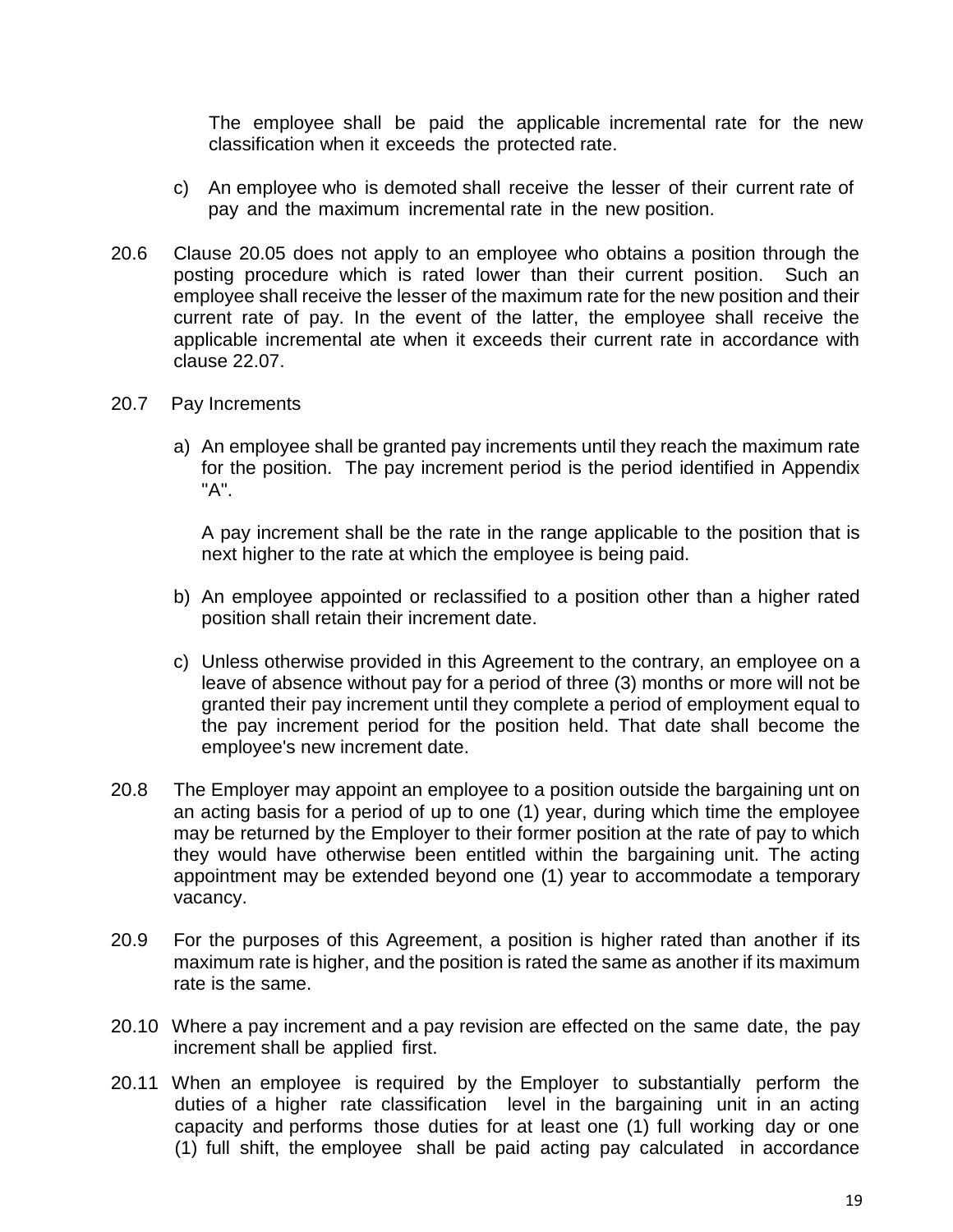with clause 20.03 from the date that the employee commenced to act as if the employee had been appointed to that higher classification level for the period in which the employee acts. When an employee receives an increment in the lower rated position, the employee's acting rate of pay will, if required, be adjusted accordingly.

# **ARTICLE 21**

## **DESIGNATED PAID HOLIDAYS**

- **21.1** Subject to clause 21.02, the following days shall be designated paid holidays for employees:
	- a) New Year's Day
	- b) Good Friday
	- c) Easter Monday
	- d) Victoria Day
	- e) Canada Day
	- f) Labour Day
	- g) Thanksgiving Day
	- h) Remembrance Day
	- i) Christmas Day
	- j) Boxing Day
	- k) The first Monday in August The days between Boxing Day and New Year's Day
	- m) Christmas Eve Day
	- **n)** New Year's Eve Day;
	- o) **Family Day New Brunswick, and**
	- **p) any additional legislated federal and, or provincial holiday(s).**
- 21.2 An employee absent without pay on both their full working day immediately preceding and immediately following a designated holiday is not entitled to pay for the holiday, except in the case of an employee who is granted leave without pay under the provisions of Article 24 - Leave With or Without Pay for PSAC or Union Business.
- 21.3 When a day designated as holiday under clause 21.01 coincides with an employee's day of rest, the holiday shall be moved to the first scheduled working day following the employee's day of rest.

When two (2) days designated as holidays under clause 21.01 coincide with an employee's consecutive days of rest, the holidays shall be moved to the employee's first two (2) scheduled working days following the days of rest.

- 21.4 When a day designated as a holiday for an employee is moved to another day under the provisions of clause 21.03:
	- a) work performed by an employee on the day from which the holiday was moved shall be considered as work performed on a day of rest; and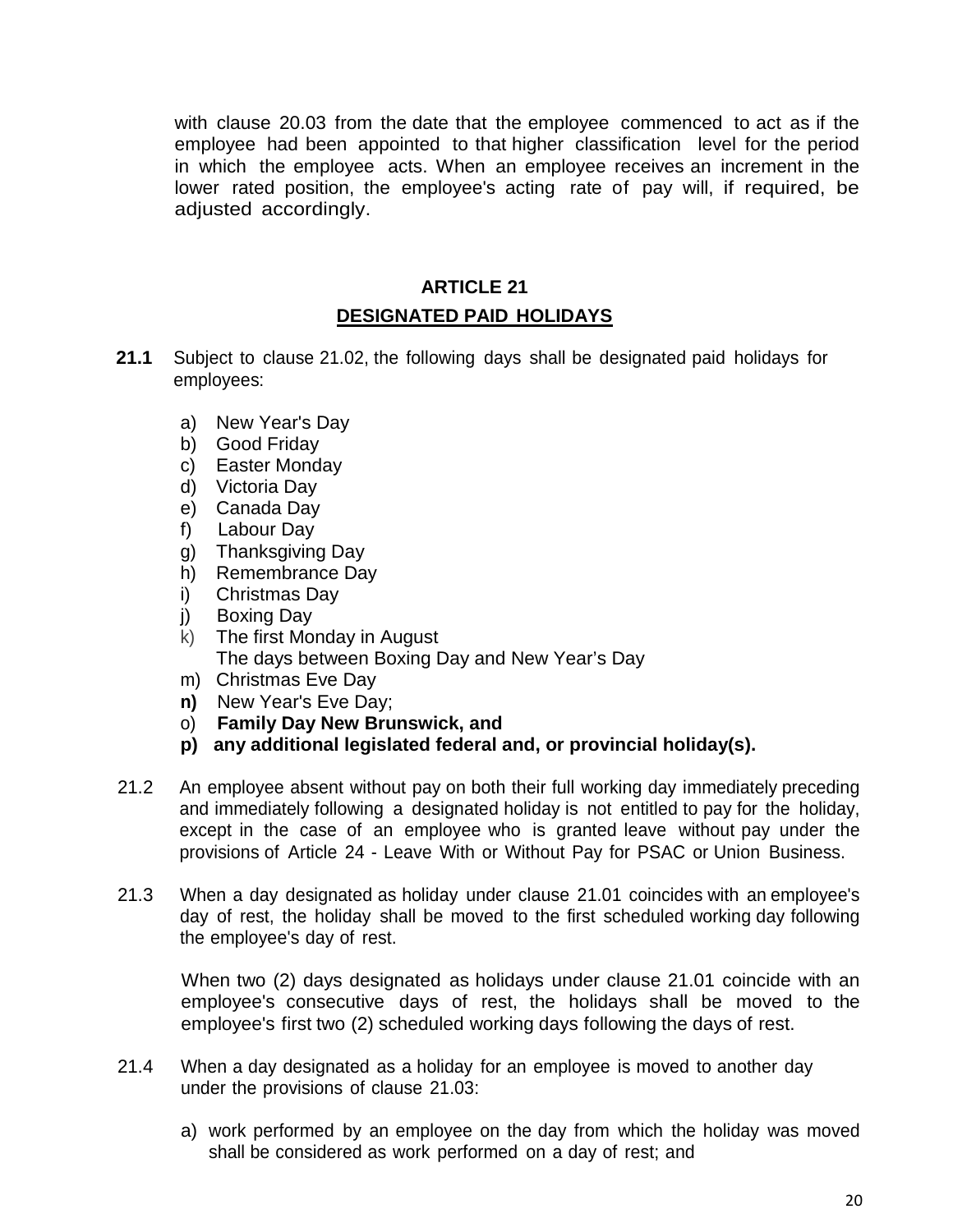- b) work performed by an employee on the day to which the holiday was moved shall be considered as work performed on a holiday.
- 21.5 An employee who works on a holiday shall be paid:
	- a) time and one-half (1 1/2) for all hours worked up to the regular daily scheduled hours of work and double (2) time thereafter, in addition to the pay that the employee would have been granted had they not worked on the holiday; or,
	- b) upon request, and with the approval of the Employer, the employee may be granted:
		- (i) a day of leave with straight time rate of pay ("a lieu day") at a later day in lieu of the holiday; and,
		- (ii) pay at one and one half (1 1/2) times the straight-time rate of pay all hours worked up to the regular daily scheduled hours of work; and,
		- (iii) pay at two (2) times the straight-time rate of pay for all hours worked on the holiday in excess of the regular daily scheduled hours of work.
	- c) (i) Subject to operational requirements and adequate notice, the Employer shall grant lieu days at such employee may request.
		- (ii) When in a fiscal year an employee has not been granted all lieu days as requested at the employee's option, such lieu days shall be paid off at the employee's straight-time rate of pay or carried over for one (1) year. In all other cases, unused lieu days shall be paid out at the employee's straight-time rate of pay.
		- (iii) The straight-time rate of pay referred to in clause 21.05 (c) (ii) shall be the rate in effect when the lieu day was earned.
- 21.6 When an employee is required to report for work and reports on a designated holiday, the employee shall be paid the greater of compensation in accordance with the provisions of clause 21.05 or three (3) hours pay at the applicable overtime rate of pay.
- 21.7 Where a day that is a designated holiday for an employee coincides with a day of leave with pay, that day shall count as a holiday and not as a day of leave.
- 21.8 With the exception of the period of May 1-Sept 15, if for any reason the Employer decides to close down operations or extend a holiday period, the employees shall be deemed to be on paid leave for that period.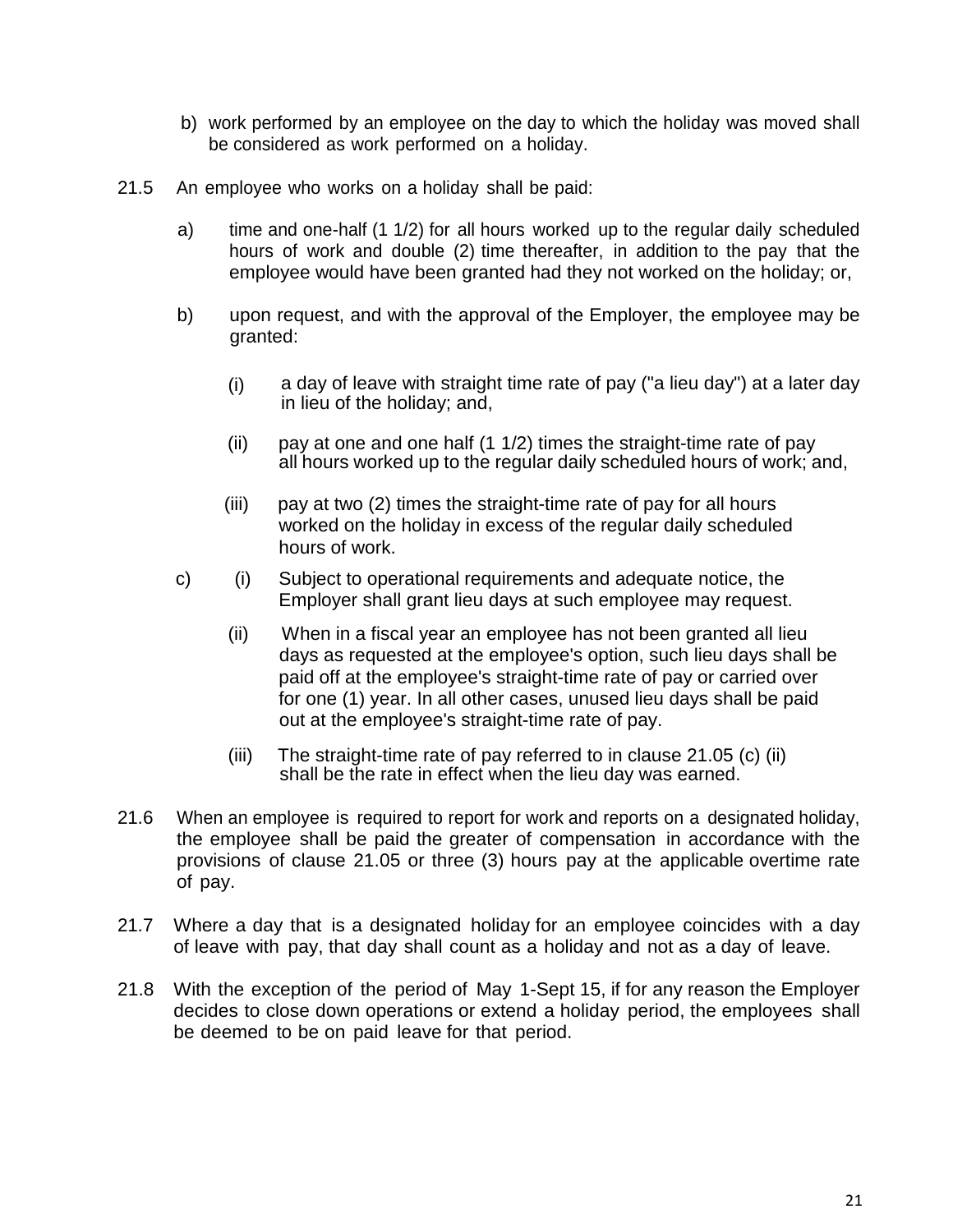## **ARTICLE 22 WASH-UP TIME**

22.1 Where, due to the nature of work there is a need, wash-up time will be permitted.

## **ARTICLE 23 VACATION LEAVE**

- 23.1 The amount of annual vacation leave which an employee shall be eligible for in the first year shall be one and one-quarter (1 1/4) days for each month of service up to fifteen (15) paid working days.
- 23.2 Annual vacation leave entitlement shall be increased to twenty (20) paid working days on completion of one (1) year of service and shall accrue at the rate of one and two- thirds (1 2/3) days per month. An employee who is hired in September and completes their work term shall be considered to have attained one year of service for the purpose of this paragraph. Similarly an employee hired full-time for the summer term and who completes their work term shall be considered to have attained one year of service for the purpose of this paragraph.
- 23.3 Fractions of annual vacation entitlement of one-half (1/2) a day or more shall be considered as one (1) full day.
- 23.4 The vacation year shall be from September 1st in any one (1) year to August 31st in the next succeeding year.
- 23.5 Seniority shall prevail for the purpose of selecting vacation dates subject to operational requirements.
- 23.6 When a designated holiday as per Article 21 for an employee falls within the period of the employee's annual leave, it shall not count as a day of annual leave.
- 23.7 Any earned but unused vacation of a deceased employee shall be paid to such former employee's estate.

## **ARTICLE 24**

#### **LEAVE WITH OR WITHOUT PAY FOR PSAC OR UNION BUSINESS**

- 24.1 The Employer will grant leave with pay to an employee called as a witness by an Arbitration Board or the NB Industrial Relations Board.
- 24.2 The Employer will grant leave with pay to a reasonable number of employees who are meeting with management on behalf of the PSAC.
- 24.3 The Employer will grant leave with pay to an employee who is a party to the arbitration.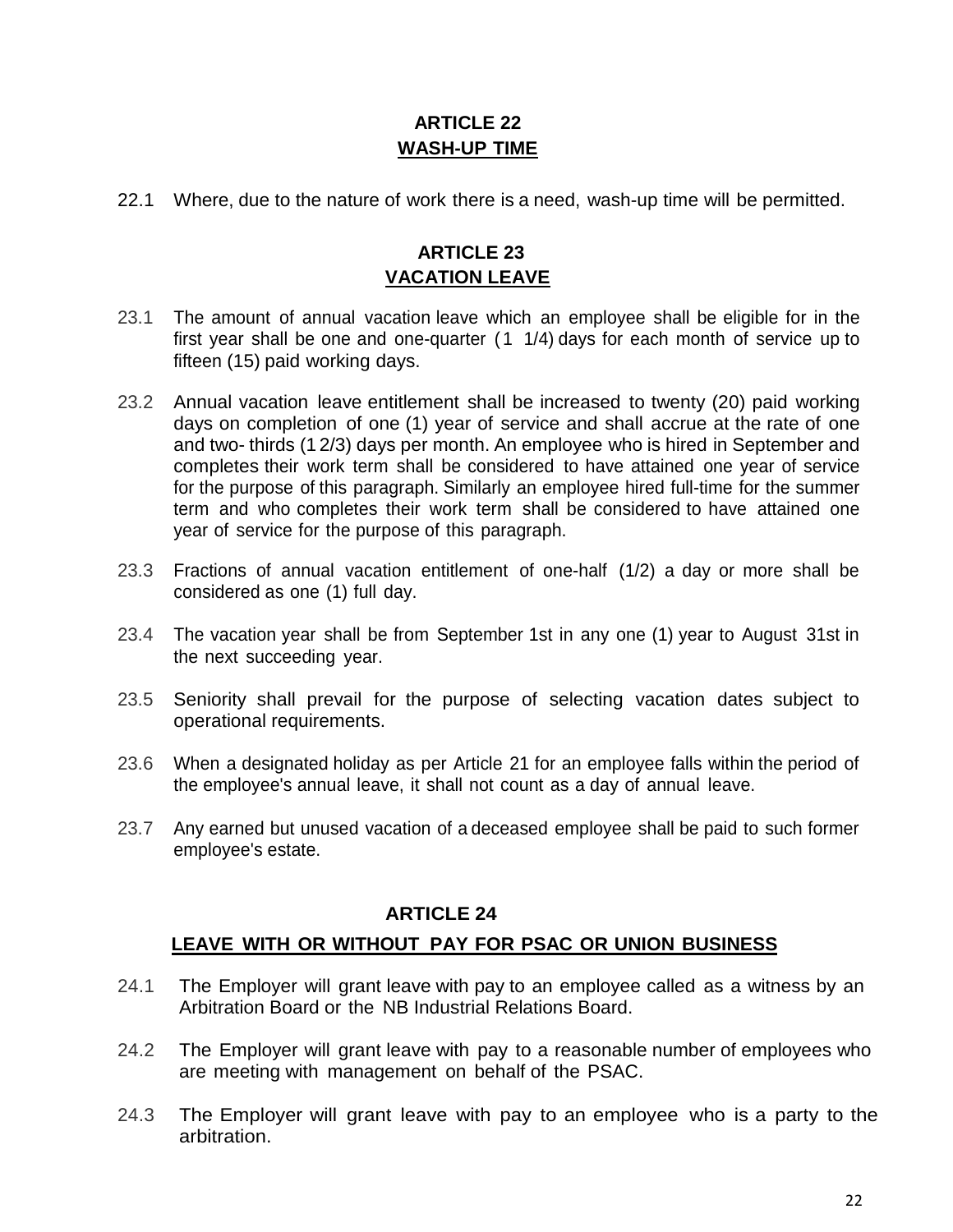- 24.4 Commencing six (6) months prior to the expiry date of the Collective Agreement or as otherwise agreed, the Employer will grant leave with pay to two (2) employees during regular working hours for purposes of attending contract negotiation meetings, including preparatory meetings, on behalf of the PSAC until the renewed collective agreement is in force in accordance with the NB Industrial Relations Act.
- 24.5 The Employer will, operational requirements permitting, grant leave with pay to a reasonable number of employees selected as delegates to attend Executive Council meetings and conventions of the PSAC, conventions of the Canadian Labour Congress, meetings of the Fredericton & District Labour Council and conventions of the New Brunswick Federation of Labour.
- 24.6 The Employer will, operational requirements permitting, grant upon reasonable notice to a reasonable number of employees leave with pay to employees who exercise authority of a representative on behalf of the PSAC to undertake training related to the duties of a representative.
- 24.7 Recognizing that circumstances may arise whereby an employee is required to perform administrative or executive duties on behalf of the Local, the Employer agrees, on receipt of reasonable advance notice and operational requirements permitting, to grant leave with pay. Leave under this clause shall not exceed an aggregate total of one hundred (100) hours in a calendar year.
- 24.8 Requests for leave without pay for PSAC or Union Business will be made in advance and in writing.

#### **OTHER LEAVE WITH OR WITHOUT PAY**

For the purpose of this Collective Agreement, "spouse" means the person the employee is legally married to or the person who, for a continuous period of at least one (1) year, the employee has lived with, publicly represented as their spouse and the spousal relationship has been recognized in the community or communities in which they have lived.

- 25.1 Leave Without Pay
	- a) Leave without pay, for a period of up to six (6) months, may be granted on the approval of the Employer.
	- b) Leave without pay in excess of six (6) months may be granted upon application to the Employer, for such period and under such conditions as the Employer may deem fit.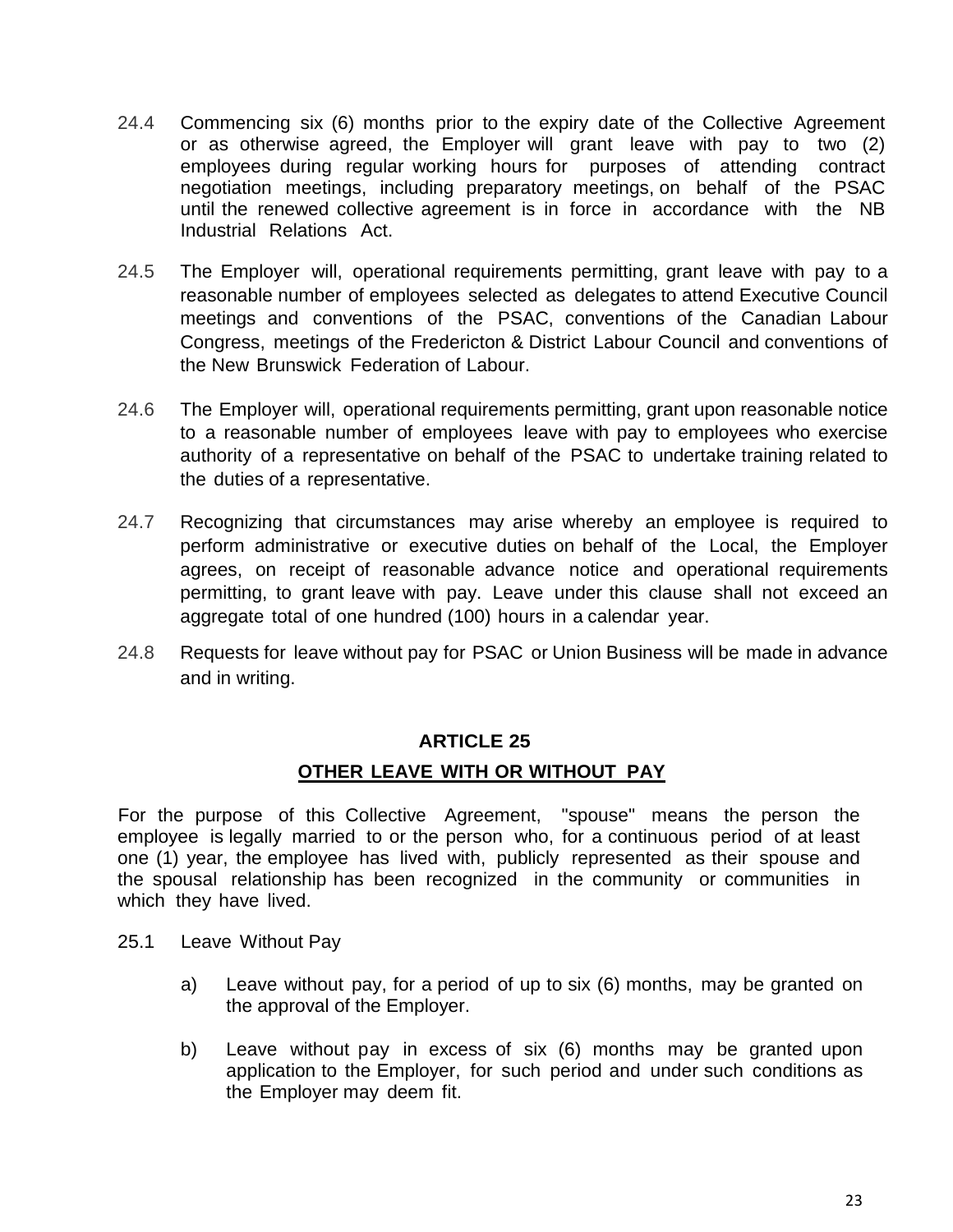#### 25.2 Political Leave

- a) The Employer recognizes the right of every citizen to enter political life if so desired. Provided proper regard is given to the instructional, technical, and service needs of the Employer, leave of absence shall be granted to enable the employee to contest an election. Up to four (4) weeks without pay for Provincial or Municipal elections and up to six (6) weeks without pay for Federal elections shall be granted. The employee may opt to take part or all of the employee's annual vacation during the campaign period.
- b) In the event of the candidate being defeated, the employee will be entitled to resume the employee's normal duties.

#### 25.3 Bereavement Leave with Pay

For the purposes of this clause, immediate family is defined as father, mother (or alternatively stepfather, stepmother, or foster parent), brother, sister, spouse, fiance, child (including child of spouse), stepchild or ward of the employee, father-in-law, mother-in- law, grandparent, grandchild, son-in-law, daughter-in-law, brother-in-law, sister-in-law and a relative or near relative permanently residing in the employee's household or with whom the employee permanently resides.

- a) Where a member of an employee's immediate family dies, they shall be entitled to leave with pay for a period of up to four (4) working days or scheduled shifts and not extending beyond the day following the funeral and may, in addition, be granted up to three (3) days' or scheduled shifts leave for the purpose of travel related to the death.
- b) In special circumstances and at the request of the employee, the four (4) day bereavement period may be moved beyond the day following the day of the funeral.
- c) Necessary time off up to one (1) day shall be granted to an employee to attend funeral as a pallbearer or mourner.
- d) If, during a period of compensatory leave, an employee is bereaved in circumstances under which the employee would have been eligible for bereavement leave with pay under paragraphs a) or c) of this clause, the employee shall be granted bereavement leave with pay and the employee's compensatory leave credits shall be restored to the extent of any concurrent bereavement leave with pay granted.
- e) It is recognized by the parties that the circumstances which call for leave in respect of bereavement are based on individual circumstances. On request, the Employer may, after considering the particular circumstances involved, grant leave with pay for a period greater than that provided for in sub-clauses a) and c) of the above.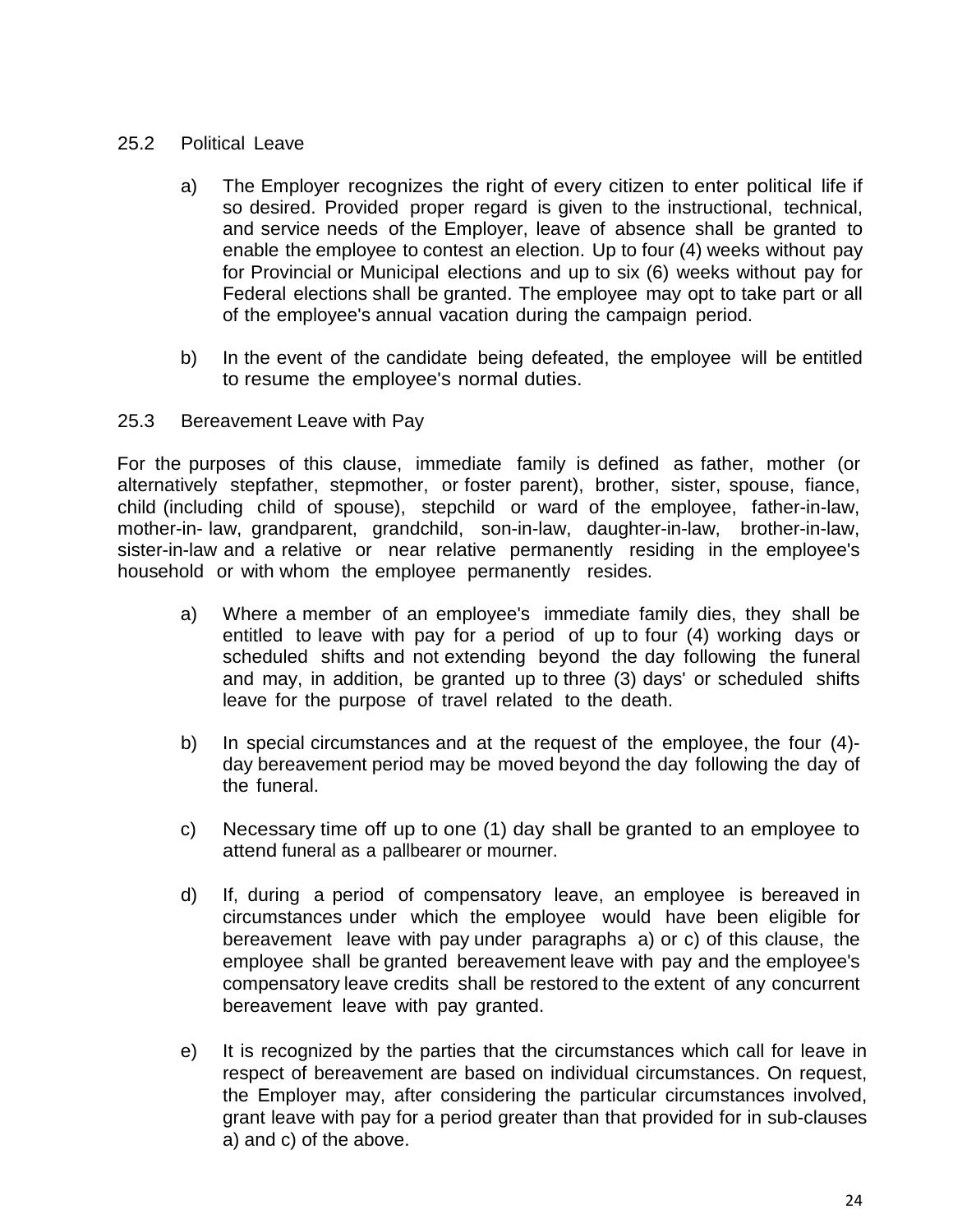- f) The Employer agrees to consider requests for bereavement leave where cultural traditions create important family relationships not described in this clause.
- 25.4 Maternity/Adoption/Parental Leave
	- (a) The commencement and termination dates of an employee's maternity/adoption/ parental leave without pay shall be a matter of negotiation between the employee and the Employer. The commencement date shall be determined as soon as possible after the employee is aware of the pregnancy with the employee's request not to be unreasonably denied. An employee is entitled to a maximum of **seventy-eight (78)** weeks' maternity/adoption/parental leave without pay under this clause **and in accordance with the New Brunswick Employment Standards and as amended**.
	- (b) (i) The employee shall resume the employee's former position and salary upon return from maternity/adoption/parental leave without pay, with no loss of accrued benefits.
		- (ii) Employees while on maternity/adoption/parental leave without pay shall continue to accumulate service for seniority purposes
	- (c) Annual leave shall accrue during periods of maternity/adoption/parental leave without pay.
	- (d) The employee may return to duty after two (2) weeks' notice of intention to do so on production of a satisfactory certificate of wellness from the employee's physician.
	- (f) An employee may be awarded sick leave for illness regardless of its association with pregnancy any time prior to the scheduled beginning of the employee's maternity/adoption/parental leave without pay or the birth of the child, whichever occurs earlier.
	- (g) Periods of maternity/adoption/parental leave without pay up to a maximum of fifty-two (52) weeks shall be counted as service for the purpose of step progression and severance pay.
	- (h) Medical Appointment for Pregnant Employees
		- i) Up to one-half (1/2) day leave with pay will be granted to pregnant employees when attending routine medical appointments.
		- ii) Where a series of continuing appointments are necessary for the treatment of a particular condition relating to the pregnancy, absences shall be charged to sick leave.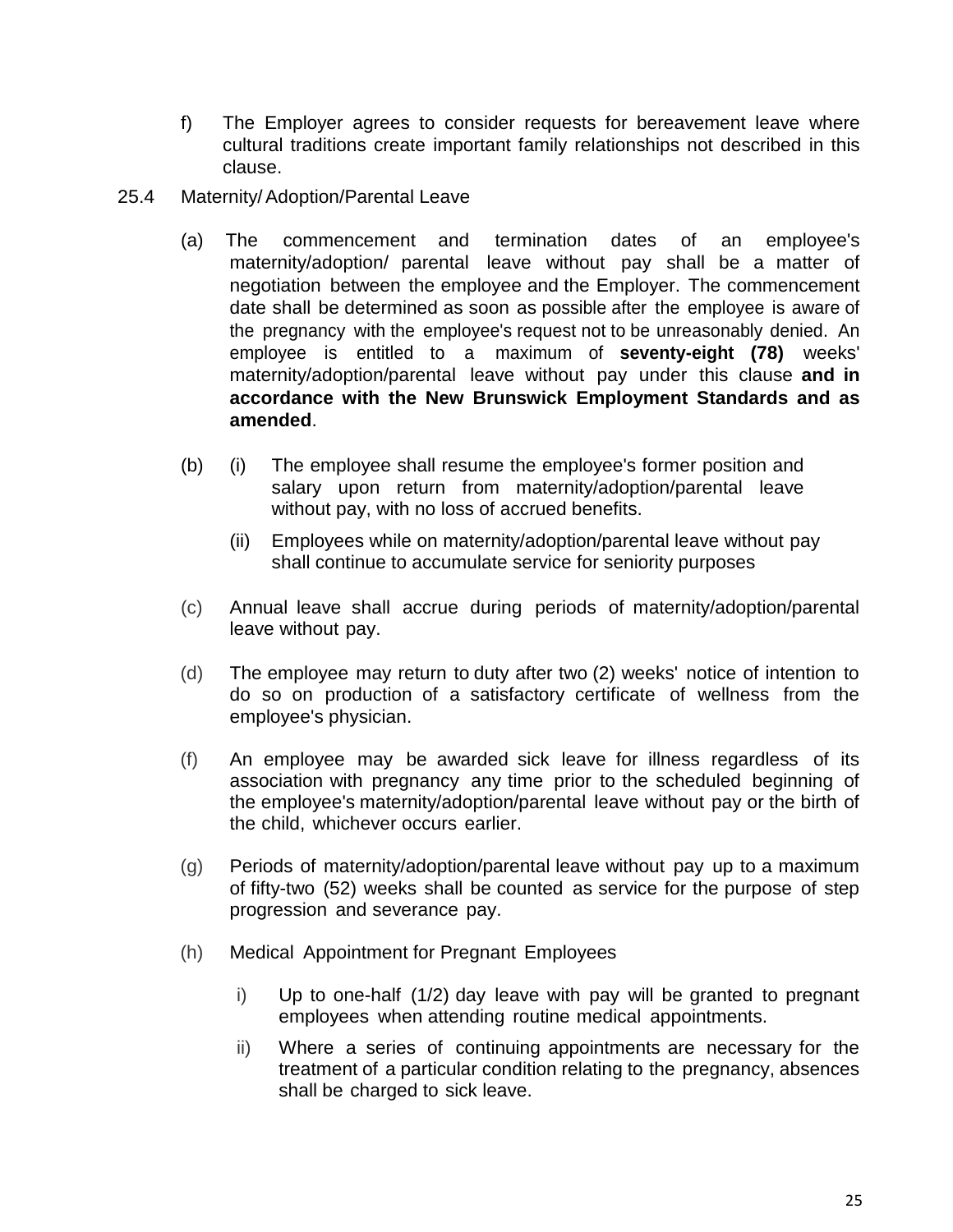## 25.5 Court Leave

The Employer shall grant leave with pay to an employee for the period of time they are required:

- a) to be available for jury selection;
- b) to serve on a jury;
- c) by subpoena, summons or similar instrument, to attend as a witness in any proceeding held in or under the authority of a judge, justice, magistrate, coroner, court of justice, legislative councilor any person or body of persons authorized by law to compel the attendance of witnesses before it.

25.6 Leave for Court Appearance or Incarceration

In the event that an employee is accused of an offence which requires a court appearance, the employee shall be granted leave of absence without loss of seniority, benefits, and pay, to which the employee would otherwise be entitled, for the actual time of such appearance. In the event that the accused employee is jailed awaiting a court appearance, the employee shall receive leave without pay and without loss of seniority. The employee shall have the option of taking annual vacation leave to which the employee is entitled in lieu of all or part of the leave without pay.

25.7 Leave With or Without Pay for Other Reasons

Subject to operational requirements, the Employer may grant:

- a) leave with pay when circumstances not directly attributable to the employee prevent reporting for duty. Such leave shall not be unreasonably withheld;
- b) leave with or without pay for purposes other than, or in addition to, those specified in the Collective Agreement.
- 25.8 Leave with Pay for Family-Related Responsibilities
	- a) For the purpose of this clause, family is defined as spouse, children (including children of spouse), foster children or stepchildren, parents (including stepparents or foster parents) or any relative permanently residing in the employee's household or with whom the employee permanently resides.
	- b) The Employer shall grant leave with pay under the following circumstances:
		- (i) up to one (1) day for a medical or dental appointment per situation when the dependant family member is incapable of attending the appointments alone, or for appointments with appropriate authorities in schools or adoption agencies. An employee is expected to make reasonable efforts to schedule medical or dental appointments for family members to minimize their absence from work. An employee requesting leave under this provision must notify their supervisor of the appointment as far in advance as possible;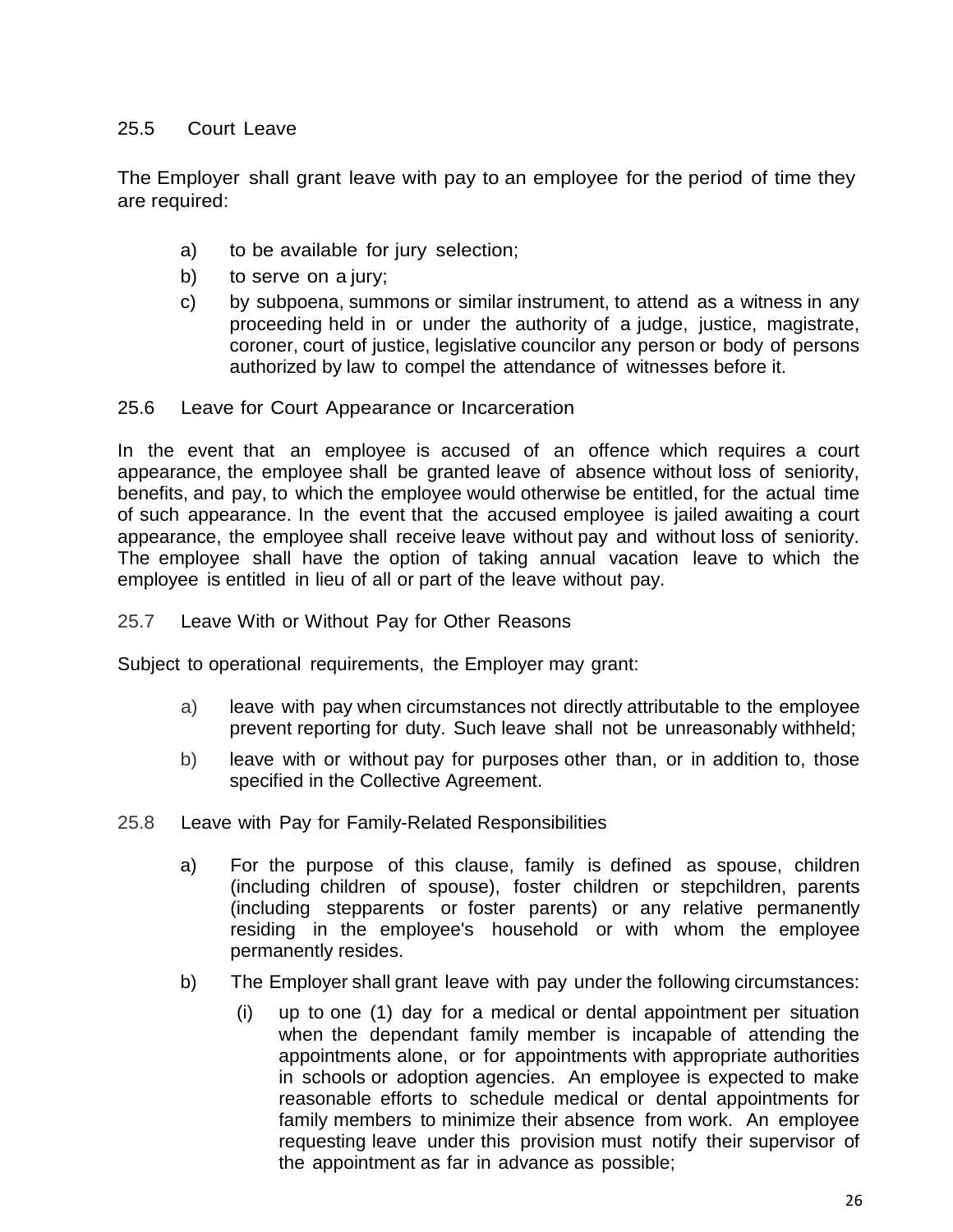- (ii) up to three (3) consecutive days of leave with pay per situation to provide for the temporary care of a sick member of the employee's family; upon request additional leave may be granted subject to operational requirements; such request shall not be unreasonably denied;
- (iii) up to two (2) days of leave with pay for needs directly related to the birth or adoption of the employee's child;
- (iv) up to one (1) day per situation for a medical, dental or legal appointment for the employee.
- (v) up to one (1) day per situation to attend to the needs related to home or family emergencies;
- (vi) up to one (1) day per situation to attend to needs related to the death of a family member.
- c) The total leave with pay which may be granted under sub-clause (b) shall not exceed five (5) days in a fiscal year.
- 25.9 Compassionate Care Leave

In accordance with Human Resources and Social Development Canada, Employment Insurance (El) Program for Compassionate Care Benefits, the Employer shall grant the employee compassionate leave without pay for up to a period of **twenty-eight (28)** weeks in order to care for a gravely ill family member as identified by Social Development Canada.

- (i) An employee may return to duty after giving the Employer two (2) weeks notice of the employee's intention to do so.
- (ii) The employee shall resume his/her former position and salary upon return from leave with no loss of accrued benefits.
- (iii) Periods of leave under this clause shall count for severance pay, seniority, annual leave and awarding of increments.
- 25.10 Injury-on-Duty Leave/Work-Related Illness Leave

An employee shall be granted injury-on-duty leave with pay when a claim has been made pursuant to the provincial Worker's Compensation Act, and the Worker's Compensation authority has notified the Employer that it has certified that the employee is unable to work because of:

a) personal injury accidentally received in the performance of their duties and not caused by the employee's willful misconduct, or,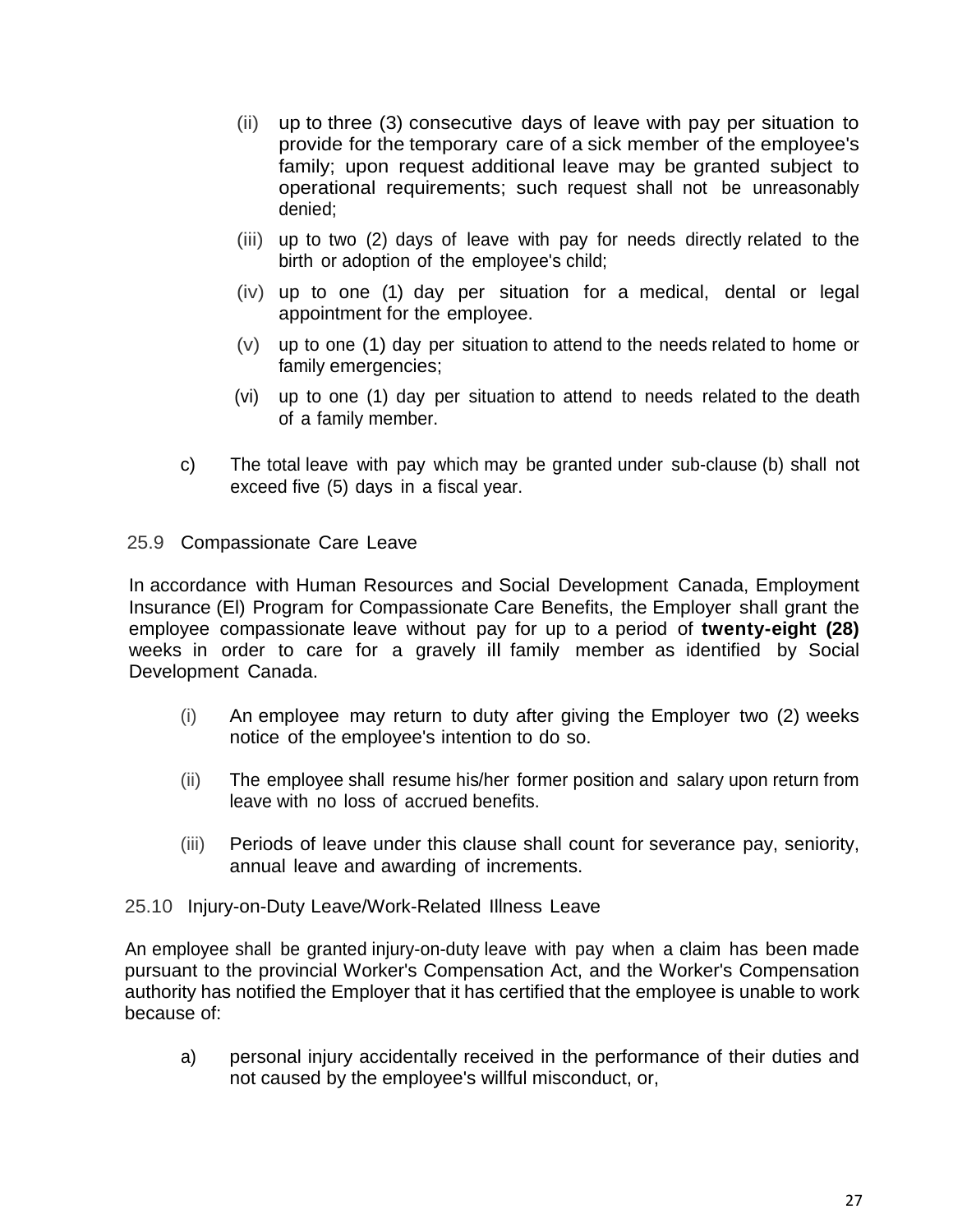- b) an industrial illness or a disease arising out of and in the course of the employee's employment, if the employee agrees to remit to the Employer any amount received by them in compensation for loss of pay resulting from or in respect of such injury, illness or disease providing, however, that such amount does not stem from a personal disability policy for which the employee's agent has paid the premium.
- 25.11 Religious Holy Days

The Employer recognizes that the make-up of its workforce may include employees of various religious beliefs. Subject to operational requirements, the Employer undertakes to make every reasonable effort to facilitate such arrangements that would allow the employee time off on holy days. Such arrangements may include the use of Designated Holidays (as defined in Article 21 - Designated Paid Holidays), earned compensatory leave, vacation leave or leave without pay. The employee shall give four (4) weeks' written notice of any request under this Article.

#### **ARTICLE 26**

#### **STAFFING PROCEDURE**

- 26.1 In assessing all applicants in any internal or external competition the Employer will ensure compliance with Article 13, the Collective Agreement as a whole and all relevant provincial statutes, e.g. Human Rights, Industrial Relations etc. Itis understood that any contravention of any right of an individual with respect to same shall be considered an extremely serious matter and will result in grievance(s) as well as complaints being filed by the Union and, or the individual(s) directly affected, to the respective authority set up to ensure compliance with the relevant legislation. As well potential civil actions may be filed by the individual(s) against the Employer. By way of examples, should any representative of the Employer, such as but not limited to the President, attempt, or have attempted, to use in a negative way either the family status of an applicant or the fact that an applicant was, or is, involved in any aspect of the organizing for this Union's Certification, or any other Union certification drive on campus, or the administration of the Union, then a grievance against the Employer for violating Article 13 and all other related articles of this Collective Agreement will be filed under Article 11 and complaints will also be filed with the New Brunswick Human Rights Commission, the New Brunswick Labour and Employment Board and any other relevant provincial authority.
- 26.2 An incumbent employee, having passed their probation, shall have preference above all others to continue in their position.
- 26.3 Job Posting
	- i) When a vacancy or new job opening, called a Job Opportunity, occurs for a position within the Bargaining Unit, the Employer will ensure that every employee receives a notice of the Job Opportunity together with all pertinent information. Employees shall have a minimum of seven (7) calendar days to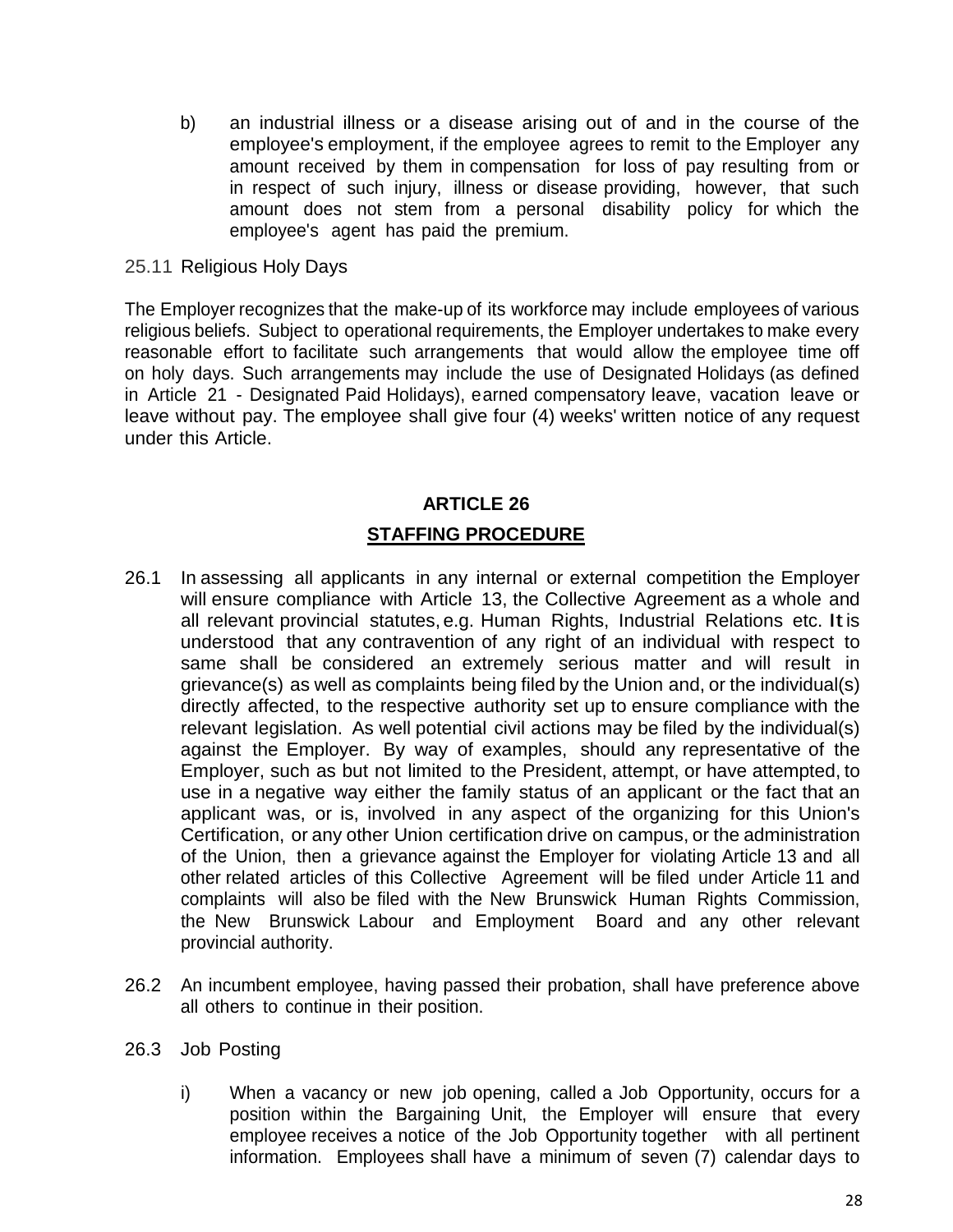apply. The Employer will consider only applicants from within the Bargaining Unit including those on layoff status, and make a decision before considering advertising outside the Bargaining Unit. Copies of such notices will be forwarded to the Union. In the event there are no qualified candidates for the Job Opportunity following the process outlined in this Article, then an external search may be carried out. By mutual consent of the Union Local and the Employer, Job Opportunities may be advertised externally at the same time as the internal posting where it appears there will be no qualified candidates or in the interest of expediency.

ii) The candidates for the Job Opportunities will be evaluated according to the posted Requirements. In filing the Job Opportunity, the position shall be awarded based on the posted Requirements. Consideration will first be given to qualified non-probationary, employees. Where the candidates are relatively equal according to the posted Requirements, the candidate with the greatest seniority will receive the offer.

#### 26.4 Information in Postings

All job postings shall contain the following information and shall be fair and reasonable in relation to the job description:

- i. title and nature of position;
- ii. qualifications;
- iii. required knowledge or education skills;
- iv. wage or salary rate;
- v. hours of work;
- vi. statement of non-discrimination (in relation to 26.01);
- vii. the Employer may consider an applicant with demonstrated abilities and experience in lieu of a Requirement(s) and, in such a case, the Employer shall so state on the posting; and
- viii. the closing date and noting that candidates ·are required to indicate their interest in writing or e-mail no later than 4:00P.M. on the closing date.
- 26.5 Role of Seniority in Promotions or Transfers Both Parties recognize:
	- (a) the principle of promotion within the service of the Employer;
	- (b) that job opportunities should increase in proportion to length of service.

In making staff changes, transfers and promotions, appointments shall be made of the applicants with the greatest seniority and having the required qualifications, as advertised in the job posting.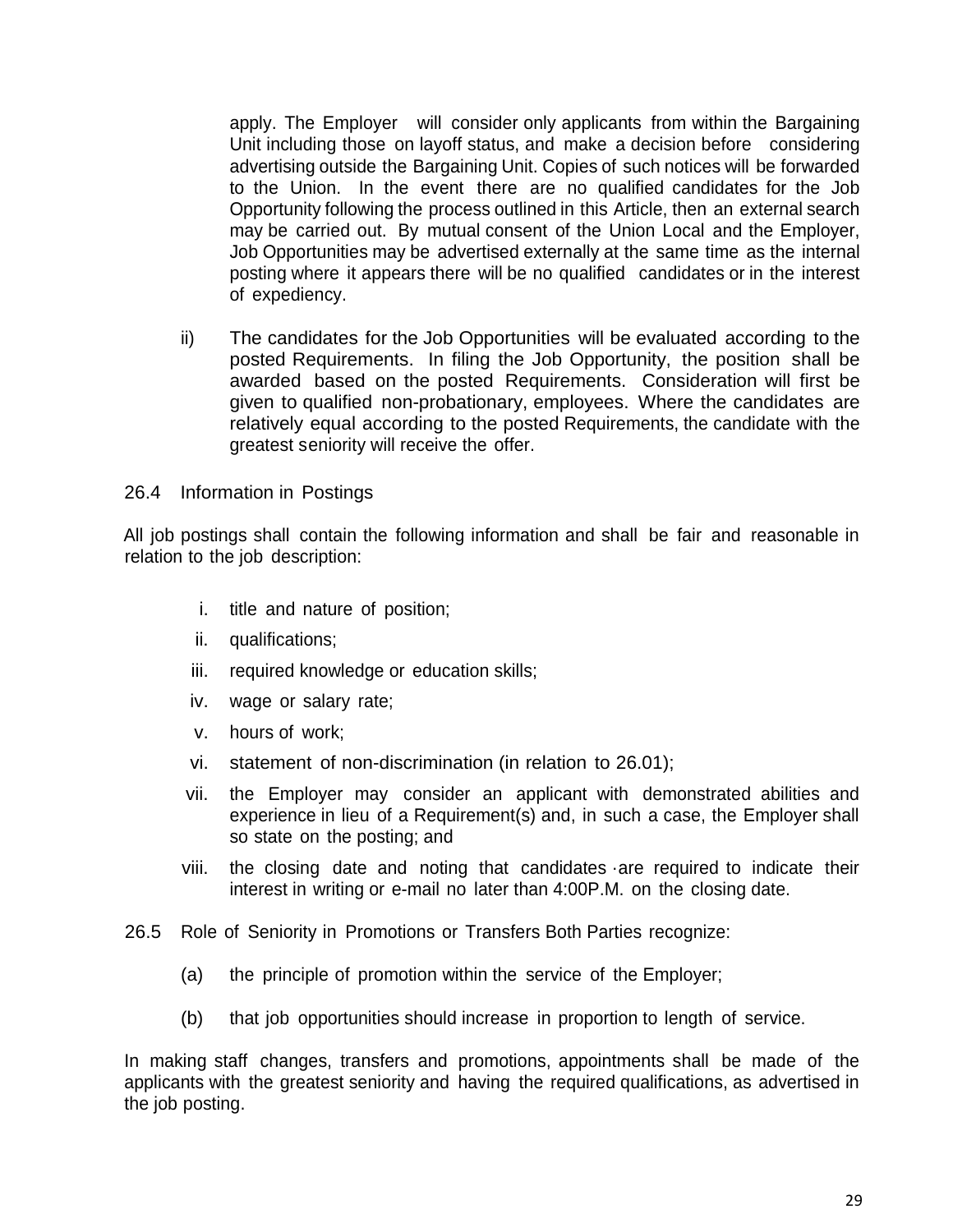#### 26.6 Trial Period

- (a) a member of the Bargaining unit who is a successful applicant for promotion shall be placed on trial for a period of three (3) months, which period may be extended up to four (4) months by mutual consent. Conditional on satisfactory service, the employee shall be confirmed in the position after the trial period.
- (b) In the event the employee proves unsatisfactory in the position, or if the employee requests, during the trial period, the employee shall return to the employee's former position and salary level consistent with the former position without loss of seniority.
- (c) Any other employee promoted or transferred because of the rearrangement of positions shall also be returned to their former position or found alternate employment at a salary level consistent with their former position, without loss of seniority.
- 26.7 Duty to Accommodate Provision (e.g.Persons With Disabilities and Older Workers)

An employee unable, through injury or illness, to perform the employee's normal duties shall be provided with alternate suitable employment provided a position can be made available. An employee who, through advancing years, is unable to perform the employee's normal duties shall be accommodated to the point of undue hardship and provided with alternate suitable employment provided such a position can be made available.

#### 26.8 Notification

Every appointment and confirmation shall be in writing addressed to the successful candidate, copied to the Union and shall be signed by Employer representative. Upon receipt of a written or e-mail request (which includes details as to how the employee can be contacted) from an employee who will be absent on an approved leave, the Employer shall make every reasonable effort to ensure such employees receive notice of Job Opportunities which arise during the leave.

26.9 For the purpose of internal staffing, an employee who is an unsuccessful candidate in a competition will be advised of the reason(s) why they were not successful in the competition and at their option may discuss their assessment with the Employer. If requested by the employee, the reason(s) will also be communicated in writing. If requested by the PSAC, in writing, the Employer will provide full disclosure of all information relative to their assessment as well as all information relative to the assessment of the successful candidate.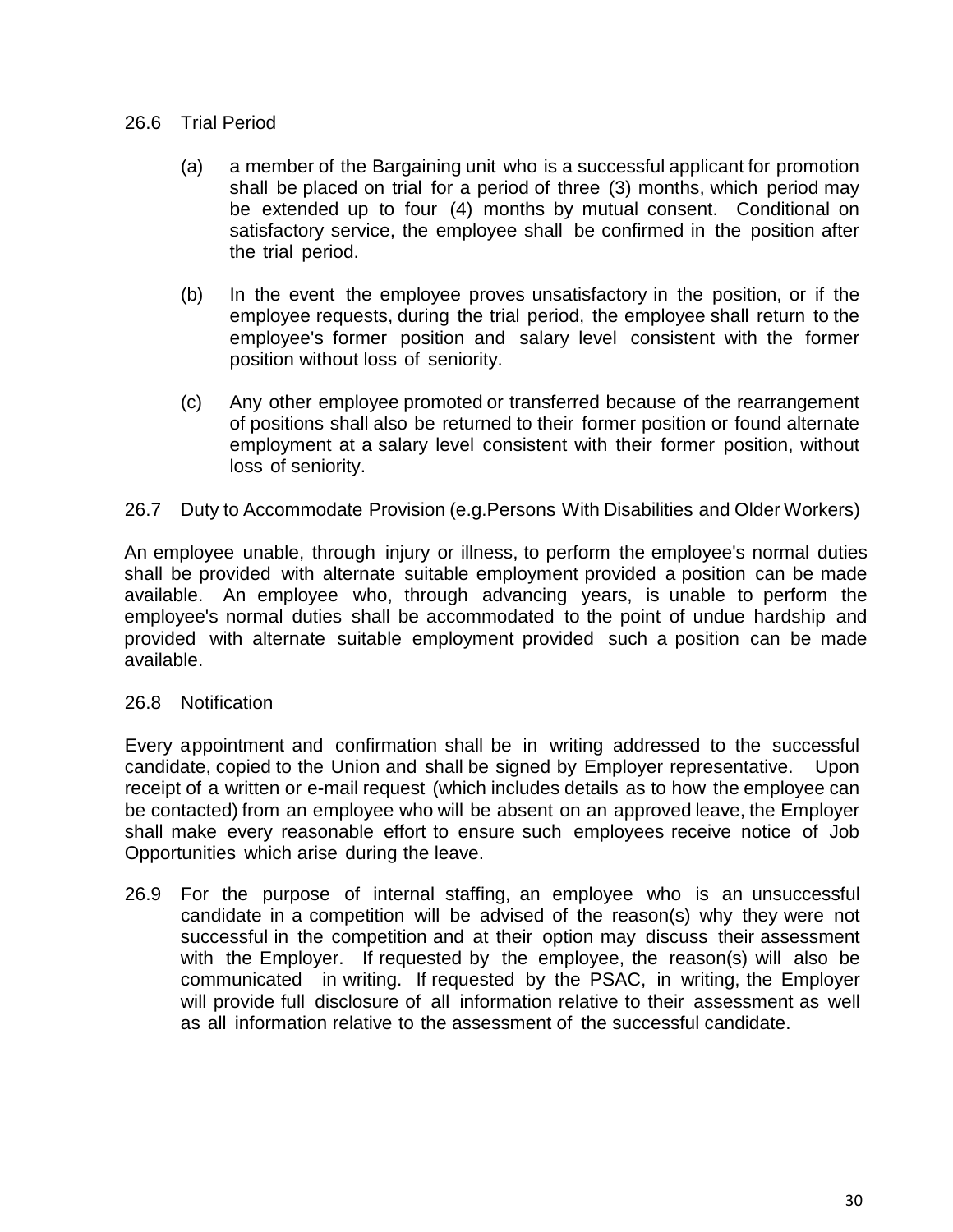#### **JOB CLASSIFICATION**

- 27.1 If,during the term of this Agreement, a new classification standard is established in accordance with this Agreement, the Employer shall, before applying rates of pay to new levels resulting from the application of the standard, negotiate with the PSAC the rates of pay and the rules affecting the pay of the employees on their movement to the new classification standard and levels.
- 27.2 In the event that the Employer creates a new position, it undertakes to inform the PSAC of the creation of this new position together with the Employer 's proposal as to whether such position is to be recognized as being part of the bargaining unit. The Employer shall provide the PSAC with a copy of the proposed job description, placement in the organizational chart, a rationale as to the proposed classification and proposed salary range (if available). Upon a written request from the PSAC within forty-five (45) days of notification to this effect, the Employer shall meet with the PSAC in order to discuss the Employer 's position on the inclusion or exclusion of this position in the bargaining unit.
- 27.3 In the event that the parties fail to agree in accordance with clause 27.02 on whether an employee should be included or excluded, that employee shall be included in the bargaining unit until such time as the New Brunswick Labour and Employment Board decides otherwise in accordance with the New Brunswick Industrial Relations Act.
- 27.4 When there is a new position created or when an evaluation of an existing position is completed and there is a disagreement with the classification level and/or salary (including range where applicable) assigned to the position by the Employer, the issue may be referred to the Grievance and Arbitration Procedure - Article 11 contained in this Agreement.
- 27.5 The established salary range, once determined in accordance with Article 11 or agreed upon by the parties, shall be retroactive to the date the proposed classification came into effect and shall be appended to and form part of this Agreement.

## **ARTICLE 28 STATEMENT OF DUTIES**

28.1 Upon hiring, an employee shall be provided with a complete and current statement of the duties and responsibilities of their position, and as amended.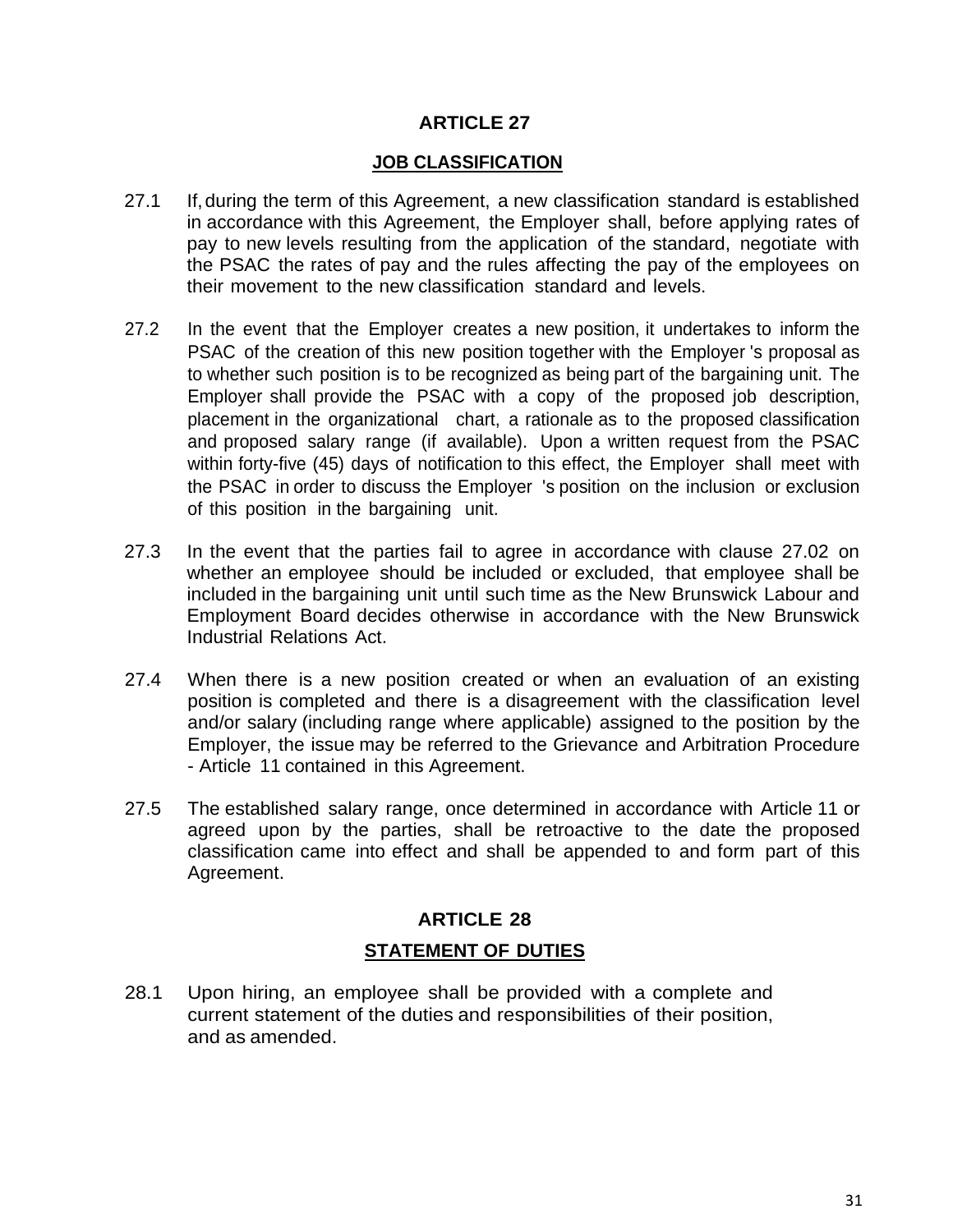#### **EMPLOYEE PERFORMANCE REVIEW AND EMPLOYEE FILES**

- 29.1 a) When a formal assessment of an employee's performance is made, the employee concerned must be given an opportunity to sign the assessment form in question upon its completion to indicate that its contents have been read. A copy of the completed assessment form will be provided to the employee at that time. An employee's signature on their assessment form will be considered to be an indication only that its contents have been read and shall not indicate the employee's concurrence with the statements contained on the form.
	- b) The employer's representative(s) who asses an employee's performance must have observed the employee's performance for at least one half  $(1 \frac{1}{2})$ of the period for which the employee's performance is being evaluated.
- 29.2 a) Prior to an employee performance review the employee shall be given
	- (i) the evaluation form which will be used for the review;
	- (ii) any written document which provides instructions to the person conducting the review.
	- b) If during the employee's performance review either the form or instructions are changed, they shall be given to the employee.
- 29.3 An employee has the right to make written comments to be attached to the performance review form.
- 29.4 An employee has the right to make written comments to be attached to the performance review form.
- 29.5 Upon written request of an employee, and where practicable, the personnel file of that employee shall be made available at reasonable intervals for an examination in the presence of an authorized representative of the Employer. Upon request, an employee will be given a copy of the documents requested from their personnel file.
- 29.6 The Employer shall maintain only one (1) personnel file for each employee. There shall be no disciplinary report or other disciplinary document relating to an employee's conduct or performance placed on that file unless a copy of the report or document has been given to the employee in accordance with Article 12- Suspension and Discipline.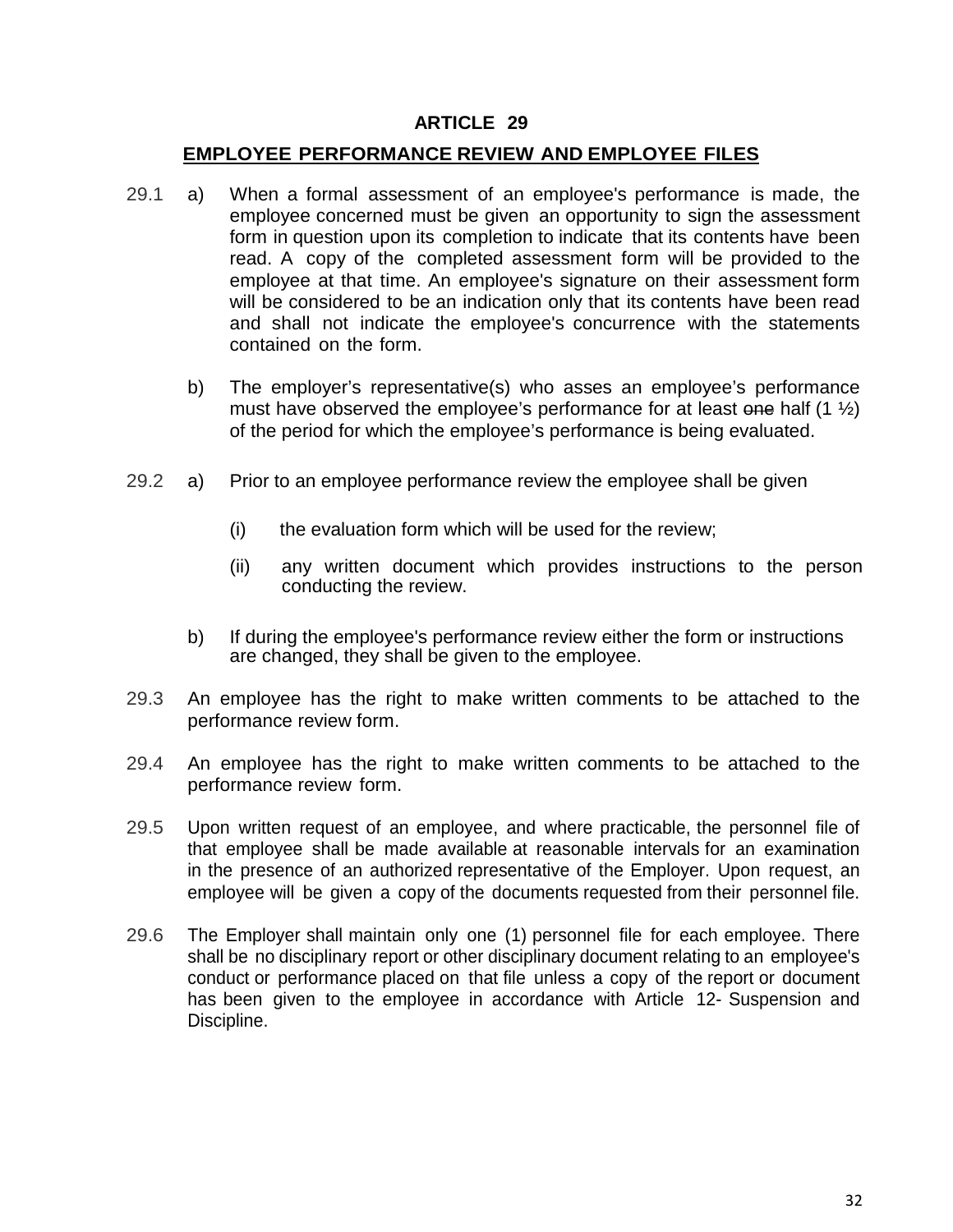#### **ARTICLE 30 TECHNOLOGICAL CHANGE**

- 30.1 The parties agree that they shall be governed by the definition of technological change as follows:
	- a) the introduction by the Employer into the work, undertaking or business of equipment or material of a different nature or kind than that previously utilized by the Employer in the operation of the work, undertaking or business; or
	- b) a change in the manner in which the Employer carries on the work, undertaking or business that is directly related to that equipment or material.
- 30.2 Whenever the Employer proposes to effect a technological change that is likely to affect either the terms and conditions or the security of employment of a significant number of the Employer's employees, the Employer shall give notice of the technological change to the PSAC at least one hundred and eighty (180) days prior to the date on which the technological change is to be affected.
- 30.3 The notice mentioned in clause 30.02 shall be given in writing and shall contain the following information:
	- a) the nature of the technological change;
	- b) the date upon which the Employer proposes to effect the technological change;
	- c) the approximate number, type and location of employees likely to be affected by the change;
	- d) the effect that the technological change is likely to have on the terms and conditions or security of employment of the employee affected;
	- e) all pertinent data relating to the anticipated effects on employees; and
	- f) such other information as is required by the Regulations made pursuant to the appropriate legislation.
- 30.4 Once the Employer has given the PSAC the notice described in 30.02, the Employer shall, on the request of the PSAC, provide the PSAC with a statement in writing setting out:
	- a) a detailed description of the nature of the proposed technological change;
	- b) the names of those employees who will initially be likely to be affected by the proposed technological change; and
	- c) the rationale for the change.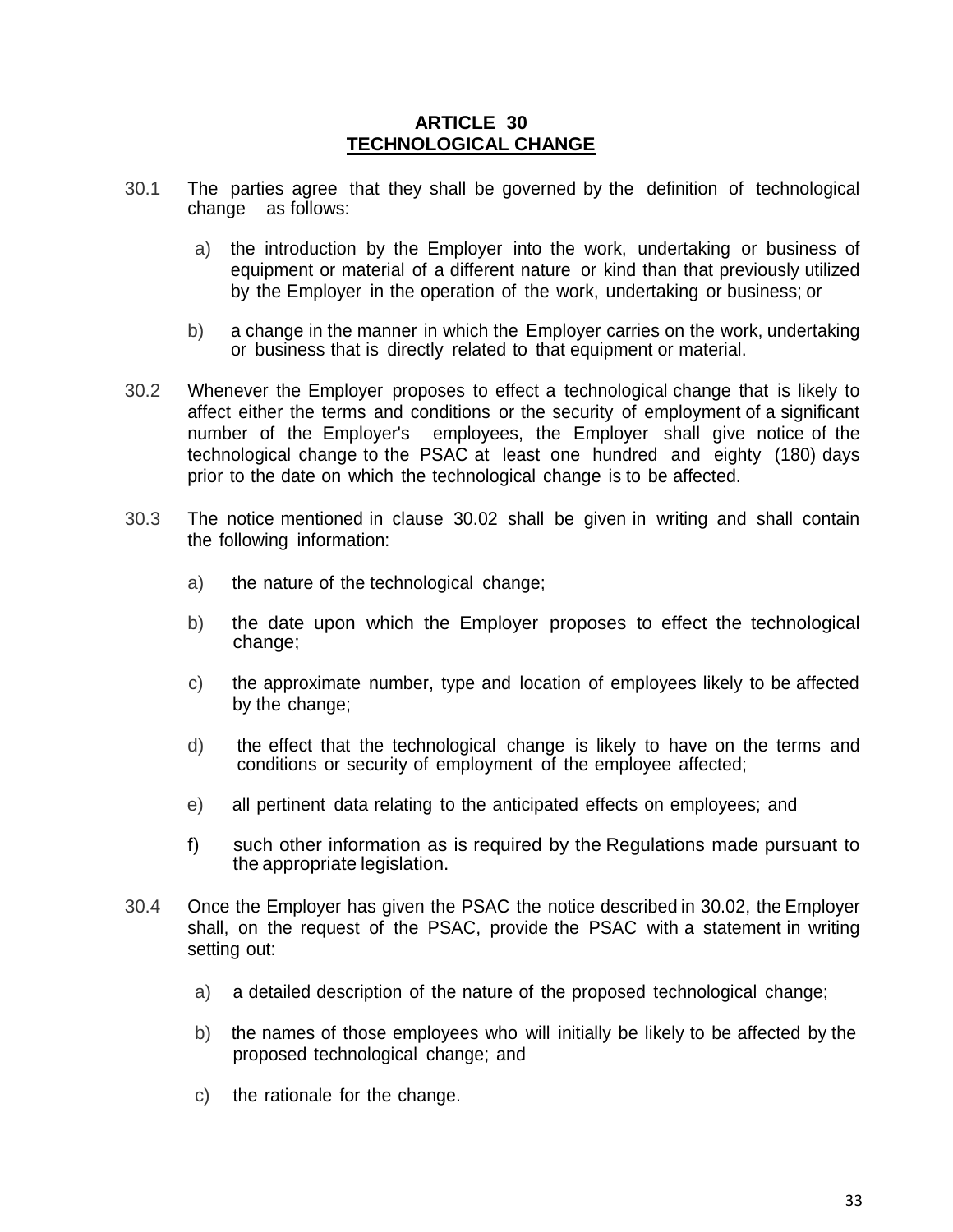- 30.5 During the notice period described in clause 30.02, the parties undertake to meet and hold constructive and meaningful joint consultations in an effort to reach agreement or solutions to the problems or implications occurring out of the technological change. Where such consultations involve technological change which is likely to affect security of employment, the change shall not be introduced until the parties have reached agreement or the matter is resolved by arbitration.
- 30.6 Where as a result of technological change, training (including both on-going and upgrading training) is required in order for the employees affected to perform the work, such training shall be provided by the Employer at no expense to the employee. The Employer will make every reasonable effort to provide such training during the employee's working hours. Salary and benefits in accordance with the Collective Agreement shall be maintained for employees engaged in such training.

#### **SICK LEAVE WITH PAY**

- 31.1 No employee shall be adversely affected or disciplined for bona fide use of Sick Leave. The use of sick leave records for bona fide occupational requirements does not constitute an adverse effect.
- 31.2 Credits

Employees will ear sick leave credits at the rate of one and one-quarter (1 ¼) days for each calendar month for which the employee received pay).

31.3 Granting of Sick Leave

An employee shall be granted sick leave with pay at 100% of the employee's normal rate of pay when they are unable to perform their duties because of illness or injury or disabled or quarantined by virtue of being exposed to a contagious disease. provided that:

- a) they satisfy the Employer of this condition in such manner and at such time as may be determined by the Employer; and
- b) they have the necessary sick leave credits.
- 31.4 When an employee has insufficient credits to cover the granting of sick leave with pay under clause 31.03, sick leave with pay may be advanced to an employee. The Employer shall not unreasonably deny the advance of sick leave credits.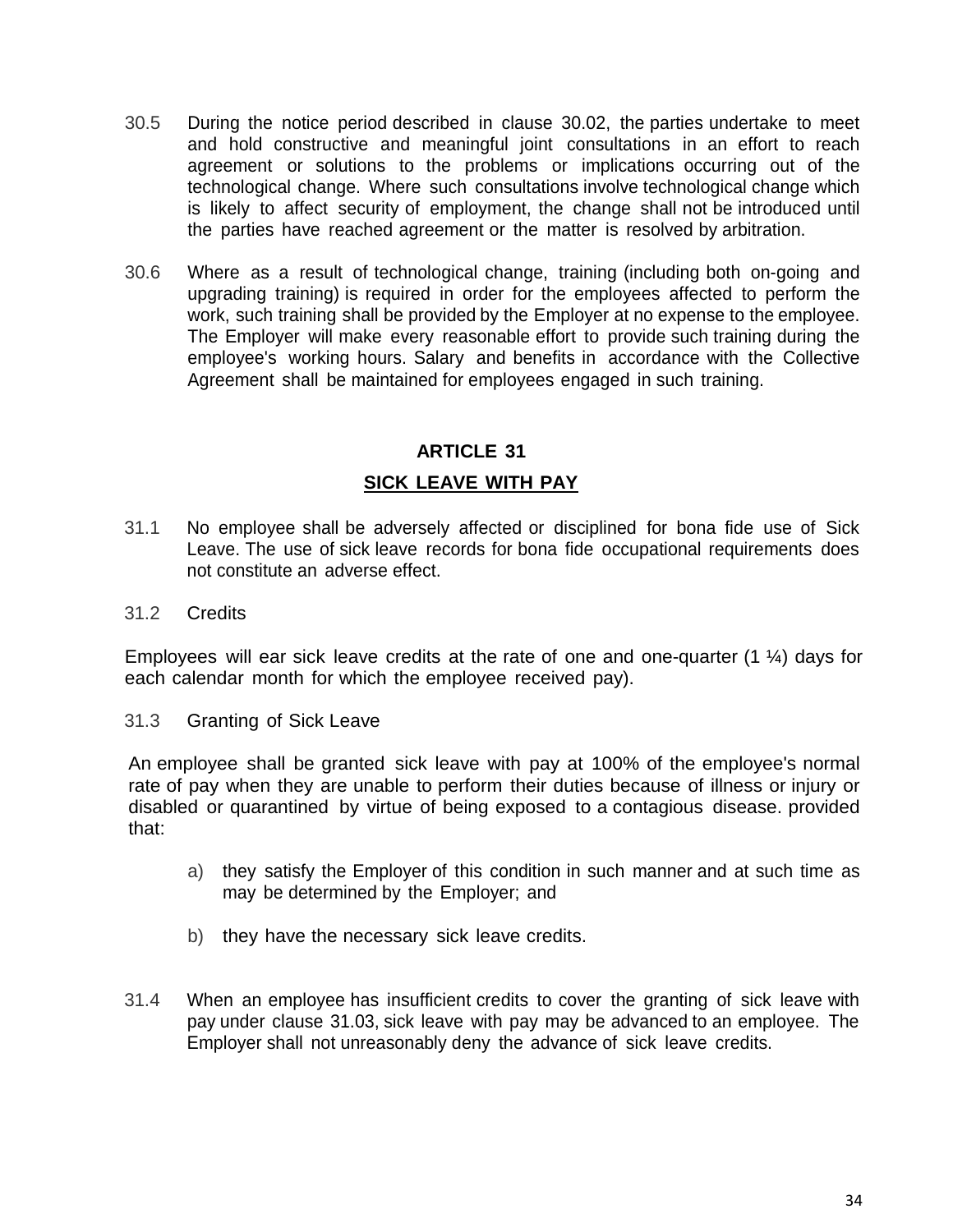- 31.5 a) Unless otherwise advised in advance and for valid reason, a statement signed by the employee stating that because of illness or injury they were unable to perform their duties shall, when provided to the Employer, be considered as meeting the requirements of clause 31.03 if the period of leave requested does not exceed five (5) days and the total number of days of sick leave with pay in a year does not exceed ten (10) days. The Employer may extend the above time limits based on individual circumstances.
	- b) Where an employee requires a medical certificate as per a) above, the employee will submit a certificate upon return to work.
- 31.6 Return of Credits When Injury on Duty is Approved

When an employee is granted sick leave with pay and injury-on-duty leave is subsequently approved for the period, it shall be considered, for the purpose of calculating sick leave credits, that the employee was not granted sick leave with pay.

31.7 Return of Credits During Period of Compensatory Leave

Where in respect of any period of compensatory leave, an employee is granted sick leave with pay on the production of a medical certificate, the period of compensatory leave so displaced shall either be added to the compensatory leave period if requested by the employee and approved by the Employer or reinstated for use at a later date.

## **ARTICLE 32**

## **BREAK IN SERVICE AND EMPLOYMENT**

- 32.1 Service and employment will be terminated when an employee:
	- a) resigns; or
	- b) is permanently laid off following negotiations with the PSAC; or
	- c) is discharged for just, reasonable and sufficient cause; or
	- d) abandons their position by failing to report for duty for seven (7) consecutive days unless the employee provides an explanation for their absence which is satisfactory to the Employer; or,
	- e) will not be enrolled in the upcoming academic year for the purpose of spring hiring **(note: an employee is required to confirm enrolment by the date established by the Academic Calendar).**

## **ARTICLE 33 HEALTH AND SAFETY**

33.1 The parties recognize an employee's right to working conditions which show respect for their health, safety and physical well-being. As a consequence, every reasonable effort shall be deployed to prevent and correct any situation and any conduct liable to compromise the health and safety of employees or deteriorate the work environment.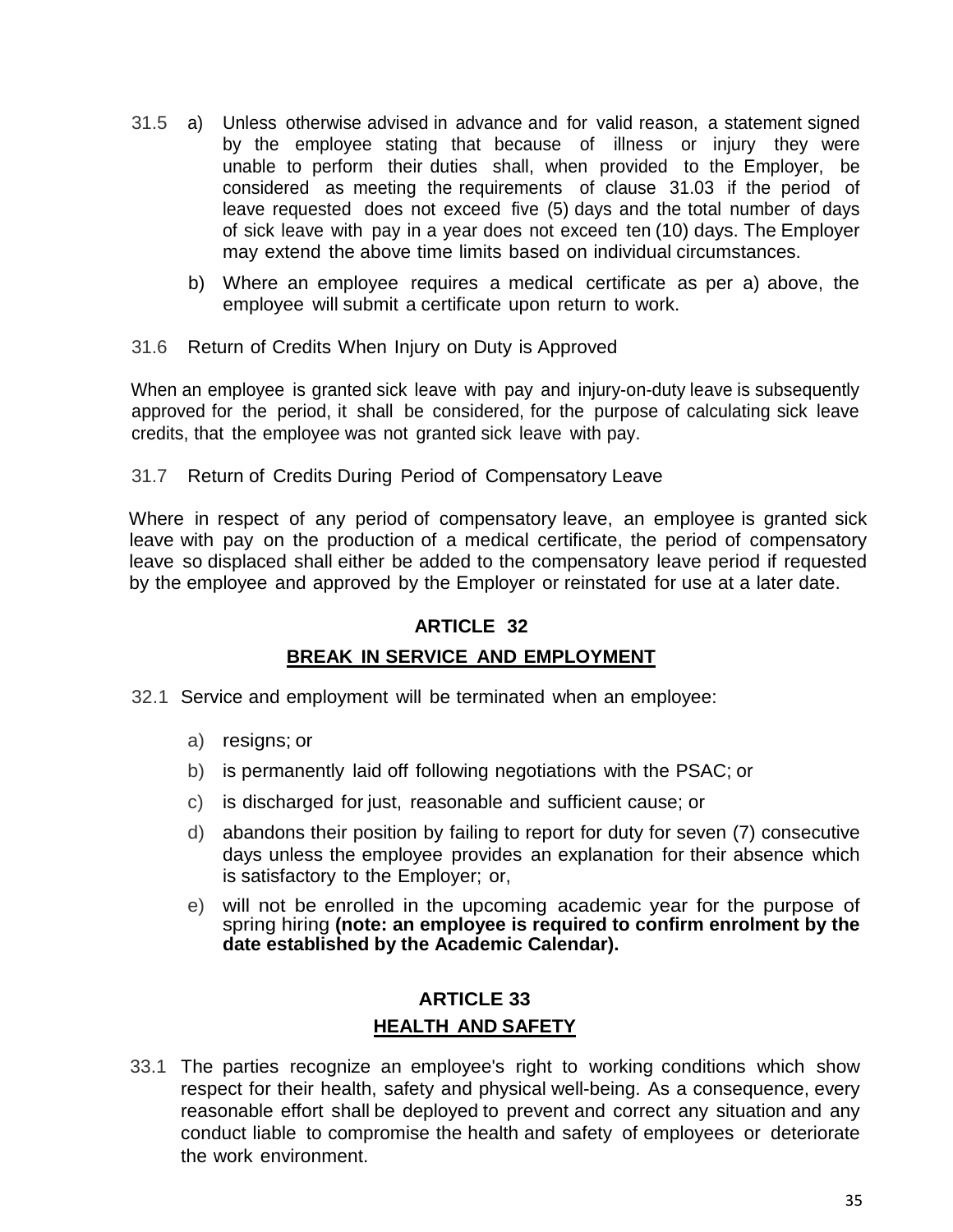- 33.2 The Employer has the primary responsibility for ensuring that safe conditions prevail within the workplace and to take appropriate and effective measures, both preventative and corrective, to protect the health and safety of employees.
- 33.3 The PSAC, in co-operation with the Employer will encourage employees to work in a safe manner and will promote a safe and healthy work environment.
- 33.4 Employees are also responsible for taking the necessary measures to ensure their health, safety and physical well-being and must inform their supervisor if a protective device or apparatus is missing or defective or when any situation occurs which might endanger in any way either the employee, another employee or any other person.
- 33.5 The Employer and the PSAC agree that work practices shall be governed by all applicable provincial legislation and regulations, this Collective Agreement and any other safe work procedures which the Employer has developed with, or ·in accordance with, the recommendations of the Joint Workplace Health and Safety Committee. The Employer must develop and issue safe work procedures in consultation with the Joint Workplace Health and Safety Committee.
- 33.6 The Employer and the PSAC share the common intention and desire to ensure that all employees are made aware of their rights and obligations respecting health and safety contained in the applicable provincial legislation and regulations as well as in this Collective Agreement and in Safe Work Procedures of the Employer.
	- a) Any right or benefit, not stipulated in this Article and conferred on the employees of the employer by any legislation or regulation applicable to the parties in connection with health, safety or the environment of the workplace, is deemed to .be an integral part of this Article.
- 33.7 The Employer agrees to provide, at no expense to the employee, appropriate transportation to the nearest physician or hospital and from there to their home or place of work, depending on the decision of the attending physician, when such services are immediately required for an employee as a result of:
	- a) Injury on the job; or
	- b) a heart attack or other serious ailment which occurs on the job. The Employer shall notify the Local of incidents of this nature.
- 33.8 a) An employee who is pregnant, or believes she is pregnant, or who is nursing may cease to perform her job if she believes that, by reason of the pregnancy or nursing, continuing any of her current job functions may pose a risk to her health or to that of the fetas or child. On being informed of the cessation, the Employer, with the consent of die employee, shall notify the workplace committee or the health and safety representative.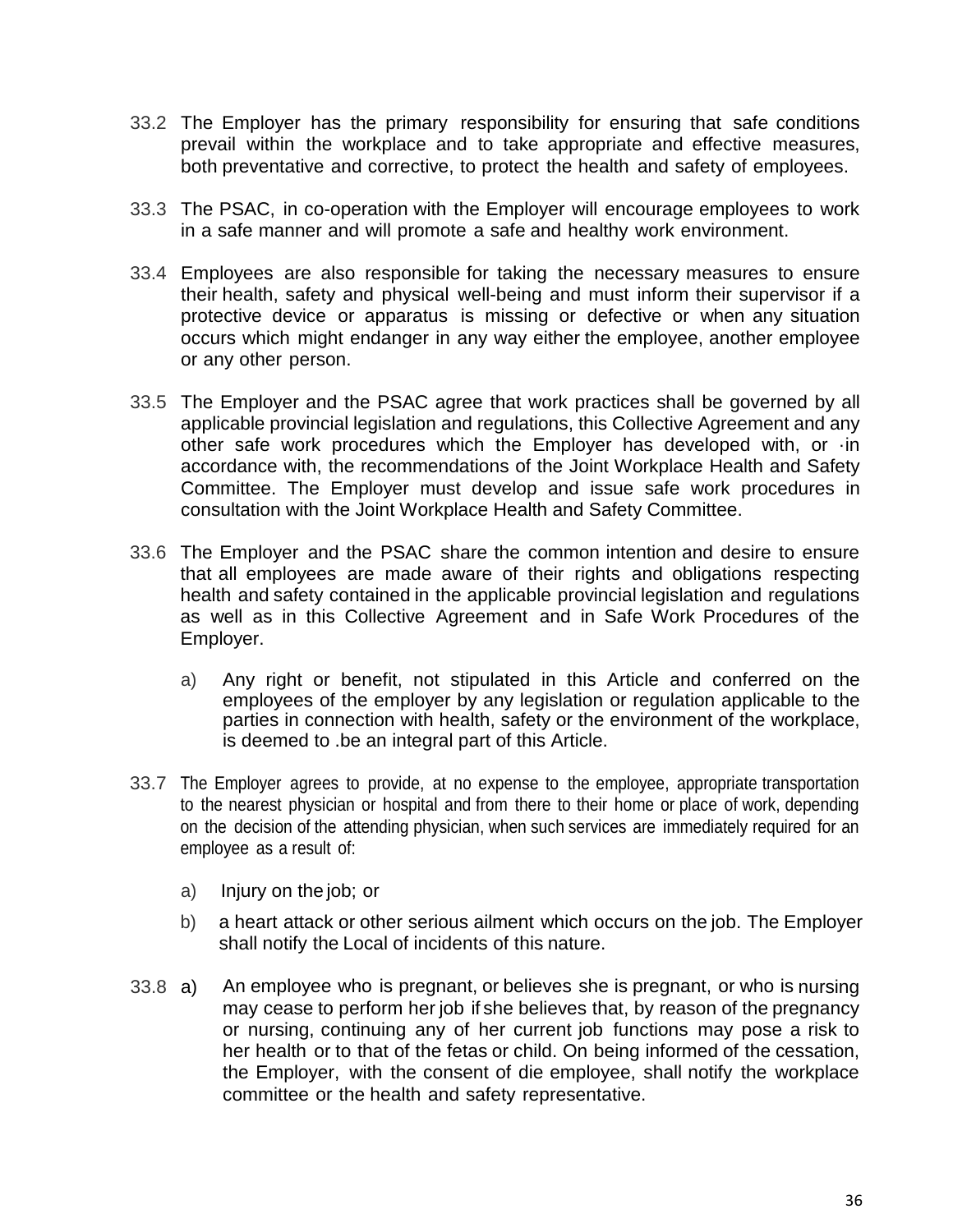- b) The employee must consult with a qualified medical practitioner of her choice as soon as possible to establish whether continuing any of her current job functions poses a risk to her health o to that of the fetus or child.
- c) Without prejudice to any other right conferred by appropriate legislation, or by this Collective Agreement, or by any.other terms and conditions of employment, once the medical practitioner has established that there is a risk as described in subsection (a), the employee may continue to cease to perform her job under subsection (a).
- d) For the period during which the employee does not perform her job under subsection (a), the Employer may, in consultation with the employee and her medical practitioner, reassign her to another job that would not pose a risk to her health or to that of the fetus or child.
- e) The employee, whether or not she has been reassigned to another job, is deemed to continue to hold the job that she held at the time she ceased to perform her job functions and shall continue to receive the wages and benefits that are attached to that job for the period during which she does not perform the job.
- 33.9 The Joint Workplace Health and Safety Committee will consist of two (2) representatives appointed by each party and will meet monthly, or at the call of either party, to discuss and resolve all health and safety related issues in the workplace. The meetings shall be held during working hours and all employees shall be compensated for their time spent in attendance at the meeting.

## **STANDARD OPERATING PROCEDURES**

34.01 Standard Operating Procedures shall not contravene any relevant provincial legislation (Human Rights Act), regulations, or the Collective Agreement, and an allegation of such a contravention is subject to the grievance procedure.

## **ARTICLE 35**

## **AGREEMENT RE-OPENER**

35.01 This Agreement may be amended by mutual consent.

#### **ARTICLE 36**

## **EQUIPMENT, TOOLS, COMPUTERS, SOFTWARE, PROGRAMS, PRINTER**

- **36.01 The Employer shall purchase and provide access for Employees to the following equipment and tools:**
	- **a) Adobe Creative Cloud**
	- **b) DSLR camera**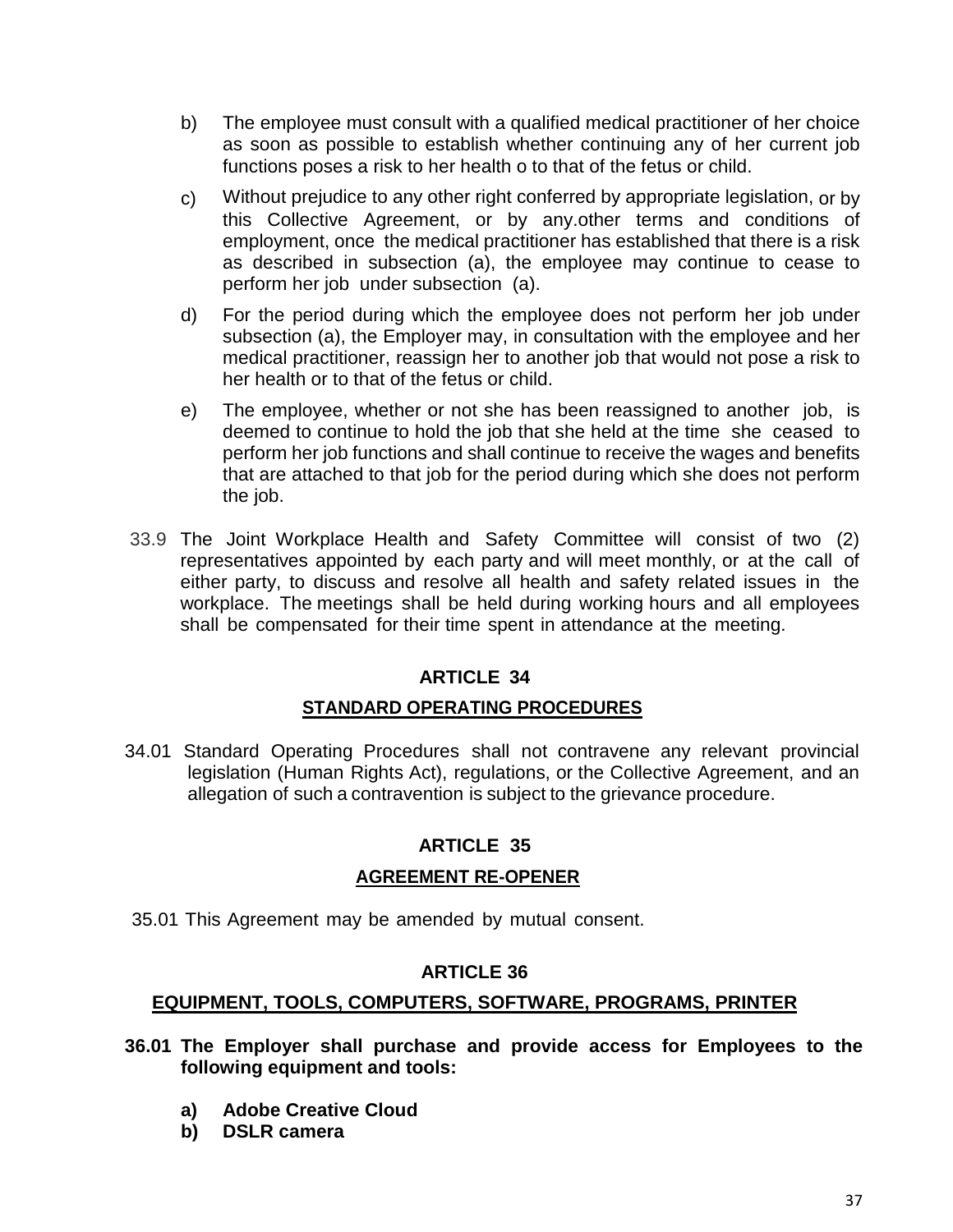- **c) Gavel**
- **d) Copy of Robert's Rules**
- **e) Recording device**
- **f) Laptop Computer at the STUSU office**
- **g) Computer accessible at the Help Desk**
- **h) Printer at the STUSU office, and**
- **i) Printer accessible at the Help Desk.**

#### **OWNERSHIP RIGHTS: COPYRIGHT, PATENTS, INTELLECTUAL PROPERTY, CREATIONS, INDUSTRIAL DESIGNS, OWNERSHIP, SOLE OR JOINT AUTHORSHIP OF A PUBLICATION, EXHIBITION, PHOTOGRAPH, POSTER, COMPUTER PROGRAM, SOFTWARE, AND SIMILAR MATERIALS.**

- **37.01 a) Employees shall retain ownership and copyright of any materials created exclusively by the Employee. Therefore the Employer, St. Thomas University Students' Union, waives, disclaims and abandons any interest or claim to any intellectual property developed by Employee(s) through the use of normal Employer resources or without the use of any Employer resources other than the payment of salary and benefits, and therefore, agrees and undertakes to transfer to the creator(s) and hereby transfers to the creator(s) any and all rights in the copyrights, patents, industrial designs or trademarks created by them. In return the Employee agrees that the Employer may continue to use such materials free of charge and without any change to such material for the normal intended use of such materials; however should the Employer wish to use such material in any other way they shall contact the Employee, or former employee, to explain and request permission for such use. The Employee shall not unreasonably deny such permission.**
	- **b) When intellectual property has been developed by the Employee(s) with the use of St. Thomas University Students' Union resources over and above normal St. Thomas University Students' Union resources as defined above, the Employee(s) retains ownership of the intellectual property.**
	- **c) Employee(s) shall have the right to utilize Digital Locks, otherwise known as Technological Protection Measures (TPMs), to protect the employee's copyright and ownership.**
- **37.02 Employees shall share ownership and copyright of any materials created by them in collaboration with another person or person(s).**
- **37.03 Employees shall receive name recognition consistent with their contribution to the creation of any Intellectual Property.**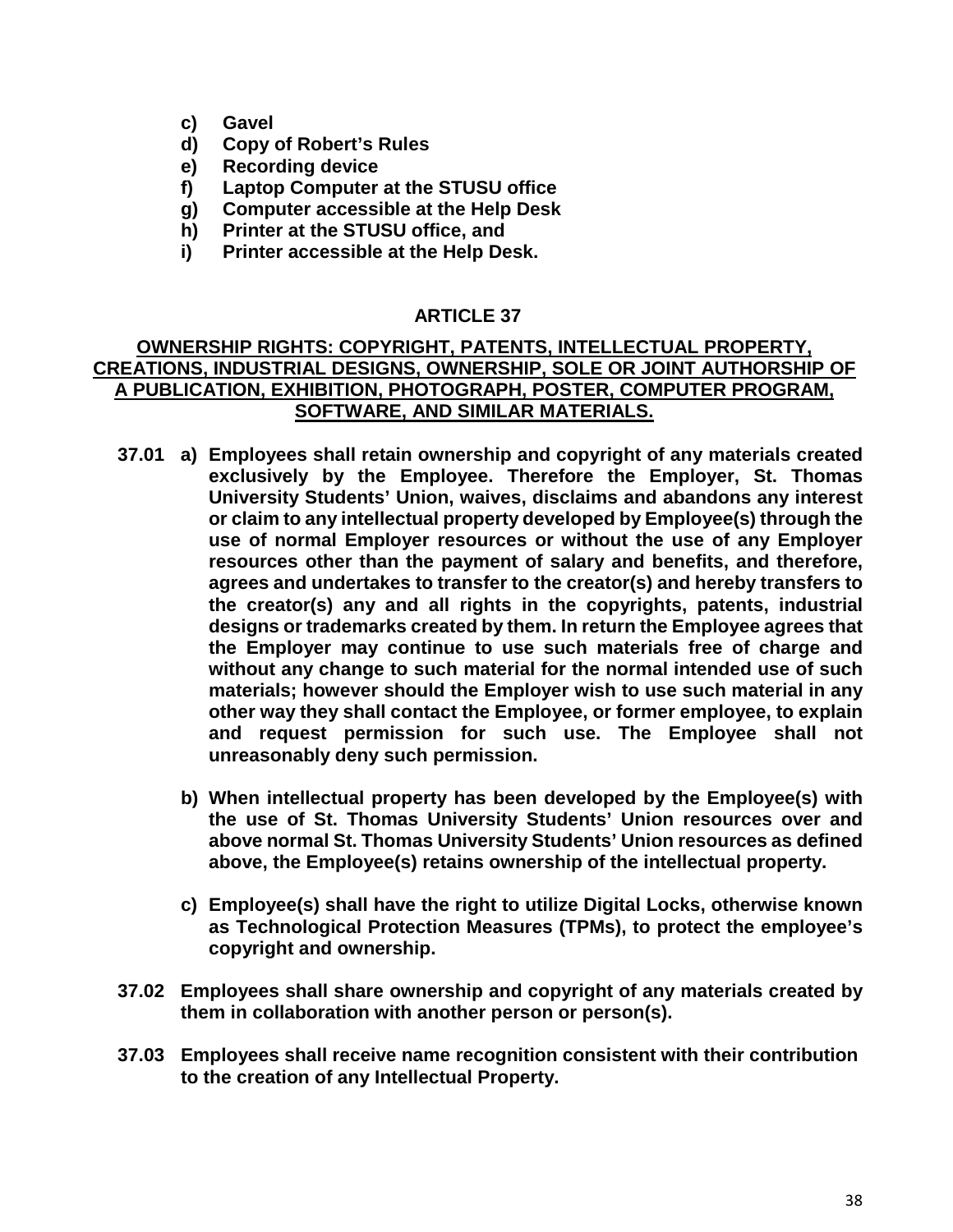- **37.04 When an Employee's duties involve a creative contribution to a work project, the Employee shall have ownership of any Intellectual Property in proportion to their creative contribution to the project. To define formally the proportion of ownership which shall accrue to the Employee based on the planned effort and duration of the Employee's involvement, the Employee and Employment Supervisor shall discuss, mutually agree upon and produce an agreement in writing (with confidential copies to the Union and the Employer (to be placed in the Employee's Personnel File). Such agreement is ideally done in advance of the project but may be created or revised at any time.**
- **37.05 The Employee shall be entitled to Union representation at any meeting under this Article.**

#### **ACCESS TO WORKPLACE**

**38.01 The Employer agrees to place all Employees on an access list at the Student Union Building and will allow them to sign out a key to the office for use outside of business hours ensuring access to the STUSU office.**

#### **ARTICLE 39**

#### **ANTI-UNION ANIMUS**

**39.01 The Employer accepts its obligation to ensure that it will work with the Union in a manner that is free of anti-union animus.**

#### **ARTICLE 40**

#### **ACADEMIC FREEDOM**

- **40.01 The unimpeded search for knowledge and its free exposition are vital to the Employees, the Employer and the St. Thomas University and to the common good of society. To this end, the Parties agree to strive to uphold and to protect the principles of academic freedom and not to infringe upon or abridge academic freedom as set out in this Article.**
- **40.02 All Employees shall have:** 
	- **(a) freedom of discussion, freedom to criticize, including criticism of the Employer and the St. Thomas University, freedom from censorship, and freedom to consider and research all available expressions of creativity, knowledge, and intellectual activity, including those which may be considered by some elements of society to be unconventional, unpopular or unacceptable;**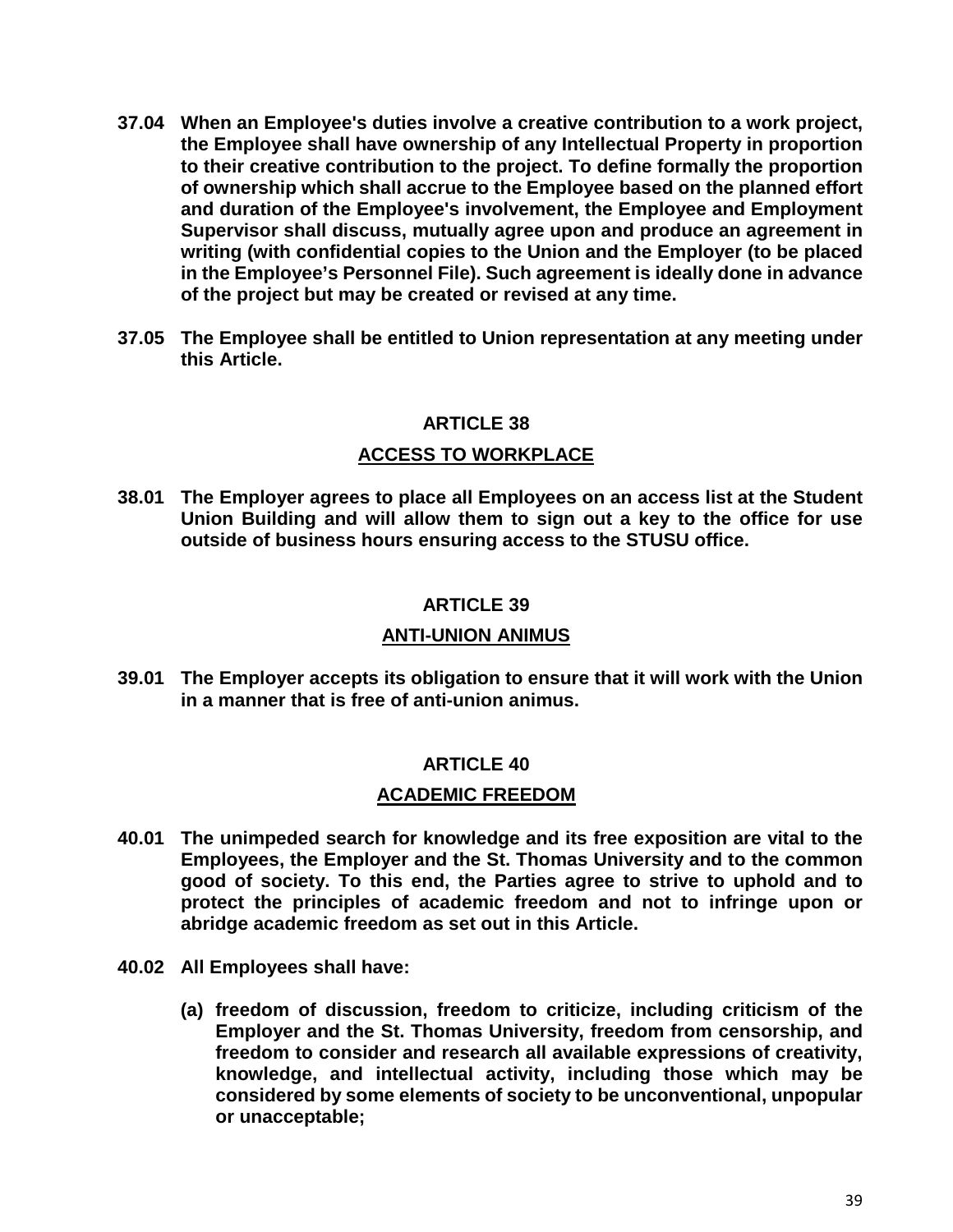- **(b) freedom in the choice and pursuit of research and freedom to disseminate or to withhold dissemination of the results and conclusions of such research;**
- **(c) in the case of teaching assistants, freedom in the choice and pursuit of teaching methods, and to state their views on matters relating to their studies and research.**
- **40.03 Academic freedom does not require neutrality; rather, academic freedom carries with it the duty to use that freedom in a manner consistent with the scholarly obligation to base research and scholarship on an honest search for knowledge.**
- **40.04 Academic freedom does not confer legal immunity, nor does it diminish the obligation of Employees to meet their responsibilities to the Employer. Employees shall not be hindered or impeded in any way, by the Employer, from exercising their legal rights, nor shall they suffer any penalties because of the exercise of such legal rights.**
- **40.05 Where agreed upon, Employees shall complete their work assignments with due regard for any Employer-identified limits. In such circumstances, Employees have the right to indicate in writing to their employment supervisor, without prejudice, their concerns regarding the work requirements and these limits.**

#### **ARTICLE 4 1**

#### **DURATION**

36.01 This Collective Agreement will be for a **three (3)** year term commencing April **19, 2017 and** ending **April 18, 2020.** Unless otherwise provided in the individual Memorandums of Agreement signed by the representatives of the parties, the provisions of this Agreement are effective on the date of **April 19, 2017.** Salary-Appendix "A" will be retroactive as contained in Appendix "A" and Appendix "B".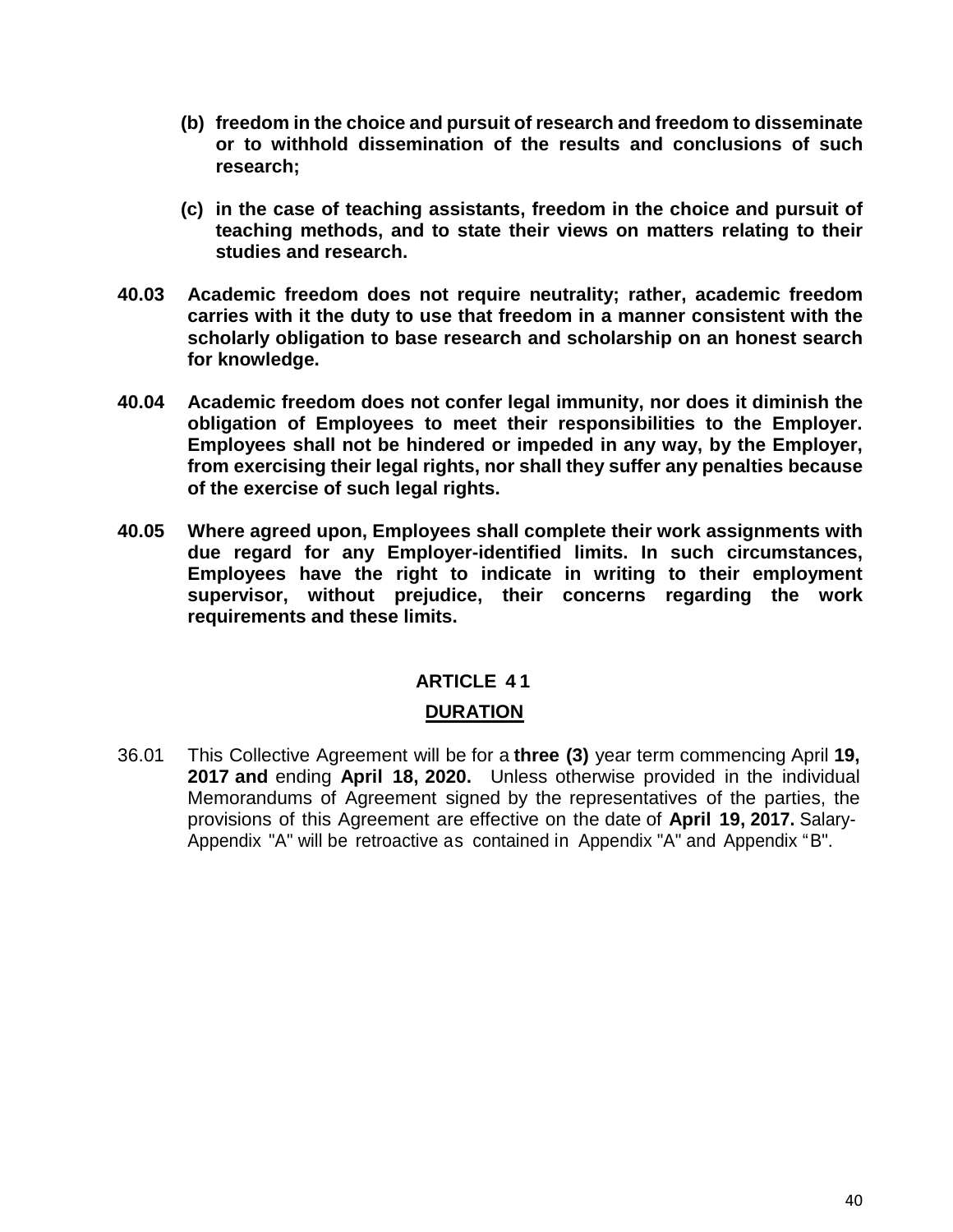#### This Collective Agreement is effective on **April 19, 2017** and signed at Fredericton this **17th day of April, 2018:**

The Students' Union of St. Thomas University

Philippe Ferland, STU President

 $\scriptstyle\prime$ Matt LeBlanc, STOSU Vice President of Administration

Public Service Alliance of Canada

 $\alpha$ 

Local 60888 Laura Robinson, President

m  $\alpha$ Larry Gagnon, AC Negotiator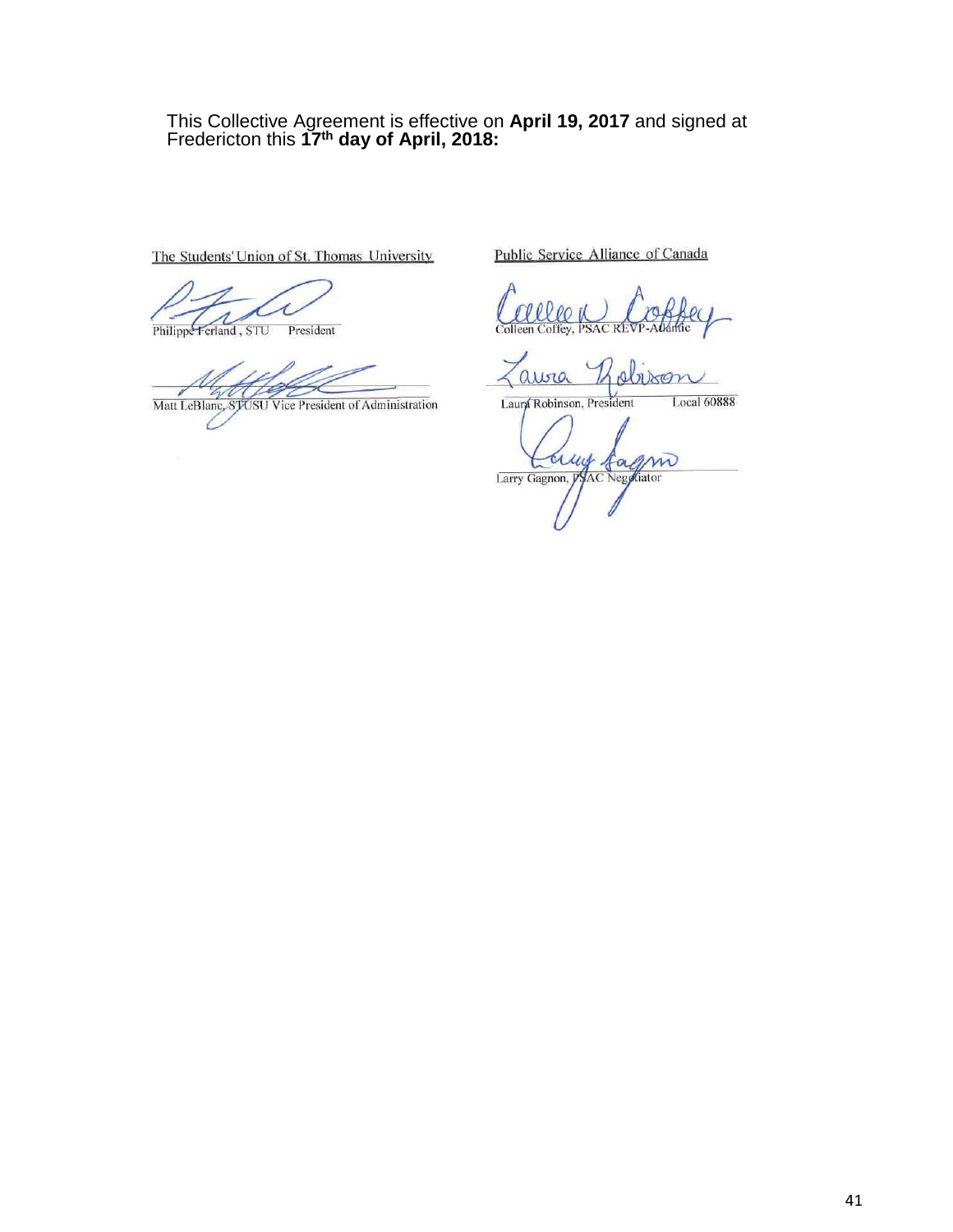#### **APPENDIX "A" HOURLY RATES OF PAY**

| 1) Current Employees: |  |
|-----------------------|--|
|-----------------------|--|

| <b>Effective Date</b> | Step 1  | Step 2  | Step 3  |
|-----------------------|---------|---------|---------|
| <b>April 19,2017</b>  | \$13.64 | \$16.12 | \$18.60 |
| April 19, 2018        | \$14.08 | \$16.65 | \$19.21 |
| April 19, 2019        | \$14.58 | \$17.24 | \$19.89 |

# **2) Restructured Salary for New Employees:**

| <b>Effective Date</b> | Step 1  | Step 2  |
|-----------------------|---------|---------|
| <b>April 19,2017</b>  | \$15.00 | \$18.00 |
| April 19, 2018        | \$15.49 | \$18.59 |
| April 19, 2019        | \$16.02 | \$19.25 |

## **3) ANNUAL ECONOMIC INCREASES:**

| April 19, 2017 | 3.25%  |
|----------------|--------|
| April 19, 2018 | 3.25%  |
| April 19, 2019 | 3.50 % |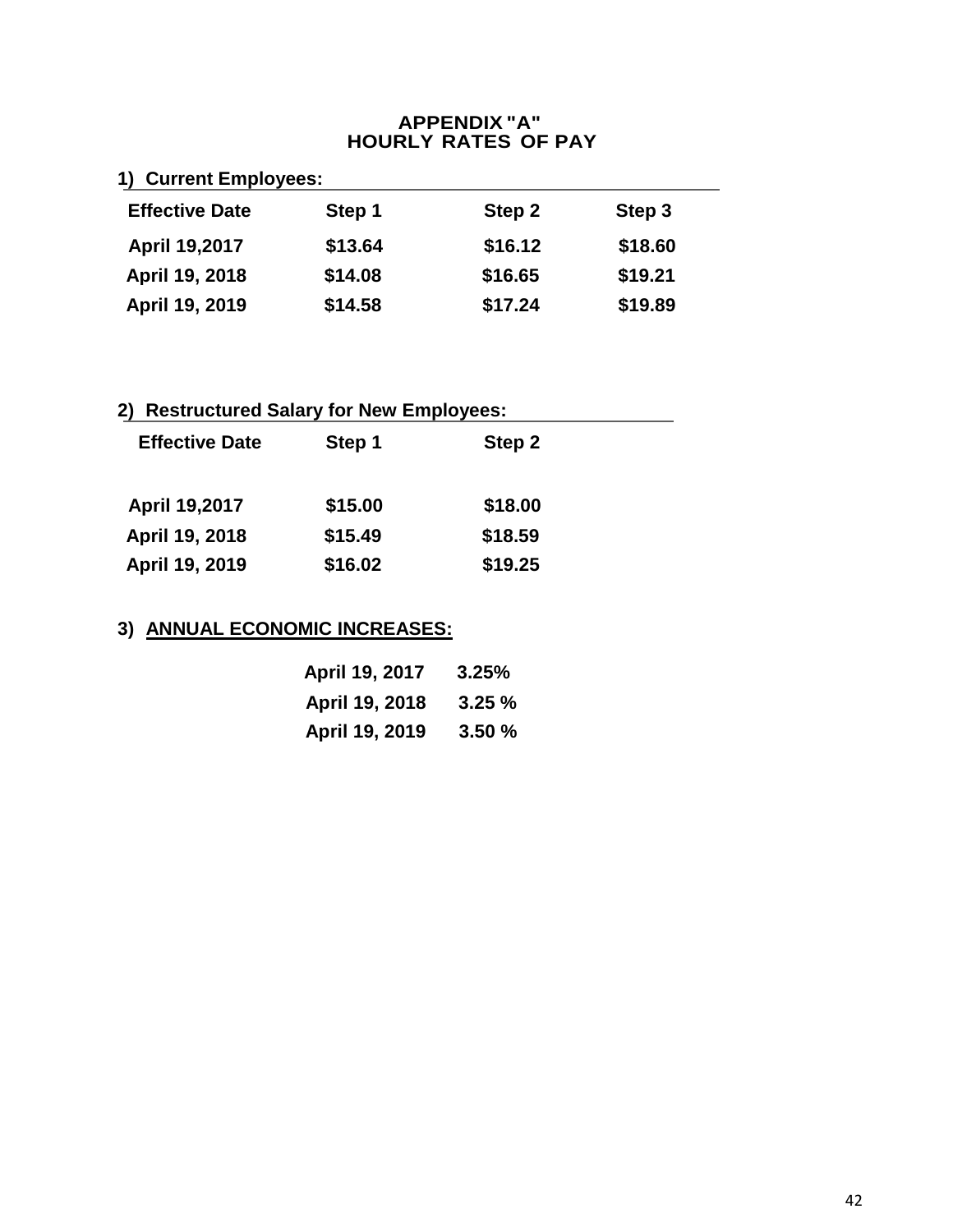# **APPENDIX "B" PAY NOTES**

#### **Current Employees**

- i. Employees upon initial appointment shall be placed at Step **1** and shall progress to Step 2 at the earlier of their anniversary date or the beginning of the next work term where the employee was hired prior to Dec 31 of the work term.
- ii. Employees at Step 2 shall progress to Step 3 on their anniversary date.
- iii. Employees hired with previous employment service with STUSU shall be placed at Step 2.
- iv. Retroactivity calculated in accordance with the Appendix "A" between April 19, 2017 and the date of ratification shall be paid for hours actually worked or on leave with pay.
- v. The economic increase shall be applied to scale, i.e. added to the Step Rates of pay in each year **(as indicated in Appendix "A" 1) Current Employees)** and **these** new rates shall then be the actual hourly rates of pay for that year.

#### **New Employees**

- i. Employees upon initial appointment shall be placed at Step **1** and shall progress to Step 2 at the earlier of their anniversary date or the beginning of the next work term where the employee was hired prior to Dec 31 of the work term.
- ii. Employees hired with previous employment service with STUSU shall be placed at Step 2.
- iii. **If applicable** retroactivity calculated in accordance with the Appendix "A" between April 19, 2017 and the date of ratification shall be paid for hours actually worked or on leave with pay.
- iv. The economic increase shall be applied to scale, i.e. added to the Step Rates of pay in each year **(as indicated in Appendix "A" 2)New Employees )** and **these** new rate**s** shall then be the actual hourly rate**s** of pay for that year.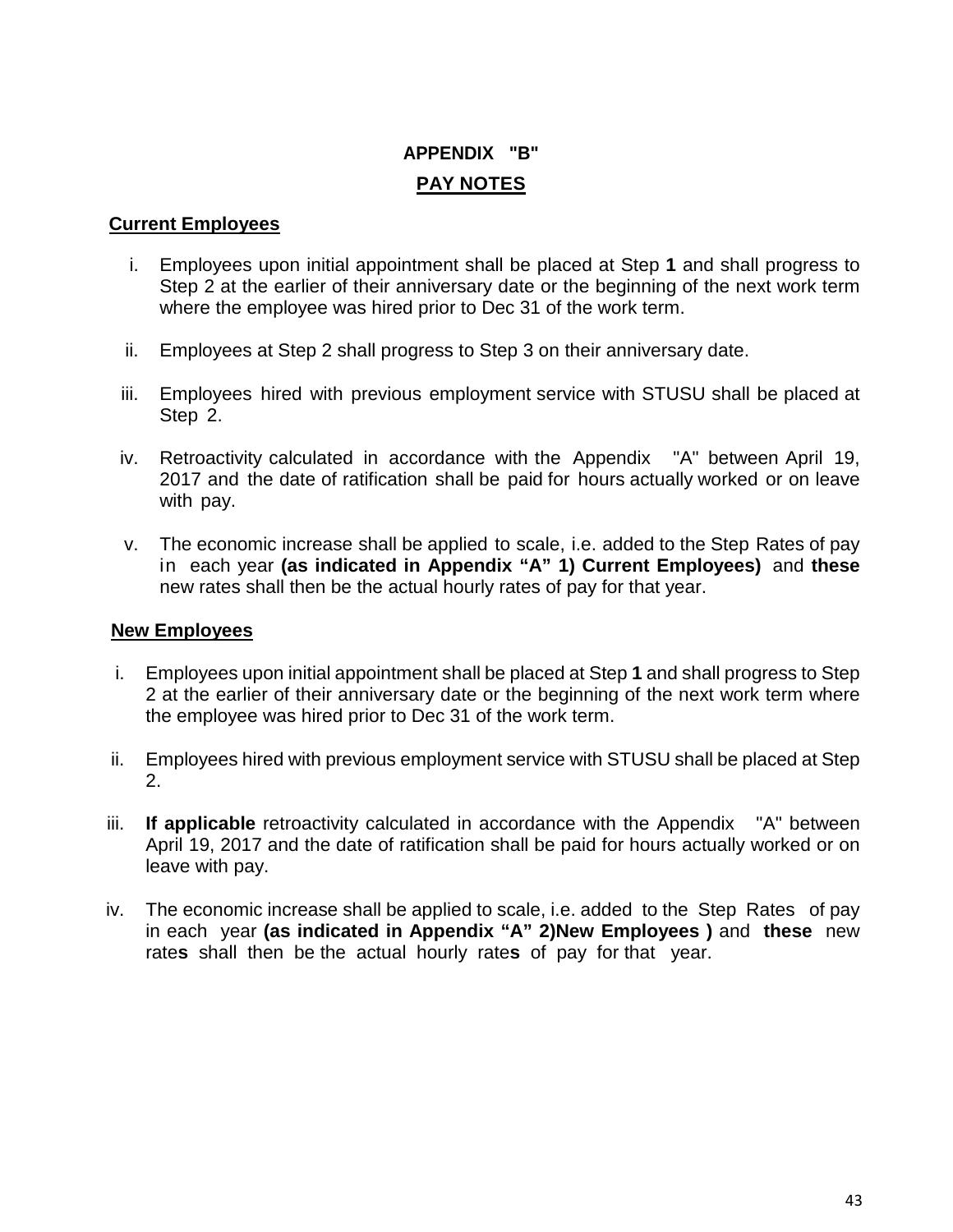## **APPENDIX "C" COPY OF NEW BRUNSWICK LABOUR BOARD CERTIFICATE**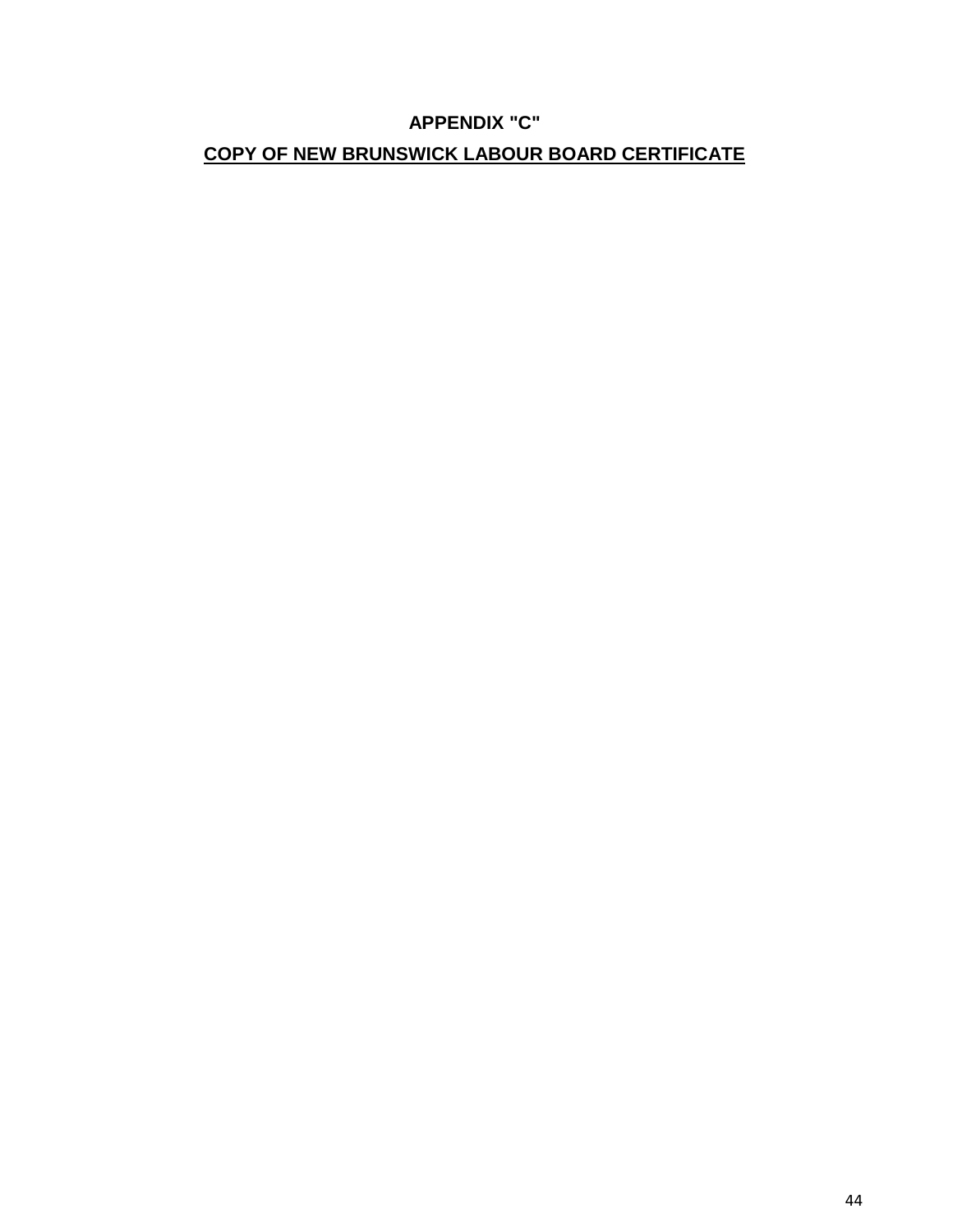# **LETTER OF INTENT # 1 BETWEEN THE STUDENT'S UNION OF ST. THOMAS UNIVERSITY AND PUBLIC SERVICE ALLIANCE OF CANADA**

Within ninety (90) days after the signing of the Collective Agreement, the parties agree to meet and jointly develop a classification system applicable to all positions within the bargaining unit. The joint development of the classification system shall be completed ninety (90) days prior to the expiry of the Collective Agreement for implementation for the purposes of negotiations for the next Collective Agreement.

#### **IT IS AGREED:**

- 1. That a joint committee be formed with a maximum of two (2) representatives being nominated by each party. Members will have equal status.
- 2. That the employees who participate as Committee Members do so without loss of salary, including preparation for and attendance at meetings. All Committee Members shall respect the confidentiality of the proceedings and shall not prematurely release the results of the new system of classification as it pertains to individual employees or positions. The results of the new system of classification as it pertains to individual positions shall be released simultaneously to all employees in the Bargaining Unit.
- 3. That a Job Evaluation Plan be devised by the committee which will include establishment of: appropriate rating factors and their use, and identifying and evaluating benchmark positions.
- 4. That the Job Evaluation plan will comply with relevant legislation and regulations, e.g. human rights, pay equity, etc.
- 5. That based on recommendation by the Committee, the Employer will seek consulting services as it deems necessary to provide technical support and research. The Union will also provide a PSAC Classification Officer with such technical expertise to assist this committee, at no cost to the Employer, for the duration of this LOI.
- 6. That the Committee be mandated:
	- (a) to develop a communication plan to ensure employees are familiar with the process regarding the development of a new system of classification;
	- (b) to obtain all the organizational information required to establish the plan; (e.g. job descriptions and**,** or**,** questionnaires, organization charts, etc.).
- 7. That the new classification system will be implemented once approved by the Employer and the Public Service Alliance of Canada. At this point the committee's work is completed and it will be dissolved.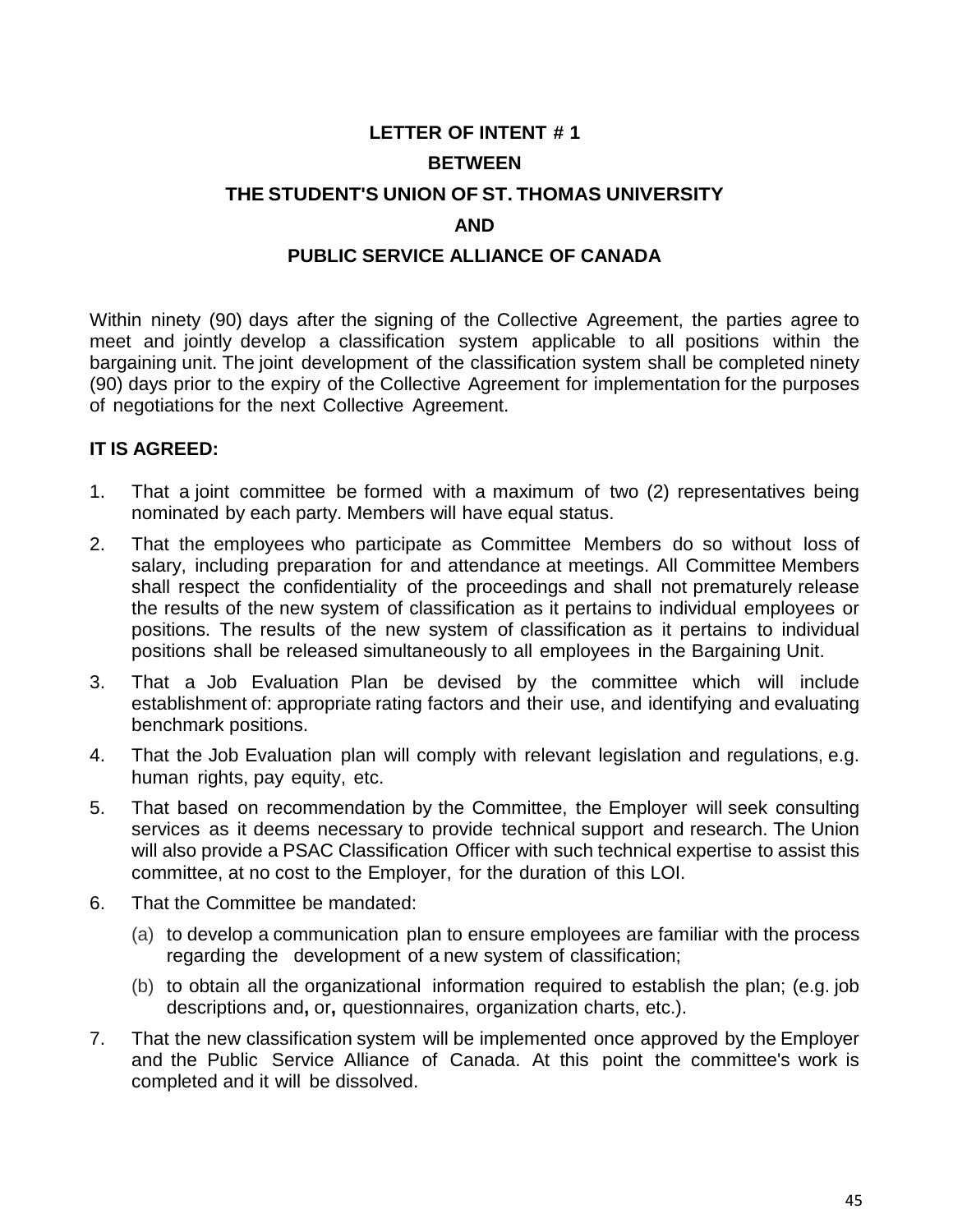- 8. The Employer and the Public Service Alliance of Canada will then negotiate the conversion rules as deemed appropriate, the point boundaries and number of levels.
- 9. Employees who are adversely affected by the new classification system will be salary protected in accordance with the salary-protected provision of the Collective Agreement.

This Letter of Intent will be deemed to be part of the Collective Agreement.

**April 19, 2017**

Philippe Ferland, STUSU President

Tour,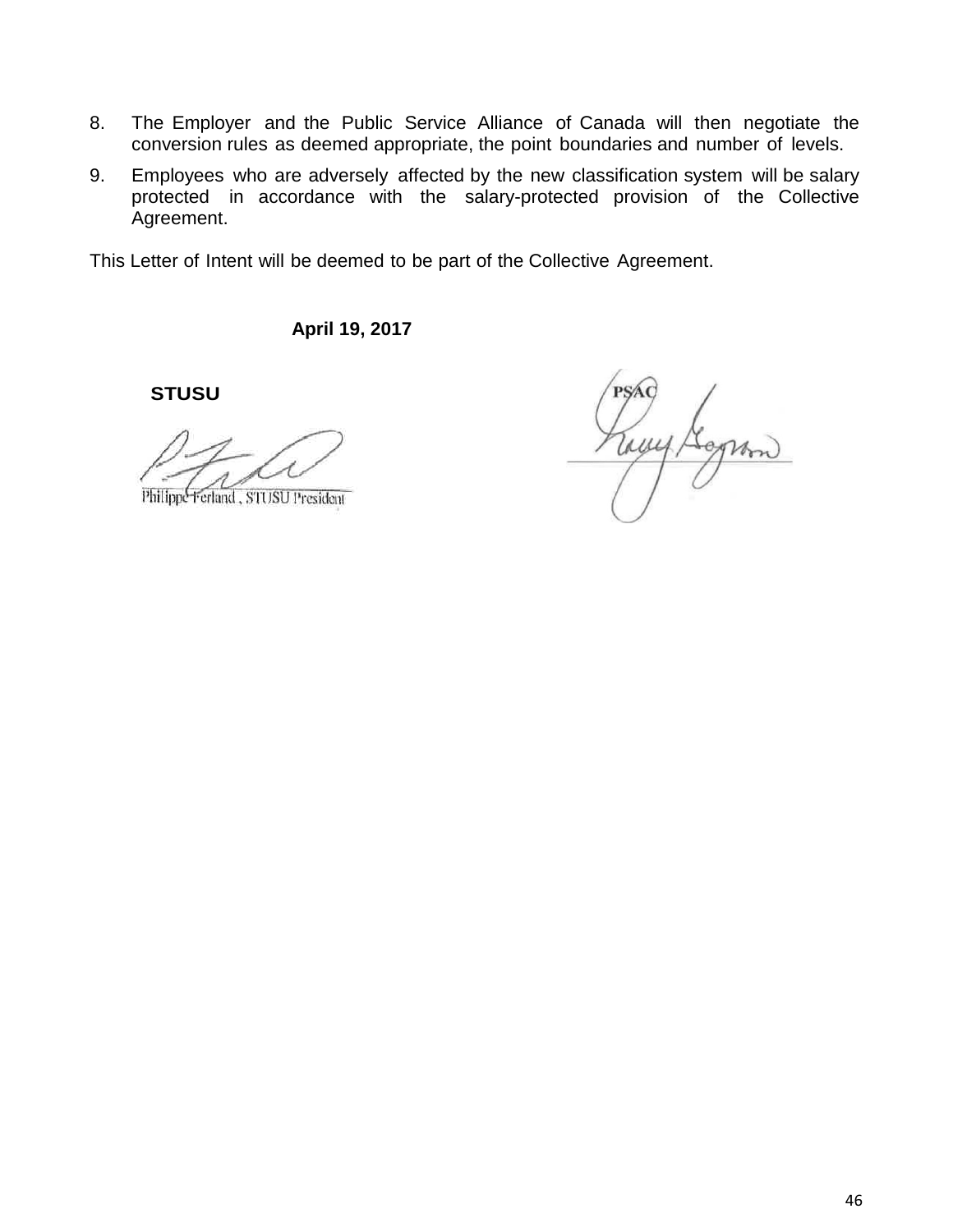# **LETTER OF UNDERSTANDING #1 BETWEEN THE STUDENT'S UNION OF ST. THOMAS UNIVERSITY AND PUBLIC SERVICE ALLIANCE OF CANADA**

Within (6) six months after signing of the Collective Agreement, the parties agree to meet and jointly develop an Employee Performance Review System applicable to all positions within the bargaining units. The parties will make every effort to complete the joint development of this system within (1) one year of the signing of the Collective Agreement. By mutual agreement, this period may be extended an additional three (3) months.

The provisions of such a system will include, but will not necessarily be limited to, the evaluation form, the written instructions which will be utilized in the review, the steps of the review process and the implementation date of the system.

This Letter of Understanding will be deemed to be part of the Collective Agreement.

**April 19, 2017**

Philippe Ferland, STUSU President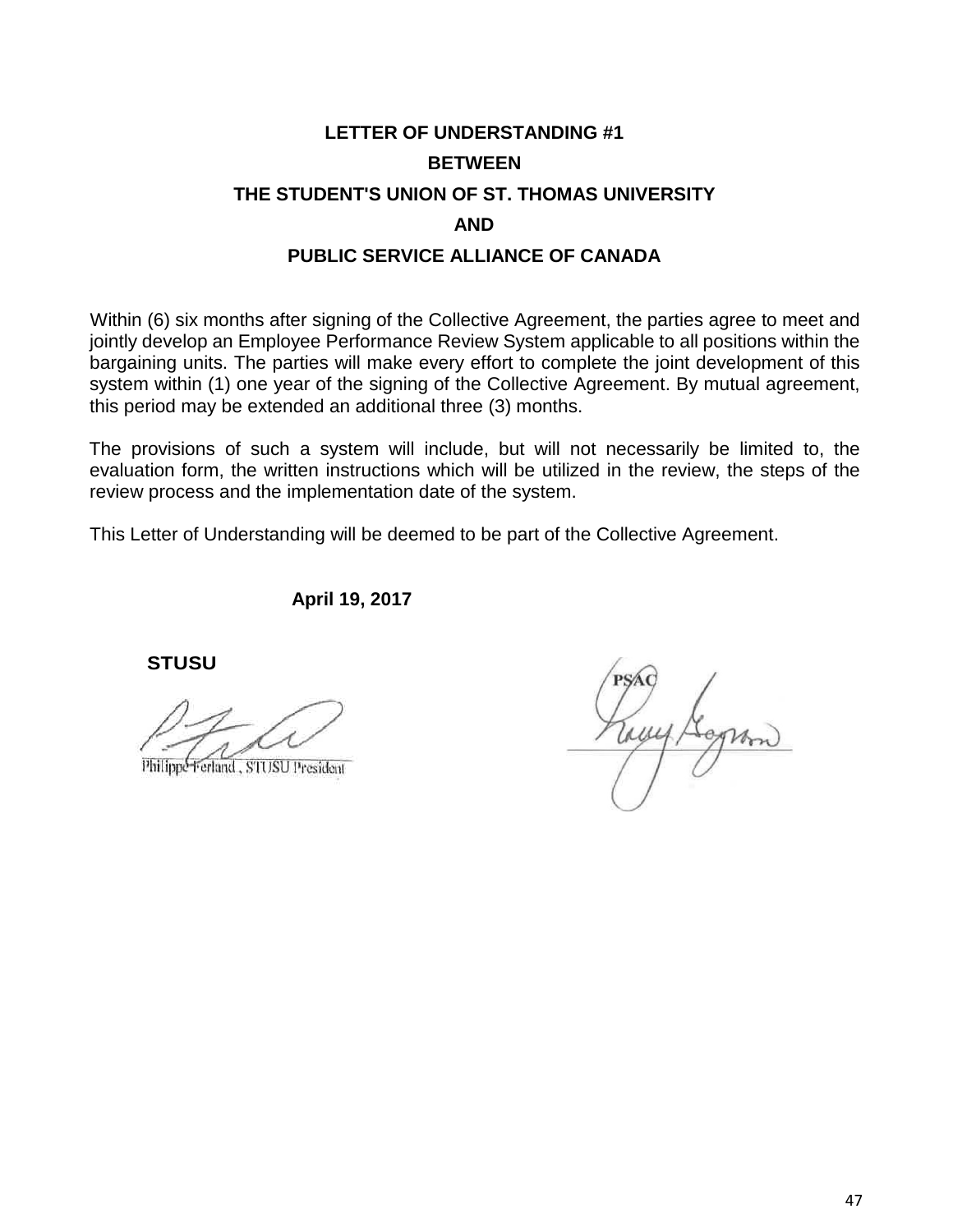# **LETTER OF UNDERSTANDING #2 BETWEEN THE STUDENT'S UNION OF ST. THOMAS UNIVERSITY AND PUBLIC SERVICE ALLIANCE OF CANADA**

The Employer agrees that should an employee be ineligible for the student health and dental plan the Employer shall reimburse the employee for the cost of obtaining their own plan coverage to a maximum of five hundred dollars (\$500) per work term.

This Letter will be deemed to be part of the Collective Agreement.

**April 19, 2017**

Philippe Ferland, STUSU President

NILLA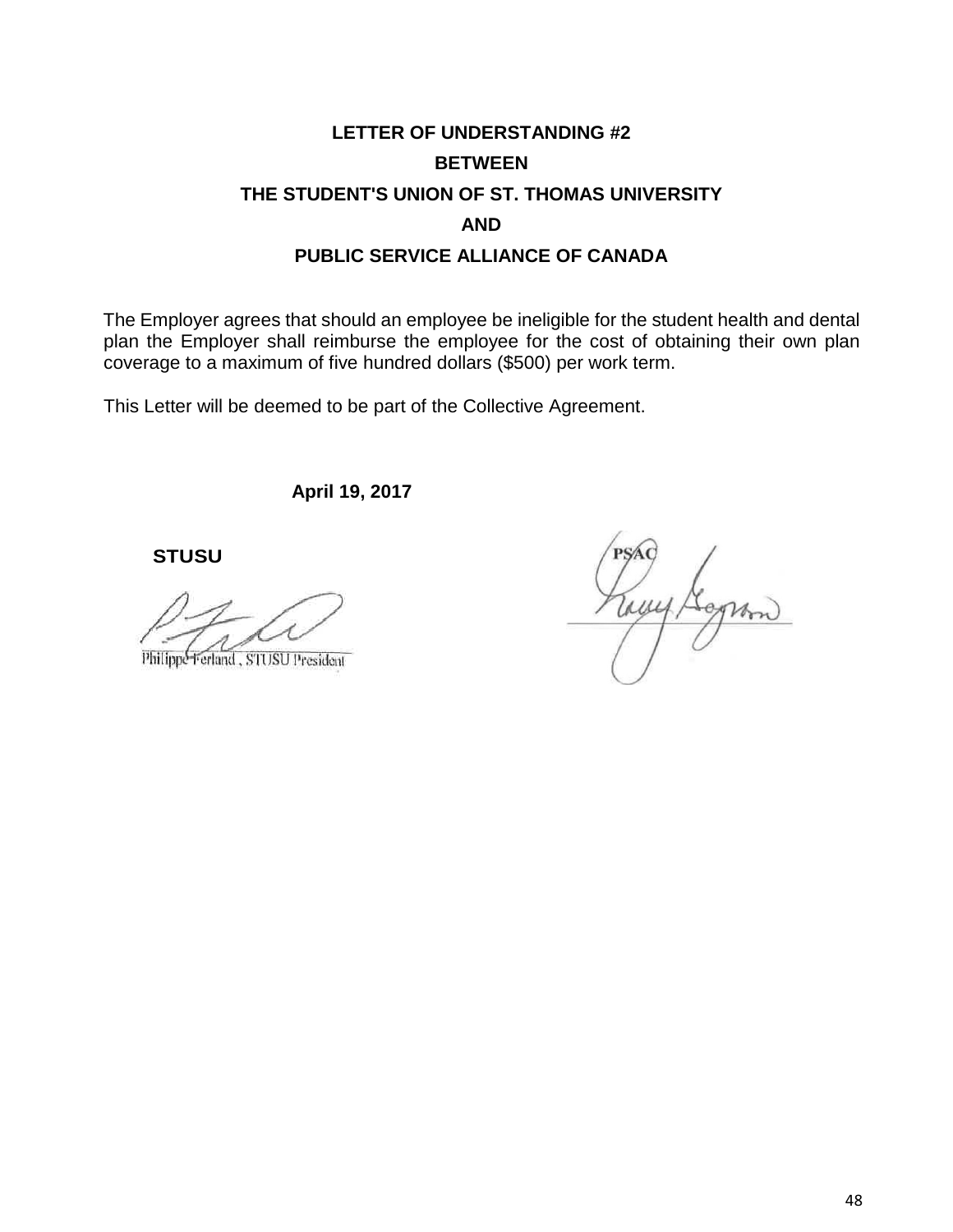# **LETTER OF UNDERSTANDING #3 BETWEEN THE STUDENT'S UNION OF ST. THOMAS UNIVERSITY AND PUBLIC SERVICE ALLIANCE OF CANADA**

## **PSAC Social Justice Fund**

The Employer shall contribute one cent (\$0.01) per hour worked to the PSAC Social Justice Fund and such contribution will be made for all hours worked by each employee in the bargaining unit. Contributions to the Fund shall be made quarterly, in the month immediately following completion of each fiscal quarter in each year. This contribution shall be remitted by cheque to the Director, Finance Branch of the PSAC National Office.

This Letter will be deemed to be part of the Collective Agreement.

**April 19, 2017**

 **STUSU PSAC**

Philippe Ferland, STUSU President

aur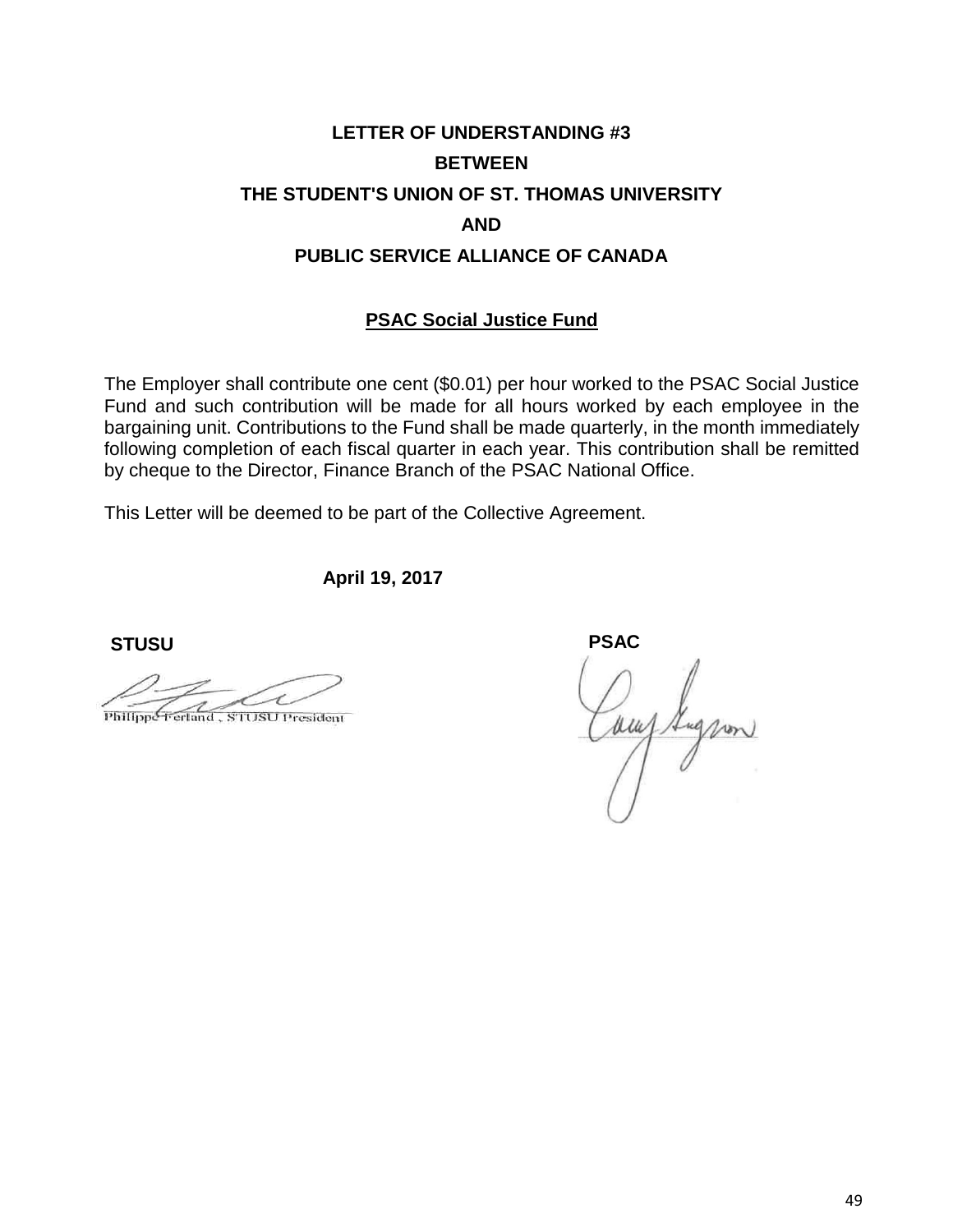**LETTER OF UNDERSTANDING #4 BETWEEN THE STUDENT'S UNION OF ST. THOMAS UNIVERSITY AND PUBLIC SERVICE ALLIANCE OF CANADA**

> **DELETED April 19, 2017**

Philippe Ferland, STUSU President

**PSAC**  $\mu$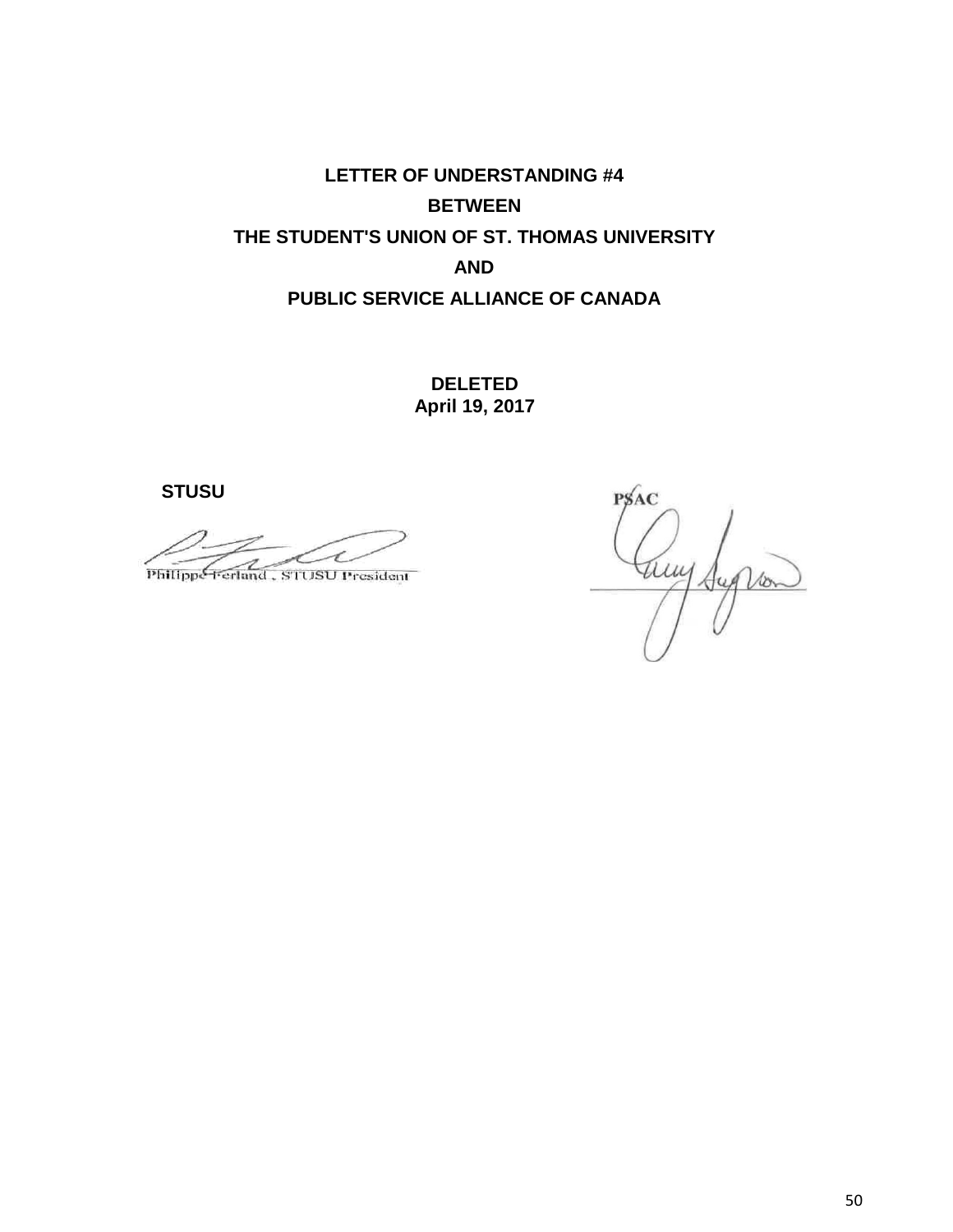## **LETTER OF AGREEMENT #1 BETWEEN**

## **THE ST. THOMAS UNIVERSITY STUDENTS' UNION - STUSU (THE EMPLOYER)**

#### **AND**

#### **THE EMPLOYEE, OR FORMER EMPLOYEE, BOOK SADPRASID**

#### **AND**

## **THE PUBLIC SERVICE ALLIANCE OF CANADA - PSAC (THE UNION)**

**Further to Article 37 of this Collective Agreement the Employee Book Sadprasid shall retain ownership and copyright of any materials indicated below which were created exclusively by the Employee while paid as an Employee or prior to her employment. Therefore the Employer, St. Thomas University Students' Union waives, disclaims and abandons any interest or claim to any intellectual property developed by Employee(s) through the use of normal Employer resources or without the use of any Employer resources other than the payment of salary and benefits, and therefore, agrees and undertakes to transfer to the creator(s) and hereby transfers to the creator(s) any and all rights in the copyrights, patents, industrial designs or trademarks created by the Employee. In return the Employee Book Sadprasid agrees that the Employer may continue to use such materials free of charge and without any change to such material(s) for the normal intended use of such material(s) within the St. Thomas University Students' Union; however should the Employer wish to use such material(s) in any other way they shall contact the Employee, or Former Employee, to explain and to request permission for such proposed use. Book Sadprasid shall not unreasonably deny such permission. The Employer shall not use such material(s) without Book Sadprasid's written permission. Book Sadprasid shall provide the Employer with current contact information.** 

**The material(s) specifically referred to above are placed in a secure electronic folio attached, or referred to, in this Letter are:**

**Photos, design, video, images, and icon design (including artwork).** 

**It is understood and agreed that Book Sadprasid shall retain ownership and copyright any material(s) created either prior to her employment or during any period of her employment when she was not paid for either her time or material(s) created. These material(s) are not to be used in any way by the Employer.** 

**The material(s) specifically referred to above are placed in a secure electronic folio attached, or referred to, in this Letter:** 

**Photos, and videos.** 

**This Letter of Agreement shall be deemed to be a part of the Collective Agreement.**